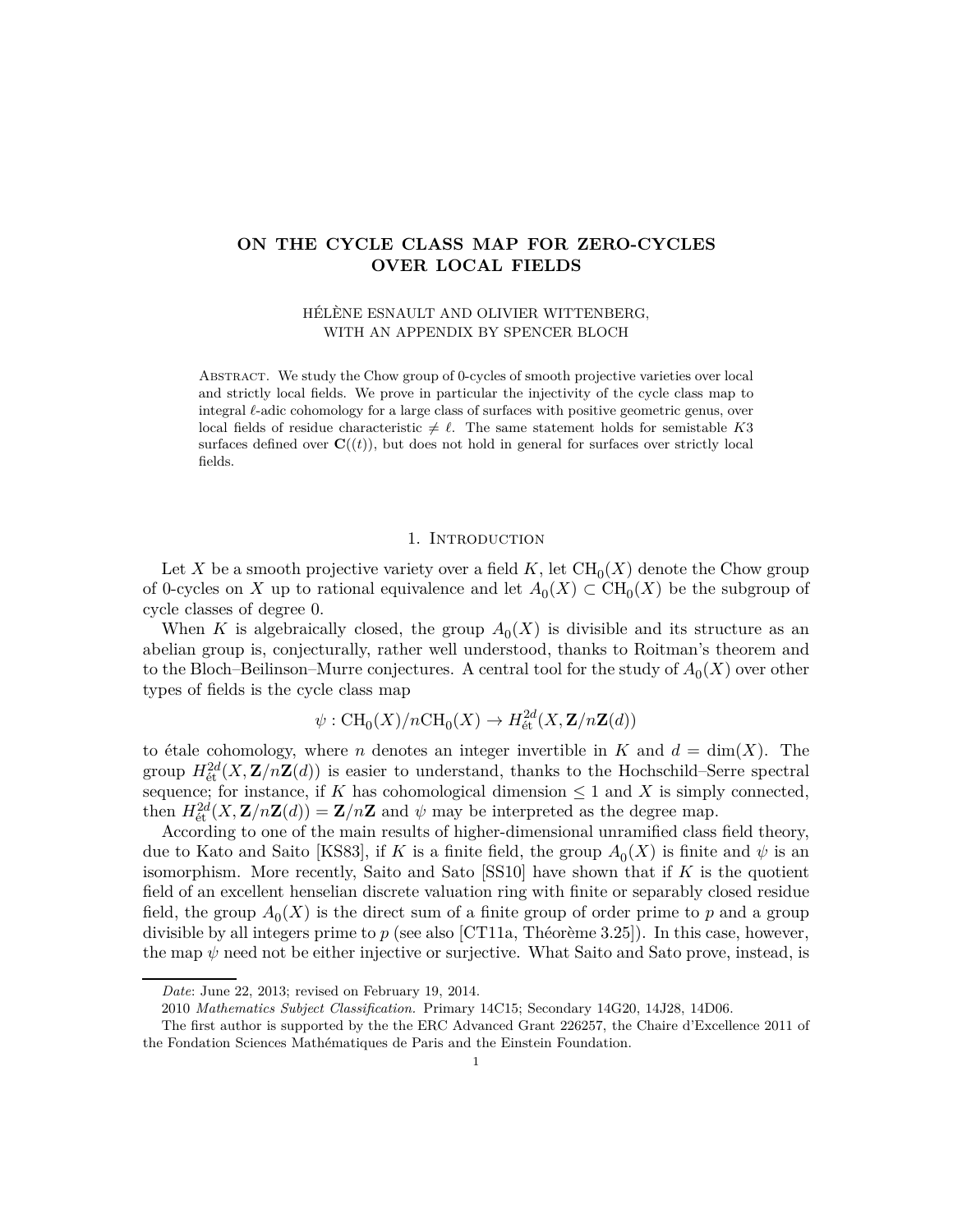the bijectivity of the analogous cycle class map for cycles of dimension 1 on regular models of *X* over the ring of integers of *K* (see [\[SS10,](#page-36-0) Theorem 1.16]).

Following a method initiated by Bloch [\[Blo74\]](#page-33-1), one may approach the torsion subgroup of  $A_0(X)$ , as well as the kernel of  $\psi$ , with the help of algebraic K-theory, when X is a surface. We refer to [\[CT93\]](#page-33-2) for a detailed account of this circle of ideas. Strong results were obtained in this way for rational surfaces, and more generally for surfaces with geometric genus zero, over number fields, *p*-adic fields, and fields of characteristic 0 and cohomological dimension 1 (see [\[Blo80\]](#page-33-3), [\[Blo81\]](#page-33-4), [\[CTS81\]](#page-33-5), [\[CT83\]](#page-33-6), [\[CTR91\]](#page-33-7), [\[Sai91\]](#page-36-1)). We note that over algebraically closed fields of characteristic 0, surfaces with geometric genus zero are those surfaces for which the Chow group  $A_0(X)$  should be representable, according to Bloch's conjecture (see [\[Blo80,](#page-33-3) §1]).

The first theorem of this paper establishes the injectivity of *ψ* for a large class of surfaces over local fields, when  $n$  is divisible enough and prime to the residue characteristic, without any assumption on the geometric genus. In principle, this theorem should be applicable to all simply connected surfaces, a generality in which the injectivity of  $\psi$ may not have been expected. Before we state it, we set up some notation. Let  $\mathscr X$  be a regular proper flat scheme over an an excellent henselian discrete valuation ring *R*. Let  $X = \mathscr{X} \otimes_R K$  and  $A = \mathscr{X} \otimes_R k$  denote the generic fiber and the special fiber, respectively. We assume the reduced special fiber *A*red has simple normal crossings, and write  $\text{CH}_0(X)\widehat{\otimes} \mathbf{Z}_{\ell} = \varprojlim \text{CH}_0(X)/\ell^n \text{CH}_0(X).$ 

<span id="page-1-0"></span>**Theorem 1** (Theorem [3.1](#page-10-0) and Remark [3.2\)](#page-10-1)**.** *Assume the residue field k is finite and X is a surface whose Albanese variety has potentially good reduction. If the irreducible components of A satisfy the Tate conjecture, then for any ℓ invertible in k, the cycle class map*

(1.1) 
$$
\text{CH}_0(X)\widehat{\otimes}\mathbf{Z}_{\ell}\to H^4_{\acute{e}t}(X,\mathbf{Z}_{\ell}(2))
$$

*is injective. Equivalently, the natural pairing*  $\text{CH}_0(X) \times \text{Br}(X) \to \mathbf{Q}/\mathbf{Z}$  *is non-degenerate on the left modulo the maximal*  $\ell$ *-divisible subgroup of*  $CH_0(X)$ *.* 

The assumption on the irreducible components of *A* holds as soon as *X* has geometric genus zero, as well as in many examples of nontrivial degenerations of surfaces with nonzero geometric genus (see [§3\)](#page-9-0). Theorem [1](#page-1-0) is due to Saito [\[Sai91\]](#page-36-1) when *X* is a surface with geometric genus zero over a *p*-adic field. An example of Parimala and Suresh [\[PS95\]](#page-35-1) shows that the assumption on the Albanese variety cannot be removed. Finally, we note that Theorem [1](#page-1-0) may be viewed as a higher-dimensional generalization of Lichtenbaum–Tate duality for curves, according to which the natural pairing  $CH_0(X) \times Br(X) \to \mathbf{Q}/\mathbf{Z}$  is non-degenerate if *X* is a smooth proper curve over a *p*-adic field (see [\[Lic69\]](#page-35-2)).

Our starting point for the proof of Theorem [1](#page-1-0) is the theorem of Saito and Sato alluded to above about the cycle class map for 1-cycles on  $\mathscr{X}$  [\[SS10,](#page-36-0) Theorem 1.16], which allows us to express the kernel of  $\psi$  purely in terms of the scheme *A* and of the cohomology of *X*, when *k* is either finite or separably closed (Theorem [2.1](#page-3-0) and Theorem [2.2\)](#page-4-0). The dimension of *X* plays no role in this part of the argument; an application to the study of 0-cycles on a cubic threefold over  $\mathbf{Q}_p$  may be found in Example [2.12.](#page-9-1) Theorem [1](#page-1-0) is then obtained by analysing the various cohomology groups which appear in the resulting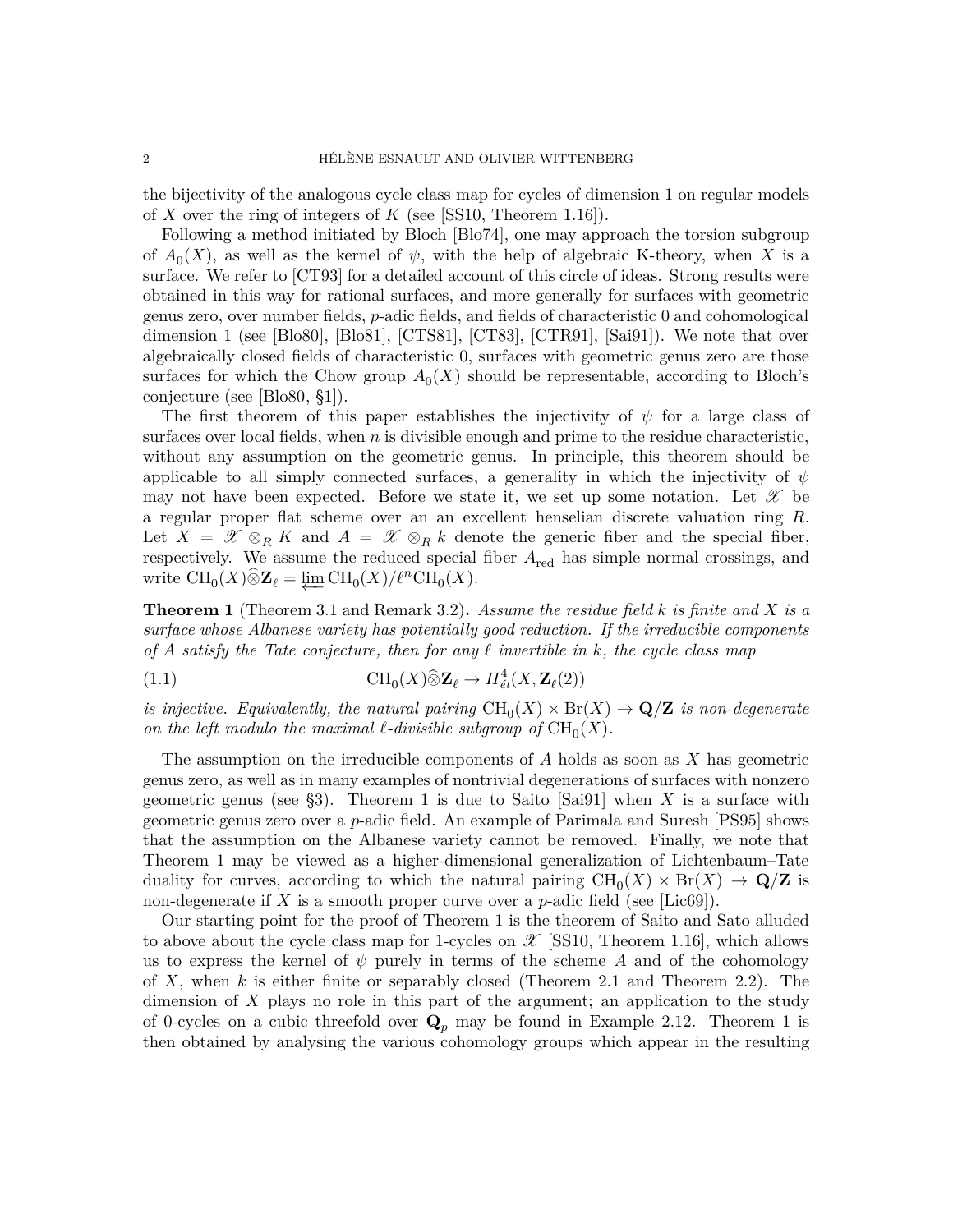expression for  $\text{Ker}(\psi)$ . More precisely, in the situation of Theorem [1,](#page-1-0) we prove the stronger assertion that the 1-dimensional cycle class map  $\psi_{1,A}: \text{CH}_1(A) \widehat{\otimes} \mathbb{Z}_{\ell} \to H^4_A(\mathscr{X}, \mathbb{Z}_{\ell}(2))$  to integral *ℓ*-adic étale homology is surjective. This provides a geometric explanation for the assumption that the Albanese variety of *X* have potentially good reduction, a condition which first appeared in [\[Sai91\]](#page-36-1) and which turns out to be essential for the surjectivity of  $\psi_{1,A}$  to hold (see Lemma [3.7](#page-13-0) and [§4.3\)](#page-18-0).

When the residue field *k* is separably closed instead of finite, the arguments used in the proof of Theorem [1](#page-1-0) fail in several places. They still lead to the following statement, which may also be deduced from results of Colliot-Thélène and Raskind [\[CTR85\]](#page-33-8) (see [§4](#page-14-0) for comments on this point).

<span id="page-2-3"></span>**Theorem 2** (Theorem [4.1](#page-15-0) and Remark [4.3\)](#page-15-1)**.** *Assume k is separably closed and K has characteristic* 0*. If X is a surface with geometric genus zero, then for any ℓ invertible in k, the cycle class map*

<span id="page-2-0"></span>(1.2) 
$$
\text{CH}_0(X)\widehat{\otimes}\mathbf{Z}_{\ell} \to H^4_{\acute{e}t}(X,\mathbf{Z}_{\ell}(2))
$$

*is injective.* If in addition *X* is simply connected, then  $A_0(X)$  is divisible by  $\ell$  and the *unramified cohomology group*  $H^3_{\text{nr}}(X, \mathbf{Q}_\ell/\mathbf{Z}_\ell(2))$  *vanishes.* 

This leaves open the question of the injectivity of the cycle class map [\(1.2\)](#page-2-0) when *k* is separably closed and *X* is a surface with positive geometric genus over *K*. In this situation, the 1-dimensional cycle class map  $\psi_{1,A}$  is far from being surjective. Building on the work of Kulikov, Persson, Pinkham [\[Kul77\]](#page-35-3) [\[PP81\]](#page-35-4), and of Miranda and Morrison [\[MM83\]](#page-35-5), we nevertheless give a positive answer for semistable  $K3$  surfaces over  $\mathbf{C}((t))$ .

<span id="page-2-1"></span>**Theorem 3** (Theorem [5.1\)](#page-19-0). Let X be a K3 surface over  $\mathbf{C}((t))$ . If X has semistable *reduction, the group*  $A_0(X)$  *is divisible.* 

The proof of Theorem [3](#page-2-1) hinges on the precise knowledge of the combinatorial structure of a degeneration of *X*. It would go through over the maximal unramified extension of a *p*-adic field, as far as prime-to-*p* divisibility is concerned, if similar knowledge were available. This is in marked contrast with the situation over *p*-adic fields, where such knowledge is not necessary for the proof of Theorem [1.](#page-1-0)

In the final section of this paper, with the help of Ogg–Shafarevich theory and of a construction due to Persson, we show that the hope for a statement analogous to Theorem [1](#page-1-0) over the quotient field of a strictly henselian excellent discrete valuation ring is in fact too optimistic, even over the maximal unramified extension of a *p*-adic field.

<span id="page-2-2"></span>**Theorem 4** (Theorem [6.1\)](#page-25-0)**.** *There exists a simply connected smooth projective surface X over*  $\mathbf{C}((t))$  *such that*  $A_0(X)/2A_0(X) = \mathbf{Z}/2\mathbf{Z}$ *. For infinitely many prime numbers p, there exists a simply connected smooth projective surface X over the maximal unramified extension of a p-adic field such that*  $A_0(X)/2A_0(X) = \mathbb{Z}/2\mathbb{Z}$ *.* 

By a theorem of Kato and Saito [\[KS83,](#page-35-0) §10], the group  $A_0(X)$  is finite for any smooth projective variety *X* over a finite field and it vanishes if *X* is simply connected. Theorem [4](#page-2-2) answers in the negative the question whether the same result might also hold over the quasi-finite field  $\mathbf{C}((t))$ , for the quotient of  $A_0(X)$  by its maximal divisible subgroup.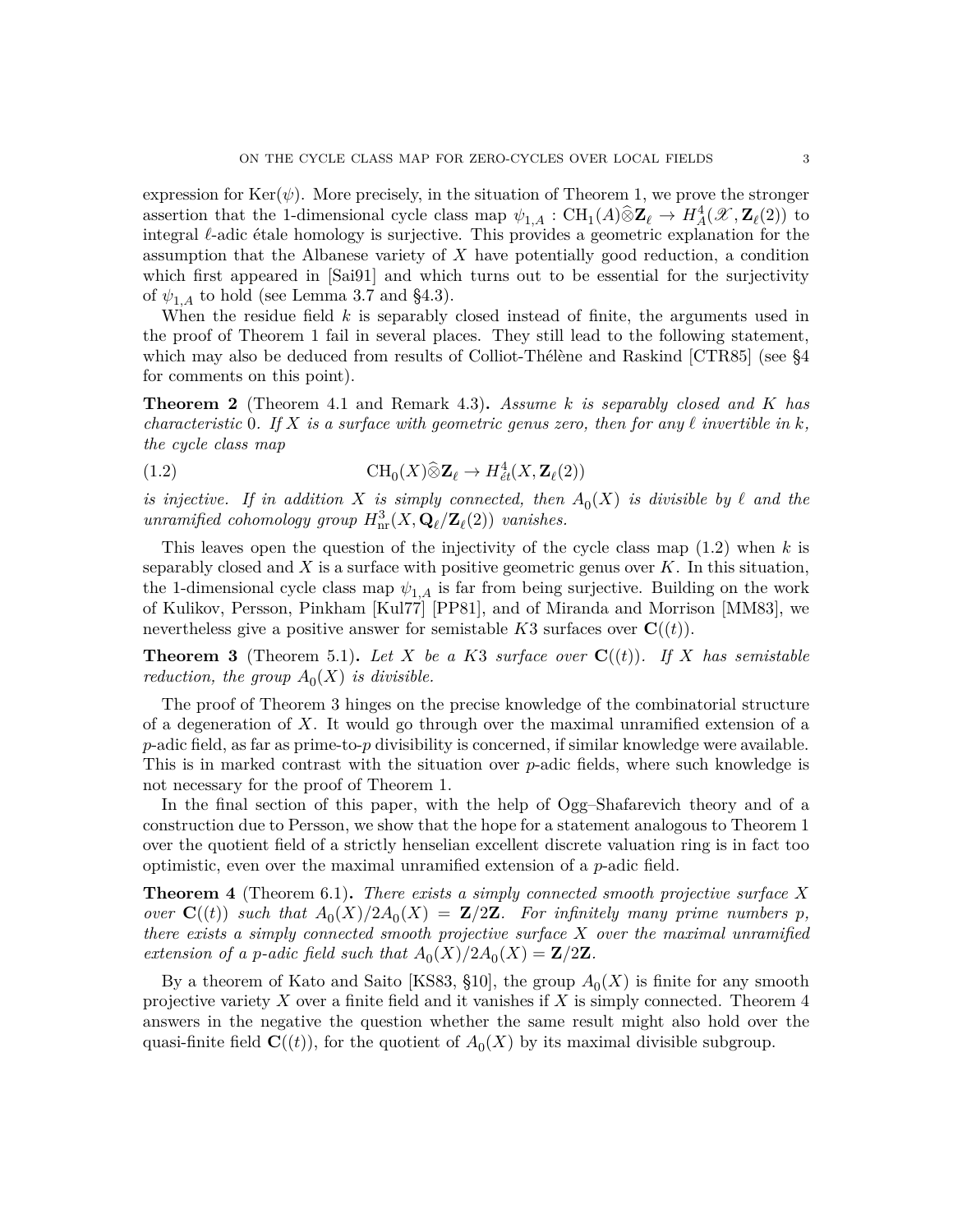In higher dimension, the statement of Theorem [1](#page-1-0) is known to fail for rationally connected threefolds over local fields (see [\[PS95,](#page-35-1) Proposition 6.2]; this example is even unirational over **Q**<sup>3</sup> , by [\[Kol99,](#page-35-6) Corollary 1.8]). It would be interesting to find an example of a rationally connected threefold *X* over  $\mathbf{C}((t))$  such that  $A_0(X) \neq 0$ . Some constraints on the possible degenerations of such an *X* may be gathered from the proof of Theorem [2](#page-2-3) given below.

*Acknowledgements.* We are grateful to Spencer Bloch for his interest and for contributing to our article in the form of an appendix, in which he simplifies the proof of [\[SS10,](#page-36-0) Theorem 1.16]. We thank Pierre Berthelot, Jean-Louis Colliot-Thélène, Bruno Kahn, Shuji Saito, and Takeshi Saito for discussions on this or related topics. In addition we thank the referees for their work and their helpful comments.

*Notation.* If *M* is an abelian group and  $\ell$  is a prime number, we write  $M \hat{\otimes} \mathbb{Z}_{\ell}$  for the  $\mathbf{Z}_{\ell}$ -module  $\varprojlim M/\ell^n M$ . We say that *M* is *divisible by*  $\ell$  if  $M/\ell M = 0$ , and that it is *divisible* if it is *divisible* by all prime numbers. Unless otherwise specified, all cohomology groups if it is divisible by all prime numbers. Unless otherwise specified, all cohomology groups are Galois or étale cohomology groups. Cohomology with coefficients in **Z***<sup>ℓ</sup>* stands for the inverse limit of the corresponding cohomology groups with coefficients in  $\mathbf{Z}/\ell^n\mathbf{Z}$ , and will only be considered in situations in which the latter groups are all finite. If *V* is a proper variety over a field k, we denote by  $NS(V)$  the quotient of  $Pic(V)$  by algebraic equivalence, and we denote by  $A_0(V)$  the group of 0-cycles of degree 0 on *V* up to rational equivalence, *i.e.*, the kernel of the degree map  $\text{CH}_0(V) \to \mathbf{Z}$ . We let  $\overline{V} = V \otimes_k \overline{k}$ , where  $\overline{k}$  denotes a separable closure of *k*. Finally, we say that a variety *V* over a field *k* has *simple normal crossings* if it is reduced and if for any finite collection of pairwise distinct irreducible components  $V_1, \ldots, V_n$  of *V*, the scheme-theoretic intersection  $\bigcap_{1 \leq i \leq n} V_i$  is smooth over *k* and has codimension  $n-1$  in  $V$  at every point.

## 2. A criterion for the injectivity of the *ℓ*-adic cycle class map

<span id="page-3-1"></span>Let  $\mathscr X$  denote an irreducible regular projective flat scheme over an excellent henselian discrete valuation ring  $R$ , with special fiber  $A$  and generic fiber  $X$ . Let  $\ell$  be a prime number invertible in *R*. The goal of this section is to establish a criterion, in terms of *A* and of the cohomology of X, for the  $\ell$ -divisibility, up to rational equivalence, of homologically trivial zero-cycles on *X*, when *k* is either finite or separably closed. This criterion is derived from the main theorem of Saito and Sato [\[SS10\]](#page-36-0) (see also Appendix [A\)](#page-30-0).

We denote by *K* the quotient field of *R*. Let  $d = \dim(X)$  and let  $(A_i)_{i \in I}$  denote the family of irreducible components of *A*.

<span id="page-3-0"></span>**Theorem 2.1.** *Assume k is separably closed. The kernel of the cycle class map*

$$
CH_0(X)\widehat{\otimes}\mathbf{Z}_{\ell}\longrightarrow H^{2d}(X,\mathbf{Z}_{\ell}(d))
$$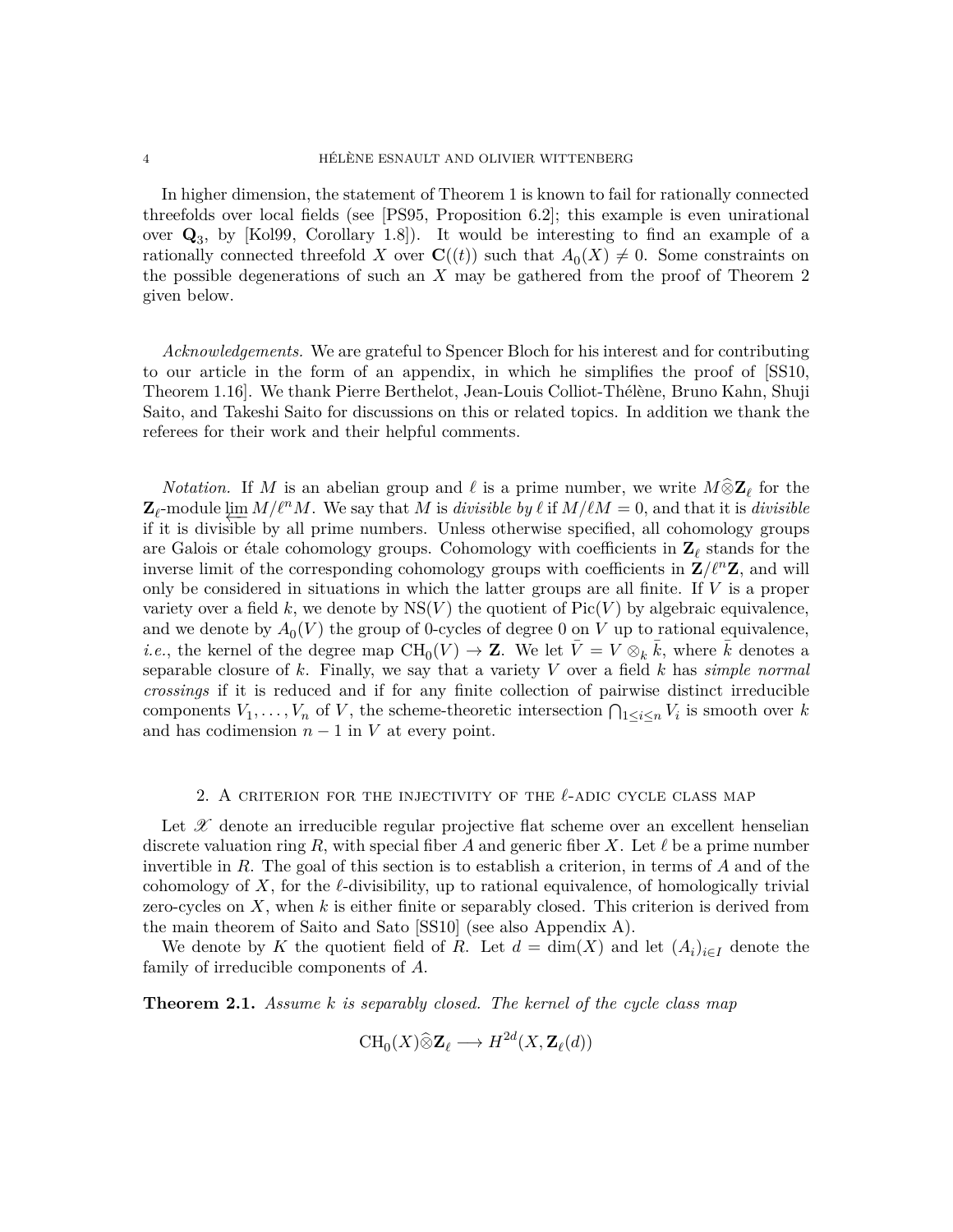*is a finite group, canonically Pontrjagin dual to the homology group of the complex*

<span id="page-4-1"></span>
$$
(2.1) \tH1(X, \mathbf{Q}_{\ell}/\mathbf{Z}_{\ell}(1)) \longrightarrow HA2(\mathscr{X}, \mathbf{Q}_{\ell}/\mathbf{Z}_{\ell}(1)) \longrightarrow \bigoplus_{i \in I} \frac{H2(A_i, \mathbf{Q}_{\ell}/\mathbf{Z}_{\ell}(1))}{\mathrm{CH}_{1}(A_i)^{\perp}}.
$$

<span id="page-4-0"></span>**Theorem 2.2.** *Assume k is finite. The kernel of the cycle class map*

$$
\text{CH}_0(X)\widehat{\otimes}\mathbf{Z}_{\ell}\longrightarrow H^{2d}(X,\mathbf{Z}_{\ell}(d))
$$

*is a finite group, canonically Pontrjagin dual to the homology group of the complex*

<span id="page-4-2"></span>
$$
(2.2) \tH^2(X, \mathbf{Q}_{\ell}/\mathbf{Z}_{\ell}(1)) \longrightarrow H^3_A(\mathscr{X}, \mathbf{Q}_{\ell}/\mathbf{Z}_{\ell}(1)) \longrightarrow \bigoplus_{i \in I} \frac{H^3(A_i, \mathbf{Q}_{\ell}/\mathbf{Z}_{\ell}(1))}{\mathrm{CH}_1(A_i)^{\perp}}.
$$

Let us explain how the complexes  $(2.1)$  and  $(2.2)$  are defined.

For any  $i \in I$ , the cycle class map  $\text{CH}_1(A_i) \to H_{A_i}^{2d}(\mathscr{X}, \mathbf{Z}_{\ell}(d))$  and cup-product give rise together to a natural pairing  $H^m(A_i, \mathbf{Q}_\ell/\mathbf{Z}_\ell(1)) \times \text{CH}_1(A_i) \to \mathbf{Q}_\ell/\mathbf{Z}_\ell$ , where  $m = 2$  if *k* is separably closed and  $m = 3$  if k is finite (see Proposition [2.6](#page-6-0) below, and see [\[SS10,](#page-36-0) §1] for the definition of the cycle class map). The notation  $\mathrm{CH}_1(A_i)^{\perp}$  refers to the left kernel of this pairing. Concretely  $\text{CH}_1(A_i)^{\perp}$  is the group of those classes in  $H^m(A_i, \mathbf{Q}_\ell/\mathbf{Z}_\ell(1))$ whose restriction to  $H^m(C, \mathbf{Q}_\ell/\mathbf{Z}_\ell(1))$  vanishes for any irreducible curve *C* lying on  $A_i$ .

In both  $(2.1)$  and  $(2.2)$ , the first map is the natural map, while the second map is the composition of the natural map  $H_{\mathcal{A}}^{m}(\mathscr{X}, \mathbf{Q}_{\ell}/\mathbf{Z}_{\ell}(1)) \to H^{m}(\mathscr{X}, \mathbf{Q}_{\ell}/\mathbf{Z}_{\ell}(1))$  with the sum of the restriction maps  $H^m(\mathscr{X}, \mathbf{Q}_\ell/\mathbf{Z}_\ell(1)) \to H^m(A_i, \mathbf{Q}_\ell/\mathbf{Z}_\ell(1))$  and the quotient maps  $H^m(A_i, \mathbf{Q}_\ell/\mathbf{Z}_\ell(1)) \to H^m(A_i, \mathbf{Q}_\ell/\mathbf{Z}_\ell(1))/\text{CH}_1(A_i)^\perp.$ 

<span id="page-4-3"></span>**Remarks 2.3.** (i) It follows from purity in étale cohomology (see [\[Fuj02\]](#page-34-0)) that there is a canonical isomorphism  $H_A^2(\mathscr{X}, \Lambda(1)) = \Lambda^I$  for  $\Lambda = \mathbb{Z}/n\mathbb{Z}$  with *n* invertible in *R*. For the reader's convenience and for lack of an adequate reference, we provide an elementary proof. Let  $\iota : A \hookrightarrow \mathcal{X}$  and  $j : X \hookrightarrow \mathcal{X}$  denote the canonical immersions. It is a general fact that  $\iota_* R^2 \iota^! \Lambda = R^1 j_* \Lambda$  (see [\[FK88,](#page-33-9) p. 107]). On the other hand, the Kummer exact sequence and the vanishing of  $R^1 j_* \mathbf{G}_m$  (see [\[Mil80,](#page-35-7) Chapter III, Proposition 4.9]) imply together that  $R^1 j_* \Lambda(1) = (j_* \mathbf{G}_m) \otimes_{\mathbf{Z}} \Lambda$ . Finally, we have  $(j_* \mathbf{G}_m) \otimes_{\mathbf{Z}} \Lambda = D \otimes_{\mathbf{Z}} \Lambda$ , where *D* denotes the sheaf of Cartier divisors on  $\mathscr X$  supported on  $\widetilde A$  (see [\[Gro73,](#page-34-1) Exp. IX, §3.3.1]). Thus  $H_A^2(\mathscr{X}, \Lambda(1)) = H^0(\mathscr{X}, \iota_* R^2 \iota^! \Lambda(1)) = H^0(\mathscr{X}, D \otimes_{\mathbf{Z}} \Lambda) = \Lambda^I.$ 

(ii) Assume *k* is separably closed. In this case *K* has cohomological dimension 1 and the Hochschild–Serre spectral sequence presents the group  $H^1(X, \mathbf{Q}_\ell/\mathbf{Z}_\ell(1))$  as an extension of  $H^0(K, \underline{H}^1(\bar{X}, \mathbf{Q}_{\ell}/\mathbf{Z}_{\ell}(1)))$  by  $H^1(K, H^0(\bar{X}, \mathbf{Q}_{\ell}/\mathbf{Z}_{\ell}(1))) = \mathbf{Q}_{\ell}/\mathbf{Z}_{\ell}$ , where  $\bar{X} = X \otimes_K \bar{K}$  and where  $\bar{K}$  is a separable closure of  $K$ . On the other hand, by the localization exact sequence, the first map of [\(2.1\)](#page-4-1) vanishes on the image of  $H^1(\mathscr{X}, \mathbf{Q}_\ell/\mathbf{Z}_\ell(1))$  in  $H^1(X, \mathbf{Q}_\ell/\mathbf{Z}_\ell(1))$ . Lastly, we have  $H^1(\mathscr{X}, \mathbf{Q}_\ell/\mathbf{Z}_\ell(1)) = H^1(A, \mathbf{Q}_\ell/\mathbf{Z}_\ell(1))$  according to the proper base change theorem. These three facts, combined with Remark [2.3](#page-4-3) (i), show that in the statement of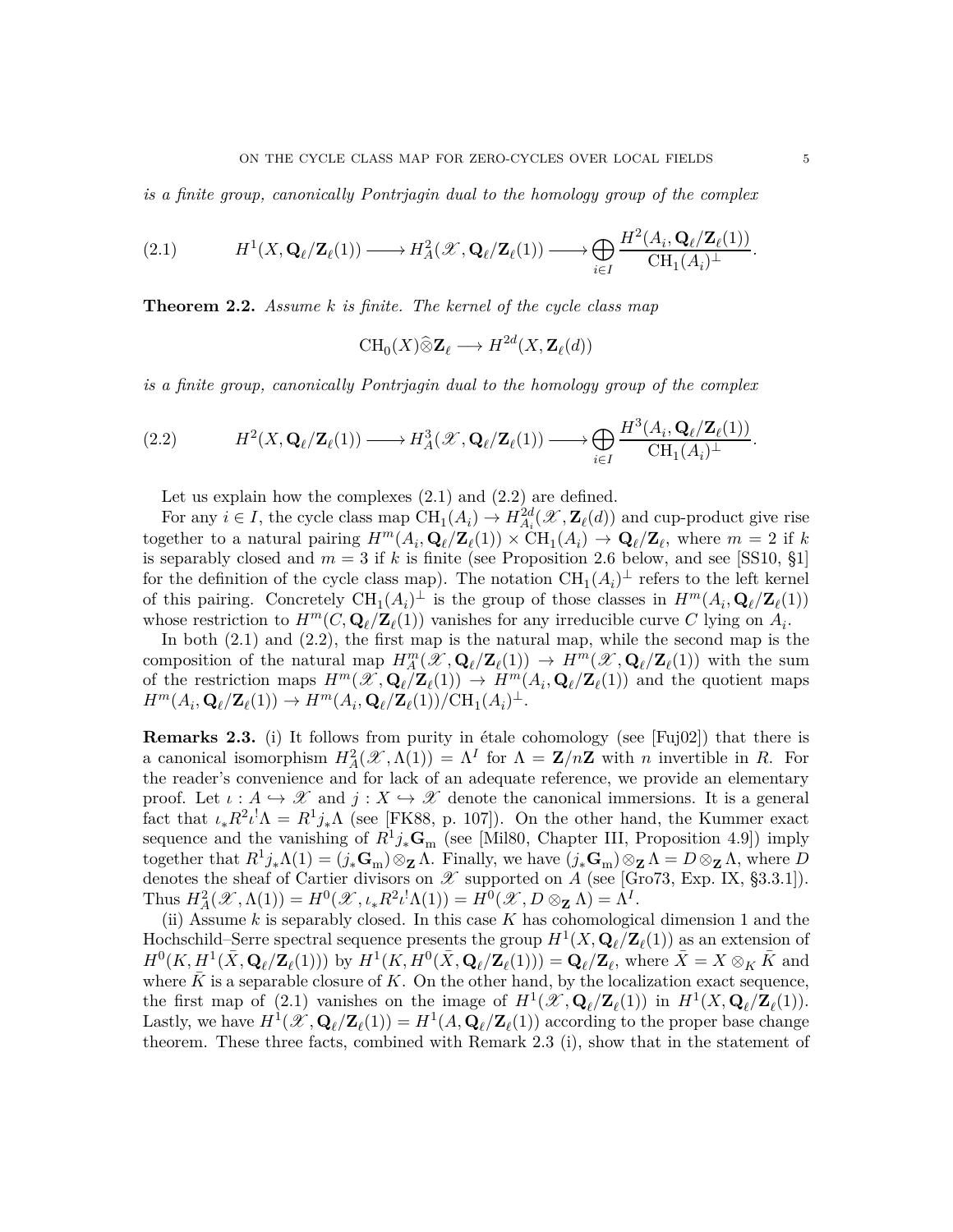Theorem [2.1,](#page-3-0) the complex [\(2.1\)](#page-4-1) may be replaced with the more explicit complex

<span id="page-5-0"></span>(2.3) 
$$
\Phi \longrightarrow \text{Coker}\left(\mathbf{Q}_{\ell}/\mathbf{Z}_{\ell} \stackrel{\alpha}{\longrightarrow} (\mathbf{Q}_{\ell}/\mathbf{Z}_{\ell})^{I}\right) \stackrel{\delta}{\longrightarrow} \bigoplus_{i \in I} \frac{\text{NS}(A_{i}) \otimes_{\mathbf{Z}} \mathbf{Q}_{\ell}/\mathbf{Z}_{\ell}}{\text{CH}_{1}(A_{i})^{\perp}},
$$

where  $\Phi = \text{Coker}(H^1(A, \mathbf{Q}_\ell/\mathbf{Z}_\ell(1)) \to H^0(K, H^1(\bar{X}, \mathbf{Q}_\ell/\mathbf{Z}_\ell(1)))$  is a finite group which measures the "defect of the local invariant cycle theorem with torsion coefficients", where for any  $i \in I$ , the map  $\alpha$ , on the *i*th component, is multiplication by the multiplicity of  $A_i$ in *A*, and where for any  $i \in I$  and any  $\lambda = (\lambda_j)_{j \in I} \in (\mathbf{Q}_\ell/\mathbf{Z}_\ell)^I$ , the *i*th component of  $\delta(\lambda)$ is the class of  $\mathscr{O}_{\mathscr{X}}(A_j)|_{A_i} \otimes \lambda_j$ . We note that  $\Phi$  vanishes as soon as  $H^1(\bar{X}, \mathbf{Z}/\ell\mathbf{Z}) = 0$ .

(iii) When *k* is separably closed and  $H^1(\bar{X}, \mathbf{Z}/\ell \mathbf{Z}) = 0$ , the Hochschild–Serre spectral sequence implies that the kernel of the cycle class map  $\text{CH}_0(X)\widehat{\otimes} \mathbf{Z}_{\ell} \to H^{2d}(X, \mathbf{Z}_{\ell}(d))$ coincides with  $A_0(X)\otimes \mathbf{Z}_\ell$ , where  $A_0(X) = \text{Ker}(\text{deg}: \text{CH}_0(X) \to \mathbf{Z})$ . Hence, in this case, Theorem [2.1](#page-3-0) states that the finite group  $A_0(X)\hat{\otimes} \mathbf{Z}_{\ell}$  is canonically Pontrjagin dual to the kernel of *δ*.

(iv) Assume *k* is separably closed. Since  $\mathcal{O}_{\mathcal{X}}(A_i)|_{A_j} = \mathcal{O}_{A_j}(A_i \cap A_j)$  whenever  $i, j \in I$ are distinct and since, for any *i*, any element of  $Coker(\alpha)$  may be represented by a family  $(\lambda_j)_{j\in I} \in (\mathbf{Q}_\ell/\mathbf{Z}_\ell)^I$  with  $\lambda_i = 0$ , the explicit description of the map  $\delta$  given above makes it clear that the group  $\text{Ker}(\delta)$  depends only on the scheme A. Thus, as a consequence of Theorem [2.1,](#page-3-0) if  $\mathscr{X}'$  is another proper regular flat R-scheme whose special fiber is isomorphic to *A*, and if we assume that  $H^1(\bar{X}, \mathbf{Z}/\ell \mathbf{Z}) = H^1(\bar{X}', \mathbf{Z}/\ell \mathbf{Z}) = 0$ , where  $X' = \mathscr{X}' \otimes_R R$ , then the groups  $A_0(X)\hat{\otimes} \mathbf{Z}_{\ell}$  and  $A_0(X')\hat{\otimes} \mathbf{Z}_{\ell}$  are isomorphic.

<span id="page-5-1"></span>**Examples 2.4.** (i) If  $\mathscr X$  is smooth over R, the natural map

$$
H_A^m(\mathscr{X},\mathbf{Q}_{\ell}/\mathbf{Z}_{\ell}(1)) \to H^m(\mathscr{X},\mathbf{Q}_{\ell}/\mathbf{Z}_{\ell}(1))
$$

identically vanishes for any  $m \geq 0$ , since its composition with the purity isomorphism *H*<sup>m−2</sup>(*A*, **Q**<sub>ℓ</sub>/**Z**<sub>ℓ</sub>)  $\cong$  *→ H*<sub>*A*</sub><sup>*(X*</sup>, **Q**<sub>ℓ</sub>/**Z**<sub>ℓ</sub>(1)) (see [\[Fuj02,](#page-34-0) Theorem 2.1.1]) may be interpreted as cup-product with the cycle class of the divisor  $A$  on  $\mathscr{X}$ . It follows that the leftmost maps of [\(2.1\)](#page-4-1) and [\(2.2\)](#page-4-2) are surjective in this case. Thus, when *X* has good reduction and the prime number  $\ell$  is invertible in *R*, the group  $A_0(X)$  is divisible by  $\ell$  if  $k$  is separably closed and the cycle class map  $\text{CH}_0(X)\widehat{\otimes}\mathbf{Z}_{\ell} \to H^{2d}(X,\mathbf{Z}_{\ell}(d))$  is injective if *k* is finite. For separably closed *k* this was noted already in [\[SS10,](#page-36-0) Corollary 0.10].

(ii) If  $\mathscr X$  is smooth over R and k is algebraically closed of characteristic  $p > 0$ , the group  $A_0(X)$  need not, however, be divisible by  $p$ . An example of this phenomenon is given by any elliptic curve with good ordinary reduction. Indeed, let *E* be such an elliptic curve, let  $\mathscr E$  denote its smooth proper model over *R*, let  $\pi : \mathscr E \to \mathscr X$  denote the quotient by the unique subgroup scheme isomorphic to  $\mu_p$  over *R*, and let  $X = \mathscr{X} \otimes_R K$ . The group  $A_0(X)/pA_0(X)$  is then infinite, as it surjects onto  $H^1_{\text{fppf}}(R, \mu_p) = R^*/R^{*p}$  via the boundary map associated to  $\pi$ , according to [\[Gro68,](#page-34-2) Théorème 11.7].

(iii) Assume that *k* is separably closed and that *A* is reduced and has two irreducible  $\alpha$  components  $A_1$  and  $A_2$ , which are smooth and meet transversally along a smooth irreducible subvariety  $\overline{D}$  of dimension  $d-1$ . Assume moreover that  $H^1(\overline{X}, \mathbf{Z}/\ell\mathbf{Z}) = 0$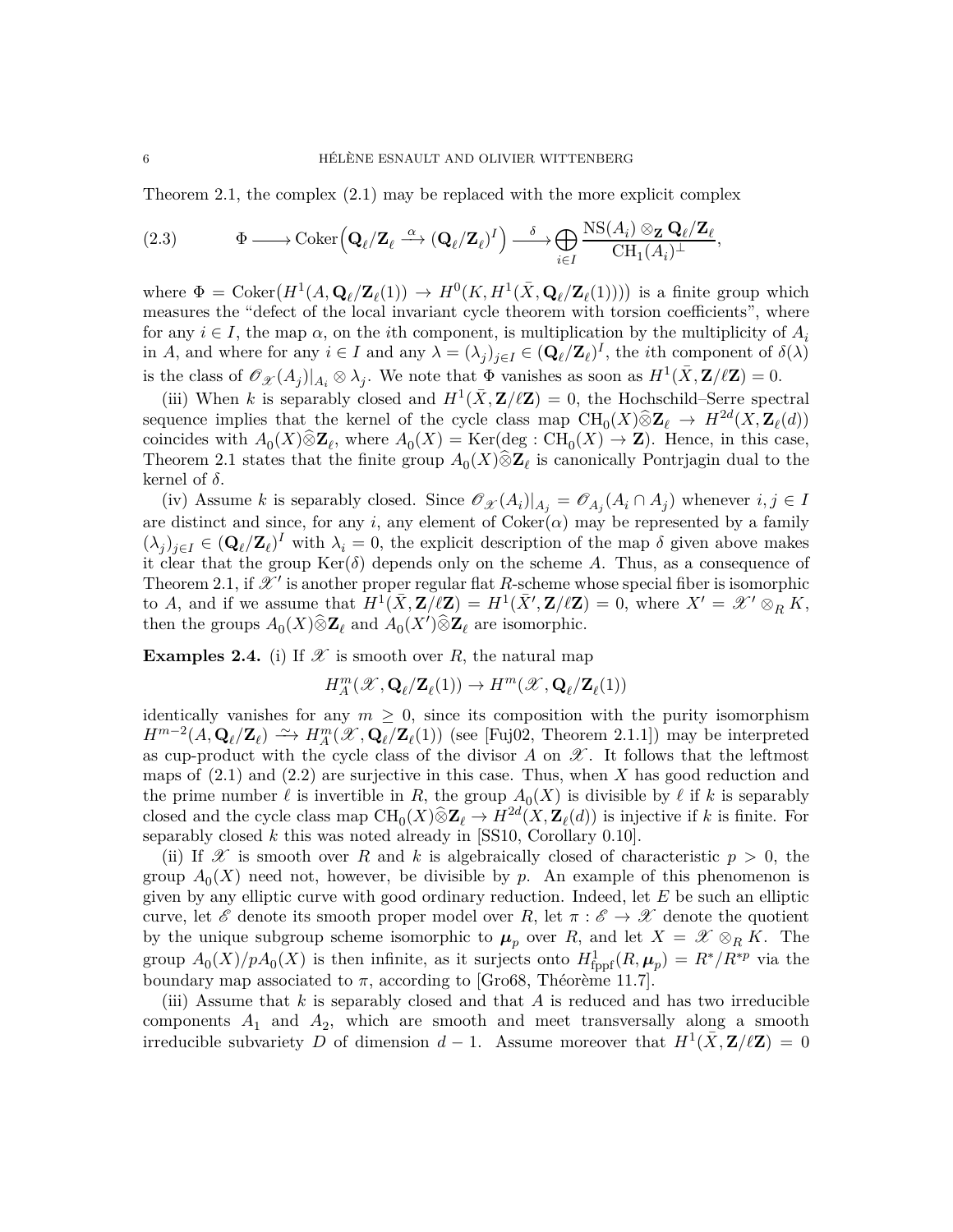(*e.g.*, that *X* is simply connected). Then, according to Theorem [2.1](#page-3-0) and to Remarks [2.3](#page-4-3) (ii) and (iii), the dimension of  $A_0(X)/\ell A_0(X)$  as a vector space over  $\mathbf{Z}/\ell\mathbf{Z}$  is  $\leq 1$ , and it is 1 if and only if for any  $i \in \{1, 2\}$  and any irreducible curve C lying on  $A_i$ , the intersection number  $(C \cdot D)$ , computed on  $A_i$ , is divisible by  $\ell$ .

<span id="page-6-2"></span>2.1. **Reminders on duality.** For lack of an adequate reference, we gather in this paragraph various duality results that will be used in the proof of Theorems [2.1](#page-3-0) and [2.2.](#page-4-0)

<span id="page-6-1"></span>**Proposition 2.5.** *Let V be an irreducible, proper and smooth variety over a field F, and let*  $d = \dim(V)$ *. Let*  $\mathcal{F}$  *be a constructible étale sheaf of*  $\mathbb{Z}/n\mathbb{Z}$ *-modules on V, where n is an integer invertible in F, and let*  $\mathscr{F}^{\vee}(j) = \mathscr{H}om(\mathscr{F}, \mathbf{Z}/n\mathbf{Z}(j))$  *for*  $j \in \mathbf{Z}$ *. Let*  $i \in \mathbf{Z}$ *.* 

- (1) If *F* is separably closed, then  $H^{i}(V, \mathscr{F})$  is canonically dual to  $H^{2d-i}(V, \mathscr{F}^{\vee}(d))$ .
- (2) If *F* is finite, then  $H^{i}(V, \mathscr{F})$  is canonically dual to  $H^{2d+1-i}(V, \mathscr{F}^{\vee}(d))$ .
- (3) *If F is the quotient field of a strictly henselian discrete valuation ring in which n is invertible, then*  $H^{i}(V, \mathscr{F})$  *is canonically dual to*  $H^{2d+1-i}(V, \mathscr{F}^{\vee}(d+1))$ *.*
- (4) *If F is the quotient field of a henselian discrete valuation ring R in which n is invertible and if the residue field of*  $R$  *is finite, then*  $H^i(V, \mathcal{F})$  *is canonically dual to*  $H^{2d+2-i}(V, \mathscr{F}^{\vee}(d+1)).$

The first statement of Proposition [2.5](#page-6-1) is Poincaré duality. The other three statements are obtained by combining Poincaré duality with well-known duality theorems for the Galois cohomology of the fields under consideration. A proof of (4) may be found in [\[Sai89,](#page-35-8) Lemma 2.9]. Over finite or strictly local fields, the same arguments lead to (2) and (3).

<span id="page-6-0"></span>**Proposition 2.6.** *Let*  $\mathcal{X}, R, k, A, X$  *be as at the beginning of [§2.](#page-3-1) Let*  $\Lambda = \mathbb{Z}/n\mathbb{Z}$  *where n is invertible in R.* Assume *k is either separably closed or finite. Let*  $m = 2$  *if k is separably closed and*  $m = 3$  *if*  $k$  *is finite. There is a canonical isomorphism*  $H_A^{2d+m}(\mathcal{X}, \Lambda(d+1)) = \Lambda$ . *Together with cup-product it induces a perfect pairing of finite abelian groups*

(2.4) 
$$
H^{i}(A, \Lambda(j)) \times H^{2d+m-i}_{A}(\mathscr{X}, \Lambda(d+1-j)) \to \Lambda
$$

*for any*  $i, j \in \mathbf{Z}$ *.* 

*Proof.* Let us fix an embedding  $e : \mathcal{X} \hookrightarrow \mathbf{P}_R^N$  and consider the commutative diagram



Let  $c = N - d$ . In the derived categories of étale sheaves of  $\Lambda$ -modules on Spec $(k)$ , on X and on  $\mathbf{P}_R^N$ , there are canonical isomorphisms  $Rh^{\dagger}\Lambda = \Lambda(-1)[-2]$ ,  $Re^{\dagger}\Lambda = \Lambda(-c)[-2c]$ and  $Rq^{\dagger}\Lambda = \Lambda(N)[2N]$ , by purity and Poincaré duality (see [\[Fuj02,](#page-34-0) Theorem 2.1.1] and [\[Gro73,](#page-34-1) Exp. XVIII, Théorème 3.2.5] respectively). As  $q \circ e \circ \iota = h \circ g$ , we deduce that  $Rg^{\dagger}\Lambda = R\iota^{\dagger}\Lambda(d+1)[2d+2]$ , and hence that

(2.6) 
$$
R\mathscr{H}\!\mathit{om}(Rg_*\Lambda,\Lambda) = Rg_*R\iota^!\Lambda(d+1)[2d+2].
$$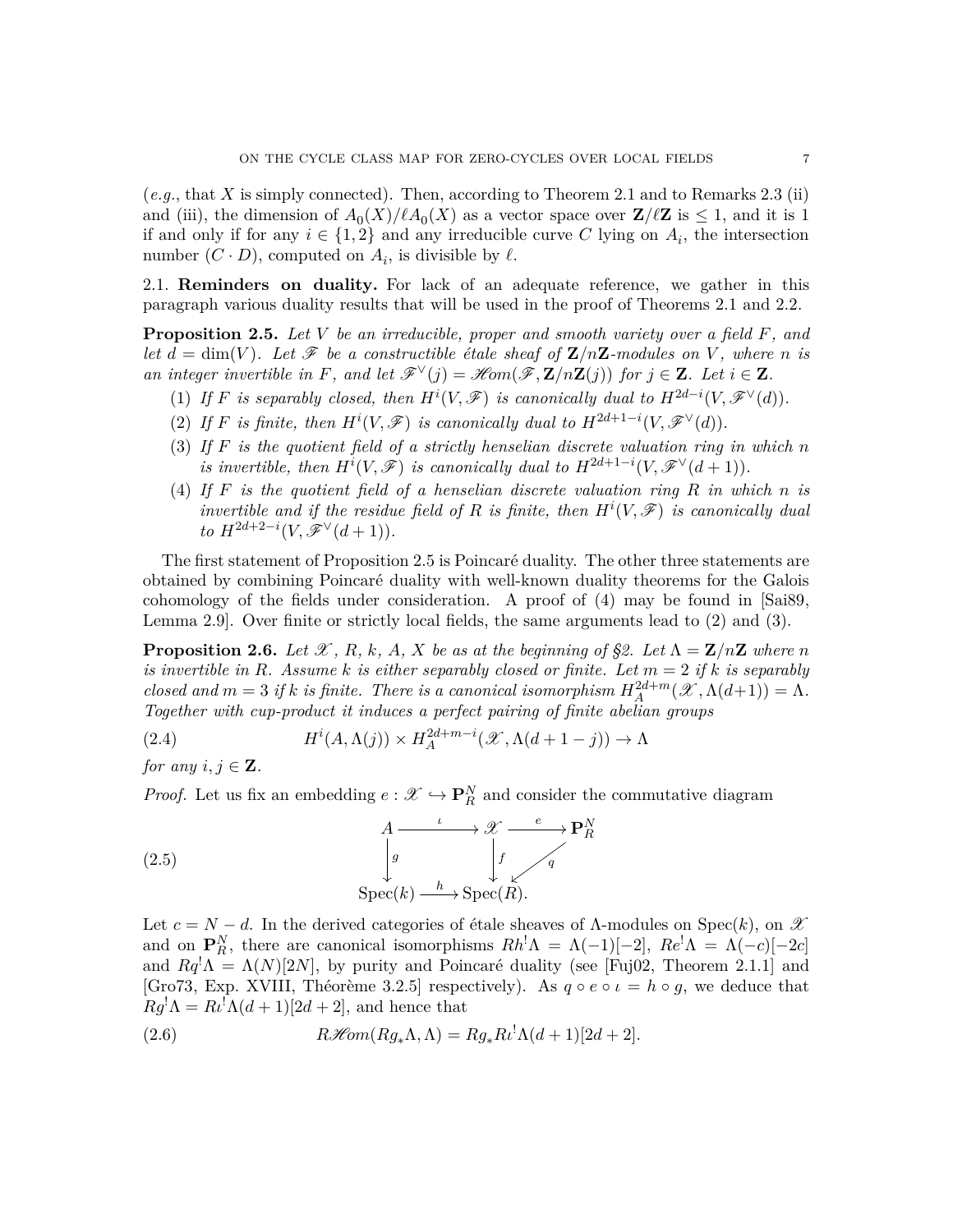Proposition [2.6](#page-6-0) follows from this remark and from the fact that  $H^i(k, \mathscr{F})$  is canonically dual to  $H^{m-2-i}(k, R\mathcal{H}om(\mathcal{F}, \Lambda))$  for any bounded complex  $\mathcal F$  of étale sheaves of  $\Lambda$ -modules on  $Spec(k)$  (see [\[Mil06,](#page-35-9) Chapter I, Example 1.10]).

<span id="page-7-2"></span>**Remark 2.7.** The pairings which appear in the statements of Proposition [2.5](#page-6-1) and Proposition [2.6](#page-6-0) are compatible with the maps stemming from the localization exact sequence. In particular, in the situation of Proposition [2.6,](#page-6-0) the natural maps

$$
H^i(A, \Lambda(j)) = H^i(\mathcal{X}, \Lambda(j)) \to H^i(X, \Lambda(j))
$$

(where the first equality comes from the proper base change theorem) and

$$
H^{2d+m-i-1}(X, \Lambda(d+1-j)) \to H^{2d+m-i}_A(\mathcal{X}, \Lambda(d+1-j))
$$

form a pair of adjoint maps. So do the natural maps

$$
H^i(X, \Lambda(j)) \to H^0(K, H^i(\bar{X}, \Lambda(j)))
$$

and

$$
H^1(K, H^{2d-i}(\bar{X}, \Lambda(d+1-j))) \to H^{2d+1-i}(X, \Lambda(d+1-j))
$$

coming from the Hochschild–Serre spectral sequence when *k* is separably closed. These two compatibilities follow immediately from the definitions of the pairings involved.

<span id="page-7-3"></span>2.2. **Proof of Theorems [2.1](#page-3-0) and [2.2.](#page-4-0)** We assume *k* is either finite or separably closed. The localization exact sequences for Chow groups and for étale cohomology, the cycle class maps for 0-cycles on *X*, for 1-cycles on  $\mathscr X$ , for 1-cycles on *A* and for 1-cycles on the  $A_i$ 's fit together in a commutative diagram

<span id="page-7-0"></span>

for each  $n \geq 1$  (see [\[Ful98,](#page-34-3) §20.3], [\[SS10,](#page-36-0) §1]). According to the main theorem of Saito and Sato [\[SS10\]](#page-36-0), the map  $\psi_{1,\mathcal{X}}$  is an isomorphism (see Theorem [A.1](#page-30-1) and Remark [A.4\)](#page-32-0). In addition, the bottom left vertical map of [\(2.7\)](#page-7-0) is onto. Thus, the kernel of  $\psi_{0,X}$  identifies with the homology group of the complex

<span id="page-7-1"></span>(2.8) 
$$
\bigoplus_{i \in I} \mathrm{CH}_1(A_i)/\ell^n \longrightarrow H^{2d}(\mathscr{X}, \mathbf{Z}/\ell^n(d)) \longrightarrow H^{2d}(X, \mathbf{Z}/\ell^n(d))
$$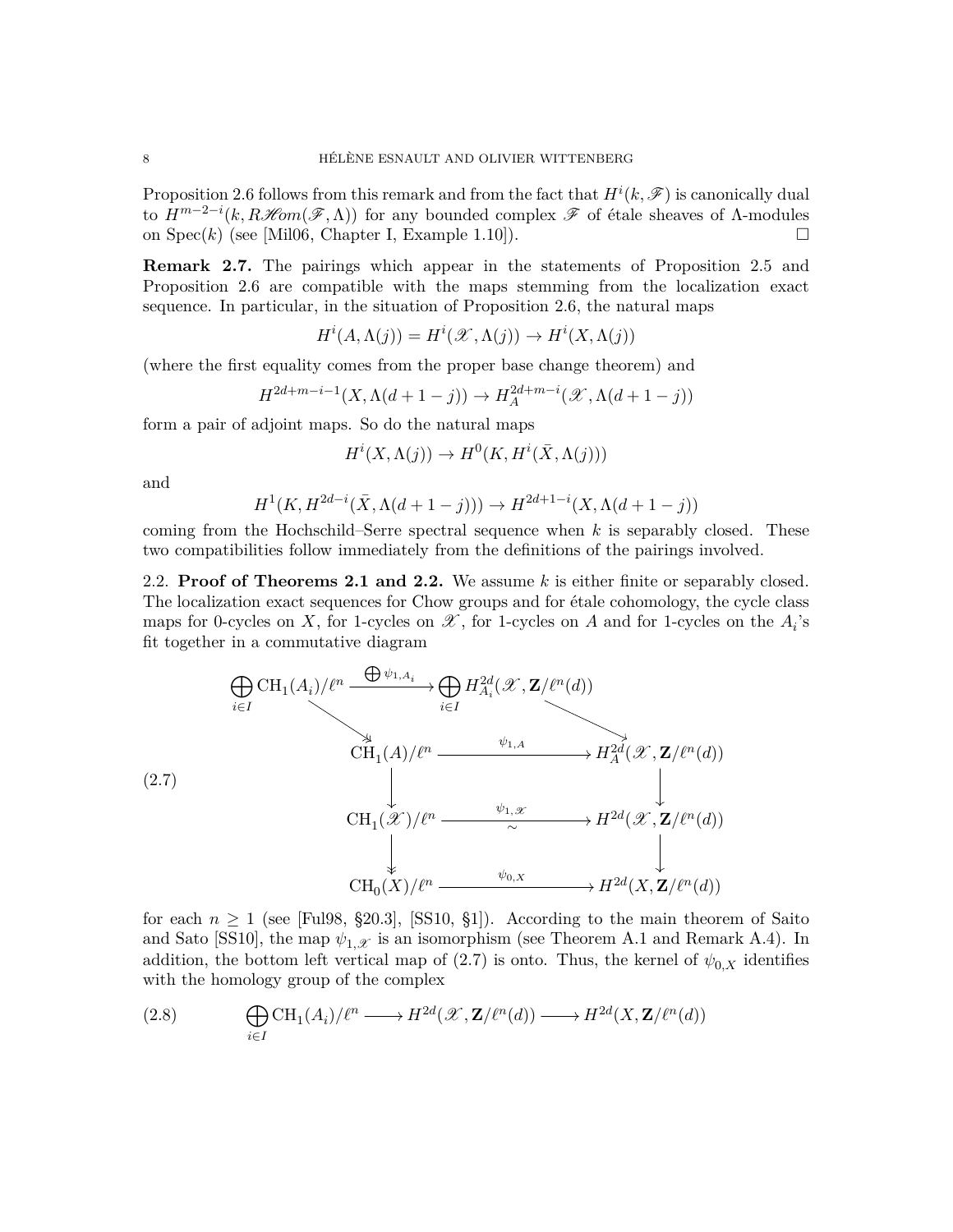extracted from this diagram. Let  $m = 2$  if k is separably closed and  $m = 3$  if k is finite. As the first map of [\(2.8\)](#page-7-1) factors through  $\bigoplus H^{2d}_{A_i}(\mathscr{X}, \mathbf{Z}/\ell^n(d))$  via the cycle class map  $\bigoplus \psi_{1, A_i}$ , applying Pontrjagin duality to [\(2.8\)](#page-7-1) yields the complex

<span id="page-8-0"></span>
$$
(2.9) \qquad H^{m-1}(X, \mathbf{Z}/\ell^n(1)) \longrightarrow H_A^m(\mathcal{X}, \mathbf{Z}/\ell^n(1)) \longrightarrow \bigoplus_{i \in I} \frac{H^m(A_i, \mathbf{Z}/\ell^n(1))}{\mathrm{CH}_1(A_i)^\perp}
$$

(see Propositions [2.5](#page-6-1) and [2.6\)](#page-6-0). The complexes  $(2.1)$  and  $(2.2)$  are obtained from  $(2.9)$  by passing to the direct limit over *n*. On the other hand, the kernel of the cycle class map  $CH_0(X)\hat{\otimes} \mathbf{Z}_{\ell} \to H^{2d}(X, \mathbf{Z}_{\ell}(d))$  is the inverse limit, over *n*, of Ker( $\psi_{0,X}$ ). This concludes the proof of Theorems [2.1](#page-3-0) and [2.2.](#page-4-0)

2.3. **Further examples.** In §[§3–](#page-9-0)[6,](#page-25-1) we shall apply Theorems [2.1](#page-3-0) and [2.2](#page-4-0) to establish various results on the injectivity of the cycle class map for zero-cycles on varieties defined over local or strictly local fields. The next three examples do not fall into the scope of these results. We include them to illustrate the applicability of the above criteria.

<span id="page-8-1"></span>**Example 2.8.** Let  $K = \mathbf{C}((t))$  and let  $X \subset \mathbf{P}_K^3$  denote the *K*3 surface defined by

(2.10) 
$$
x_0^4 + x_1^4 + t^2(x_2^4 + x_3^4) = 0.
$$

Let  $\mathcal{X}_0 \subset \mathbf{P}_R^3$  denote the projective scheme over  $R = \mathbf{C}[[t]]$  defined by the same equation, and let  $\mathscr X$  be the blow-up of  $\mathscr X_0$  along the closed subscheme defined by the homogeneous ideal  $(x_0^3, x_1^3, x_0^2, x_1, x_0, x_1^2, x_0, t, x_1, t^2)$ . One checks that X is regular, and that its special fiber *A* may be written, as a divisor on *X*, as  $A = 2S + P_1 + \cdots + P_4 + Q_1 + \cdots + Q_4$ , where the  $P_i$ 's are pairwise disjoint projective planes, the  $Q_i$ 's are pairwise disjoint smooth projective rational surfaces, and *S* is a smooth *K*3 surface endowed with an elliptic fibration  $\pi : S \to \mathbf{P}^1_{\mathbf{C}}$  with four singular fibers, each of type  $I_0^*$  in Kodaira's notation [\[Kod63\]](#page-34-4). Moreover, the schemes  $P_i \cap S$  (resp.  $Q_i \cap S$ ) are smooth irreducible rational curves with self-intersection 1 on  $P_i$  (resp. on  $Q_i$ ), and we have  $P_i \cap Q_j = \emptyset$  for all *i, j*. The curves  $P_i \cap S$ are the four 2-torsion sections of  $\pi$ , and the curves  $Q_i \cap S$  are the irreducible components of multiplicity 2 of the singular fibers of *π*. With this geometric description of the special fiber of a regular model of *X* in hand, it is now an exercise to check the exactness of the complex [\(2.3\)](#page-5-0) for any prime number  $\ell$ . Note that  $\Phi = 0$  since X is simply connected. By Theorem [2.1](#page-3-0) and Remarks [2.3](#page-4-3) (ii) and (iii), it follows that the group  $A_0(X)$  is divisible.

<span id="page-8-2"></span>**Example 2.9.** Let  $K = \mathbf{C}((t))$  and let  $X \subset \mathbf{P}_K^3$  denote the simply connected isotrivial surface defined by

(2.11) 
$$
x_0^n + tx_1^n + t^2x_2^n + t^3x_3^n = 0.
$$

Let  $K_e = \mathbf{C}((t^{1/e}))$ . For  $n \leq 3$ , the surface *X* is (geometrically) rational, which implies that  $A_0(X) = 0$  according to [\[CT83,](#page-33-6) Theorem A (iv)] (see also Example [4.2](#page-15-2) below). For *n* = 4, the index of *X* over *k*, *i.e.*, the greatest common divisor of the degrees of the closed points of  $X$ , is equal to 2 (see [\[ELW15,](#page-33-10) Proposition 4.4]). As every finite extension of  $K$  is cyclic, it follows that  $K_2$  embeds into the residue field of any closed point of  $X$ . Therefore the norm map  $A_0(X \otimes_K K_2) \to A_0(X)$  is surjective. On the other hand, the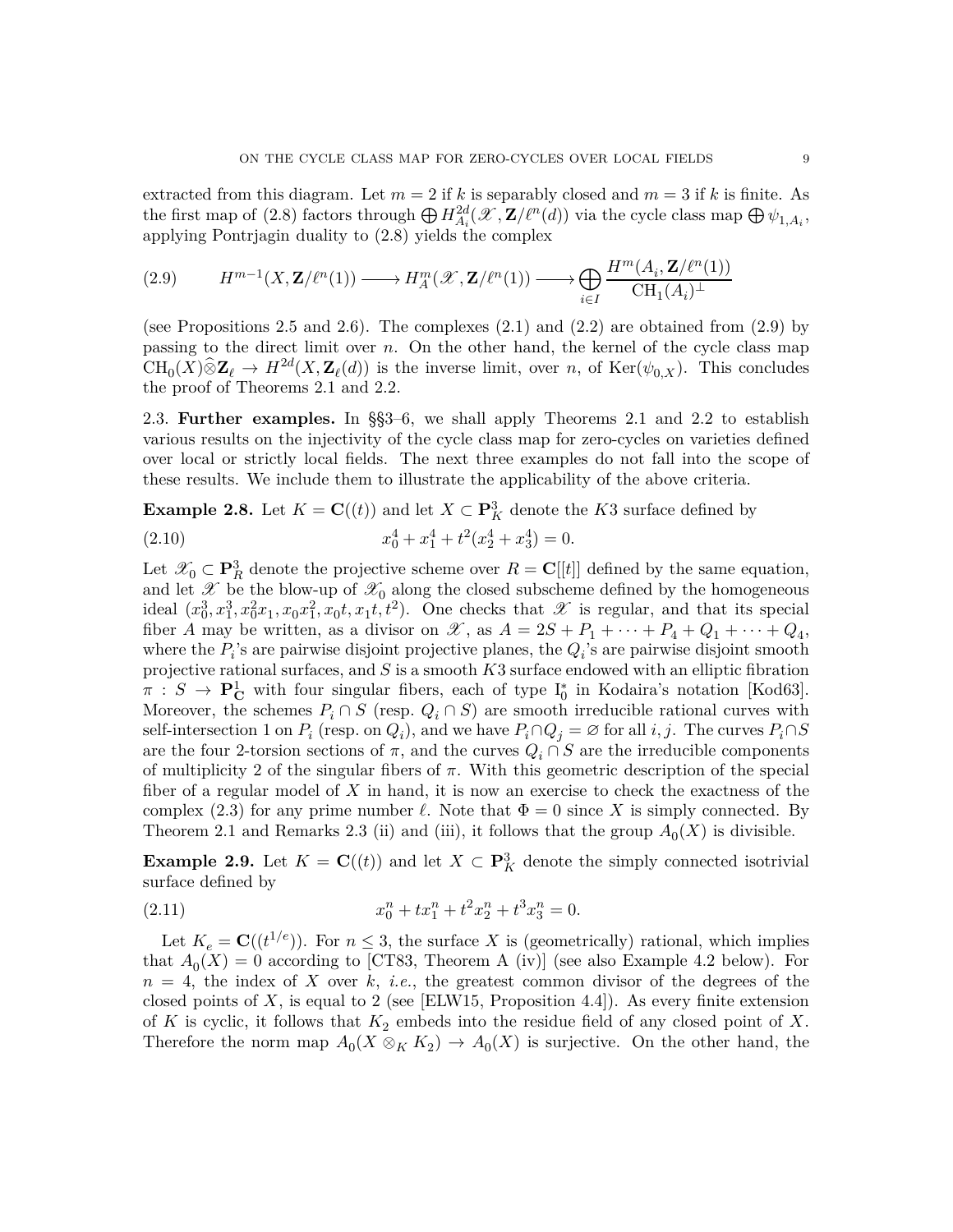surface  $X \otimes_K K_2$  over  $K_2$  is, after an obvious change of notation, the one considered in Example [2.8;](#page-8-1) thus  $A_0(X \otimes_K K_2)$  is divisible. We conclude that for  $n = 4$ , the group  $A_0(X)$ itself is divisible. Finally, let us note that a similar (though simpler) argument shows that for  $n = 5$ , or more generally for any *n* prime to 6, the group  $A_0(X)$  is again divisible. Indeed, on the one hand, if *n* is prime to 6, then, by [\[ELW15,](#page-33-10) Proposition 4.4], the index of *X* over *K* is equal to *n*; and on the other hand, the group  $A_0(X \otimes_K K_n)$  is divisible, as the surface  $X \otimes_K K_n$  has good reduction over  $K_n$ .

All these observations support the guess that the group  $A_0(X)$  may in fact be divisible for any value of *n*.

**Example 2.10.** Let  $K = \mathbf{Q}_p$  for some prime number  $p \neq 3$  and let  $X \subset \mathbf{P}_K^4$  denote the cubic threefold defined by

<span id="page-9-1"></span>(2.12) 
$$
x_0^3 + x_1^3 + x_2^3 + px_3^3 + p^2x_4^3 = 0.
$$

Theorem [2.2](#page-4-0) may be used to show that  $A_0(X) = 0$ . This answers a question of Colliot-Thélène [\[CT11b,](#page-33-11) §12.6.2].

We briefly sketch the structure of the argument. The smooth cubic hypersurface *X* acquires good reduction over  $K' = \mathbf{Q}_p(\sqrt[3]{p})$ . By a theorem of Kollár and Szabó, it follows that  $A_0(X \otimes_K K') = 0$  (see [\[KS03,](#page-35-10) Theorem 5], [\[Kol08,](#page-35-11) Example 4.5]). In particular  $A_0(X)$  is a 3-torsion group. On the other hand, the group  $H^6(X, \mathbb{Z}_3(3))$  is torsion-free, by the weak Lefschetz theorem. Thus the vanishing of  $A_0(X)$  is equivalent to the injectivity of the cycle class map  $CH_0(X)\hat{\otimes} \mathbb{Z}_3 \to H^6(X,\mathbb{Z}_3(3))$ , which in turn is equivalent to the exactness of the complex [\(2.2\)](#page-4-2). Starting from the hypersurface defined by [\(2.12\)](#page-9-1) in  $\mathbf{P}_{\mathbf{Z}_p}^4$ , one obtains a proper regular model  $\mathscr X$  of  $X$  by three successive blow-ups of the singular locus. The exactness of [\(2.2\)](#page-4-2) may then be proved by a careful analysis of the geometry and the cohomology of the irreducible components of the special fiber of  $\mathscr{X}$ .

It remains an open question whether the Chow group of zero-cycles of degree 0 vanishes for any smooth cubic hypersurface of dimension  $\geq 3$  over a *p*-adic field. We recall that for a cubic surface over a local field, the Brauer group may be responsible for an obstruction to the vanishing of  $A_0(X)$  (see, *e.g.*, [\[CTS96,](#page-33-12) Exemple 2.8]), whereas cubic hypersurfaces of dimension  $\geq 3$ , on the other hand, satisfy  $Br(X) = Br(K)$  (see [\[PV04,](#page-35-12) Appendix A]).

## 3. Surfaces over *p*-adic fields

<span id="page-9-0"></span>A theorem of Saito [\[Sai91,](#page-36-1) Theorem A] asserts that if *X* is a smooth projective surface over a *p*-adic field, if  $H^2(X, \mathcal{O}_X) = 0$ , and if the Albanese variety of X has potentially good reduction, then for any prime  $\ell$ , the cycle class map  $\text{CH}_0(X)\hat{\otimes}\mathbf{Z}_{\ell} \to H^4(X,\mathbf{Z}_{\ell}(2))$ is injective on the torsion of  $CH_0(X)\hat{\otimes} \mathbb{Z}_{\ell}$ . In this section, we prove that the assumption that  $H^2(X, \mathcal{O}_X) = 0$  may be dropped from Saito's theorem, when  $\ell \neq p$  and the irreducible components of the special fiber of a regular model of *X* satisfy the Tate conjecture. It should be noted that the assumption on the Albanese variety, on the other hand, cannot be dispensed with: Parimala and Suresh have given an example of a smooth proper surface *X* over  $\mathbf{Q}_3$ , with  $H^2(X, \mathcal{O}_X) = 0$ , such that the cycle class map  $\text{CH}_0(X) \widehat{\otimes} \mathbf{Z}_2 \to H^4(X, \mathbf{Z}_2(2))$ is not injective (see [\[PS95,](#page-35-1) Example 8.2 and Proposition 7.5]).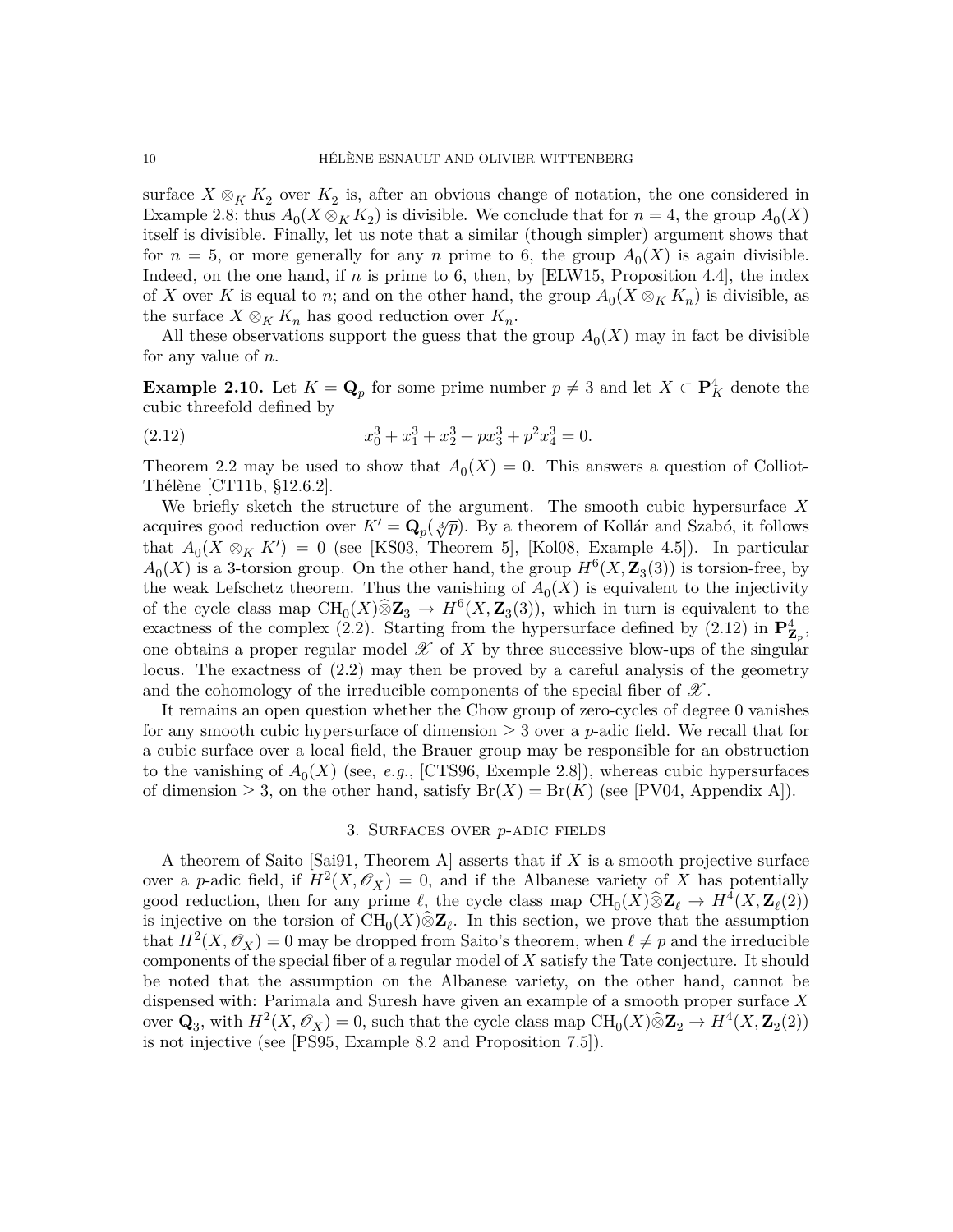<span id="page-10-0"></span>**Theorem 3.1.** With the notation of [§2,](#page-3-1) assume that  $d = 2$ , that k is finite, that the reduced *special fiber*  $A_{\text{red}}$  *of*  $X$  *has simple normal crossings, and that the surfaces*  $A_i$  *satisfy the Tate conjecture. Let ℓ be a prime number invertible in k. If the Albanese variety of X has potentially good reduction, then the cycle class map*  $\text{CH}_0(X) \hat{\otimes} \mathbf{Z}_{\ell} \to H^{2d}(X, \mathbf{Z}_{\ell}(d))$  is *injective.*

The hypothesis that the surfaces  $A_i$  satisfy the Tate conjecture automatically holds if *K* has characteristic 0 and  $H^2(X, \mathcal{O}_X) = 0$  (see Lemma [4.4](#page-16-0) and Lemma [4.5\)](#page-16-1). Even when  $H^2(X, \mathcal{O}_X) \neq 0$ , it often happens that the surfaces  $A_i$  are all birationally ruled and therefore satisfy the Tate conjecture. This phenomenon is illustrated by the *K*3 surfaces of Example [3.3](#page-10-2) below. We refer the reader to [§6](#page-25-1) for an example of a simply connected surface *X* with positive geometric genus, over a *p*-adic field, which satisfies the assumptions of Theorem [3.1](#page-10-0) even though the  $A_i$ 's are not birationally ruled (see Remark [6.7\)](#page-29-0).

We note that Theorem [3.1](#page-10-0) should be applicable to any surface with  $H^1(X, \mathscr{O}_X) = 0$ ; for instance, to any *K*3 surface. As far as we are aware, Theorem [3.1](#page-10-0) is the first general result about the kernel of the cycle class map for 0-cycles on surfaces defined over a *p*-adic field which goes beyond the assumption  $H^2(X, \mathcal{O}_X) = 0$  of Saito's theorem. See [\[Yam05\]](#page-36-2) and the references therein for a discussion of this point and for a positive result in the case of surfaces of the shape  $C \times C'$  where *C* and  $C'$  are Mumford curves over a *p*-adic field.

In the proof of Theorem [3.1](#page-10-0) given below, the Tate conjecture is used in Lemma [3.8](#page-14-1) and in the application of Lemma [3.6,](#page-13-1) while the hypothesis that the Albanese variety of *X* should have potentially good reduction plays a role only in Lemma [3.7.](#page-13-0) It would be interesting to understand the kernel of the cycle class map for 0-cycles on surfaces defined over a *p*-adic field when the Albanese variety of *X* does not have potentially good reduction. See [\[Sat98\]](#page-36-3) for some work in this direction under the assumption that  $H^2(X, \mathcal{O}_X) = 0$ .

<span id="page-10-1"></span>**Remark 3.2.** When *X* is a proper variety over a *p*-adic field, the natural pairing

<span id="page-10-3"></span>(3.1) 
$$
\text{CH}_0(X) \times \text{Br}(X) \to \mathbf{Q}/\mathbf{Z}
$$

defined by Manin [\[Man71\]](#page-35-13) has been used as a tool to study the Chow group of 0-cycles of *X* (see [\[CTS96\]](#page-33-12), [\[SS14\]](#page-36-4)). Theorem [3.1](#page-10-0) may be reinterpreted as asserting that for the surfaces X which appear in its statement, the left kernel of  $(3.1)$  is divisible by  $\ell$ . (See, *e.g.*, [\[CT93,](#page-33-2) p. 41] for this reformulation.) This answers, for the prime-to-*p* part and conditionally on the Tate conjecture, the question raised in [\[PS95,](#page-35-1) p. 85], under the assumption that the Albanese variety of *X* has potentially good reduction.

<span id="page-10-2"></span>**Example 3.3.** The *K*3 surfaces over **Q***<sup>p</sup>* considered by Sato in [\[Sat05\]](#page-36-5) possess a regular model over  $\mathbf{Z}_p$  whose special fiber is a union of smooth rational surfaces, with normal crossings (see [\[Sat05,](#page-36-5) Example 3.7 and Corollary A.7]). As a consequence, they satisfy the assumptions of Theorem [3.1.](#page-10-0) In particular, for these *K*3 surfaces, the left kernel of the natural pairing  $\text{CH}_0(X) \times \text{Br}(X) \to \mathbf{Q}/\mathbf{Z}$  is divisible by  $\ell$  for any  $\ell \neq p$ .

3.1. **Local invariant cycle theorem.** In both [§3](#page-9-0) and [§4](#page-14-0) we shall apply some of the arguments of [\[Del80,](#page-33-13) (3.6)] in an unequal characteristic situation. For ease of reference we spell out the relevant fact in Lemma [3.4](#page-11-0) below. Let us take up the notation of [§2](#page-3-1) and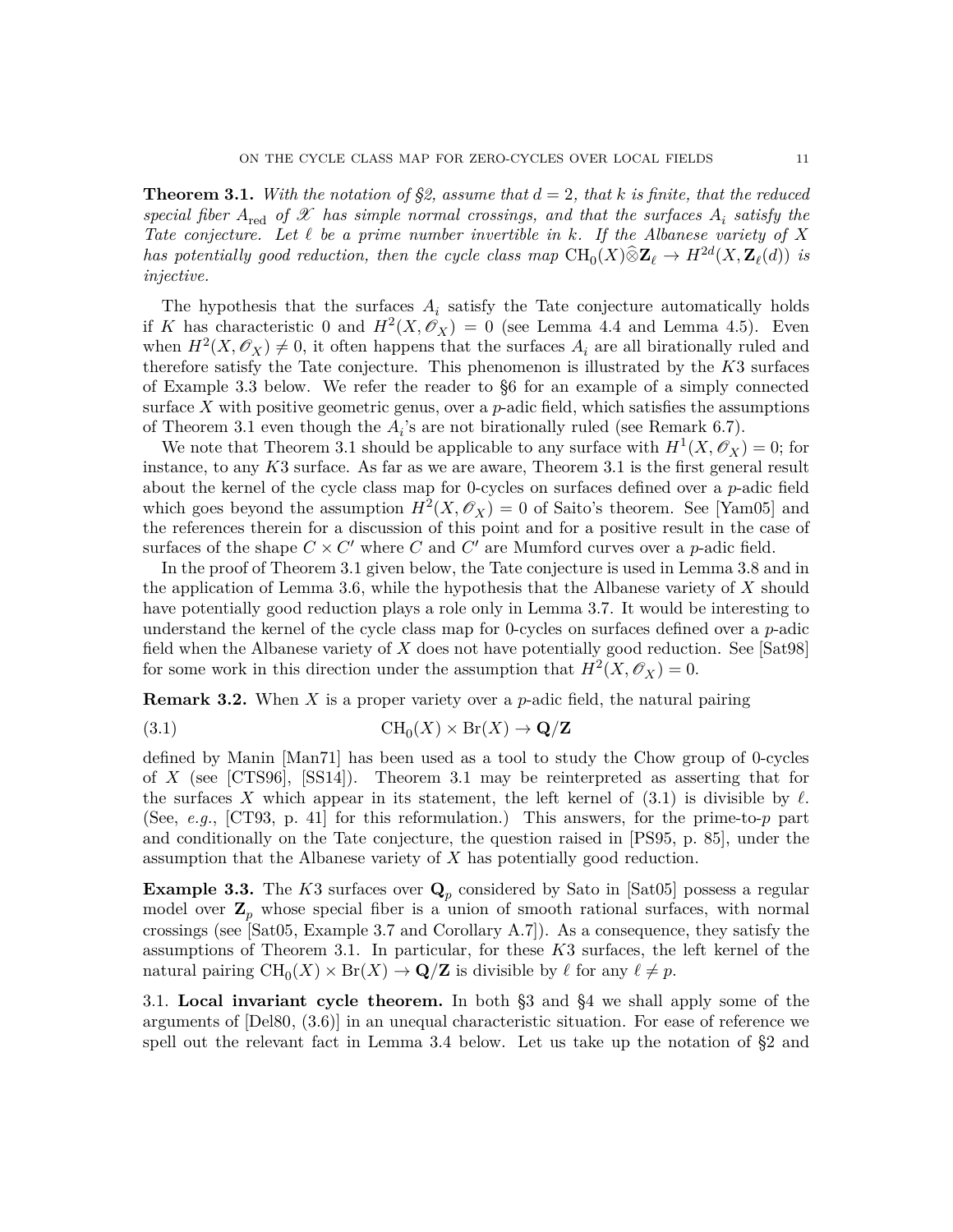assume *k* is separably closed. Recall that for  $i \geq 0$ , one defines a specialization map

<span id="page-11-1"></span>(3.2) 
$$
H^{i}(A, \mathbf{Q}_{\ell}) \longrightarrow H^{0}(K, H^{i}(\bar{X}, \mathbf{Q}_{\ell}))
$$

by composing the inverse of the proper base change isomorphism  $H^i(\mathcal{X}, \mathbf{Q}_\ell) \longrightarrow H^i(A, \mathbf{Q}_\ell)$ with the natural maps  $H^i(\mathcal{X}, \mathbf{Q}_\ell) \to H^i(X, \mathbf{Q}_\ell) \to H^0(K, H^i(\bar{X}, \mathbf{Q}_\ell))$  (see [\[Del77,](#page-33-14) p. 256]). The term "local invariant cycle theorem" refers to the conjecture that the map [\(3.2\)](#page-11-1) is surjective for any  $i \geq 0$ . This conjecture holds in equal characteristic (see [\[Ste76,](#page-36-6) Theorem 5.12], [\[GNA90\]](#page-34-5), [\[Del80,](#page-33-13) Théorème 3.6.1], [\[Ito05\]](#page-34-6), [\[Ill94,](#page-34-7) §3.9]). It is also known to hold in mixed characteristic, when k is an algebraic closure of a finite field and either  $d \leq 2$ or  $i \leq 2$  (see [\[RZ82,](#page-35-14) Satz 2.13], [\[Sai03,](#page-36-7) Lemma 3.9]). The local invariant cycle theorem for any *i* and any separably closed *k* would follow from the monodromy-weight conjecture (see [\[Ill94,](#page-34-7) Corollaire 3.11]). We note that even though some of the above references assume that *A* is a simple normal crossings divisor in  $\mathscr{X}$ , the general case reduces to this one thanks to de Jong's theorem on the existence of alterations [\[dJ96\]](#page-33-15) and a trace argument.

<span id="page-11-0"></span>**Lemma 3.4.** Let  $i \geq 0$ . Under the assumptions of Theorem [2.1,](#page-3-0) the specialization *map* [\(3.2\)](#page-11-1) *is surjective if and only if the sequence*

<span id="page-11-3"></span>(3.3) 
$$
H_A^m(\mathscr{X}, \mathbf{Q}_\ell) \longrightarrow H^m(\mathscr{X}, \mathbf{Q}_\ell) \longrightarrow H^0(K, H^m(\bar{X}, \mathbf{Q}_\ell))
$$

*is exact for*  $m = 2d + 1 - i$ .

*Proof.* The localization exact sequence for étale cohomology and the Hochschild–Serre spectral sequence give rise to a commutative diagram



with exact row and column. The bottom slanted arrow is dual, up to a twist, to the specialization map  $(3.2)$  (see [§2.1](#page-6-2) and Remark [2.7\)](#page-7-2), therefore it is injective if and only if  $(3.2)$  is surjective. The lemma follows by a diagram chase.

3.2. **From rational to divisible torsion coefficients.** The following lemma will play a crucial role both in the proof of Theorem [3.1](#page-10-0) and in [§4.](#page-14-0) It fails for varieties of dimension  $\geq$  3, both in the case of separably closed fields and in that of finite fields. This is the main reason why Theorem [3.1](#page-10-0) requires the assumption  $d = 2$ .

<span id="page-11-2"></span>**Lemma 3.5.** Let  $V$  be a proper surface with simple normal crossings over a field  $k$ . *Assume k is either finite or separably closed. Denote by*  $(V_i)_{i \in I}$  *the family of irreducible*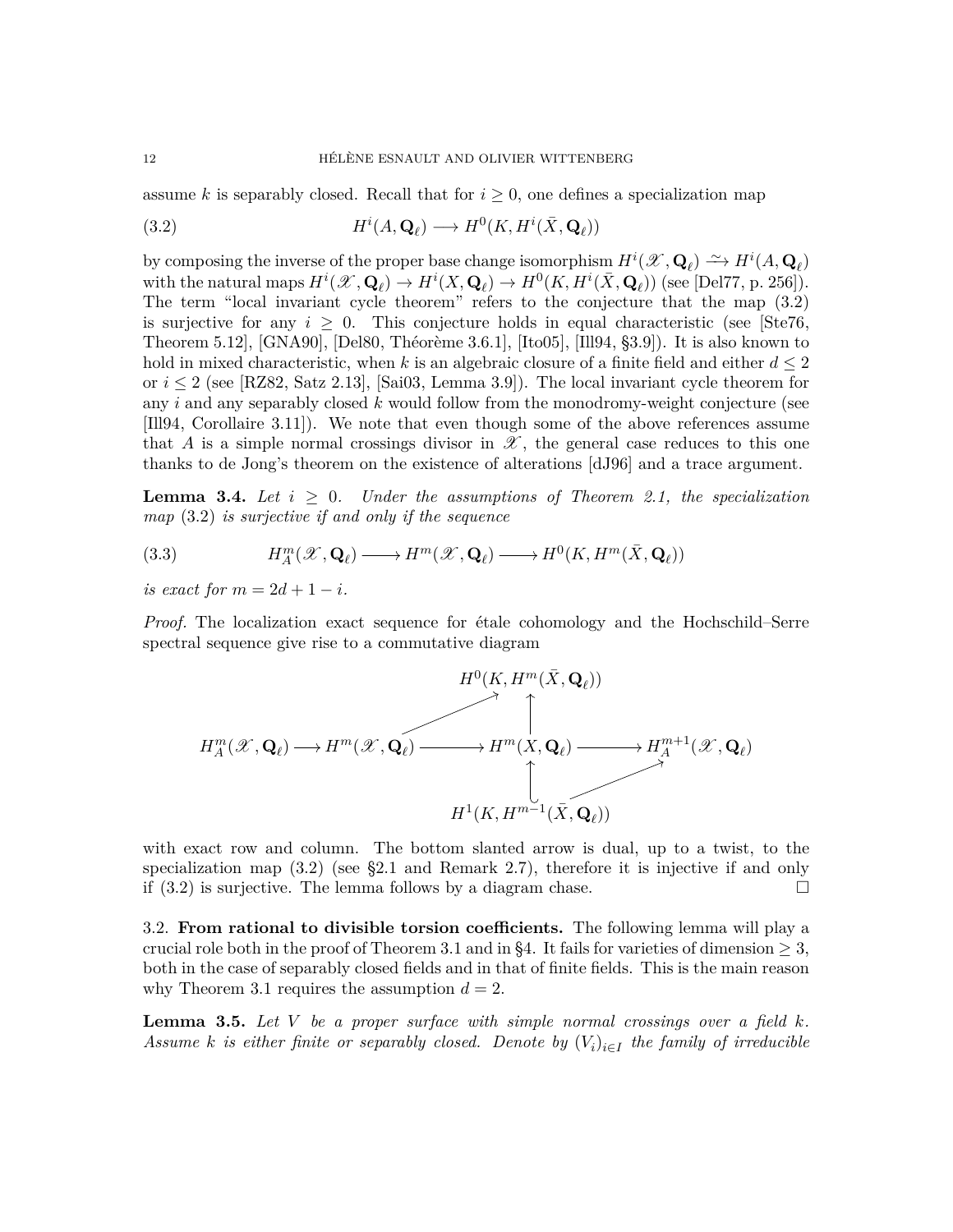*components of*  $V$ *, and let*  $m = 2$  *if*  $k$  *is separably closed,*  $m = 3$  *if*  $k$  *is finite. Let*  $\ell$  *be a prime number invertible in k. If the restriction map*

<span id="page-12-2"></span>(3.4) 
$$
H^m(V, \mathbf{Q}_{\ell}(1)) \to \bigoplus_{i \in I} H^m(V_i, \mathbf{Q}_{\ell}(1))
$$

*is injective, then so is the restriction map*

(3.5) 
$$
H^m(V, \mathbf{Q}_{\ell}/\mathbf{Z}_{\ell}(1)) \to \bigoplus_{i \in I} H^m(V_i, \mathbf{Q}_{\ell}/\mathbf{Z}_{\ell}(1)).
$$

*Proof.* Let us fix a total ordering on the finite set *I*. For  $n \geq 0$ , set

$$
V^{(n)} = \coprod_{i_1 < \dots < i_{n+1}} \left( V_{i_1} \cap \dots \cap V_{i_{n+1}} \right)
$$

and let  $a_n: V^{(n)} \to V$  denote the natural finite map. For  $n = 0$ , this is the normalization map. The maps appearing in the statement of Lemma [3.5](#page-11-2) fit into the following commutative diagram, whose rows are exact:

<span id="page-12-1"></span>
$$
(3.6) \qquad H^{m-1}\left(V, \frac{a_{0*}\mathbf{Q}_{\ell}(1)}{\mathbf{Q}_{\ell}(1)}\right) \longrightarrow H^{m}(V, \mathbf{Q}_{\ell}(1)) \longrightarrow H^{m}(V, a_{0*}\mathbf{Q}_{\ell}(1))
$$
\n
$$
H^{m-1}\left(V, \frac{a_{0*}(\mathbf{Q}_{\ell}/\mathbf{Z}_{\ell})(1)}{\mathbf{Q}_{\ell}/\mathbf{Z}_{\ell}(1)}\right) \longrightarrow H^{m}(V, \mathbf{Q}_{\ell}/\mathbf{Z}_{\ell}(1)) \longrightarrow H^{m}(V, a_{0*}\mathbf{Q}_{\ell}/\mathbf{Z}_{\ell}(1)).
$$

In order to establish Lemma [3.5,](#page-11-2) it suffices to prove that the leftmost vertical arrow of this diagram is onto.

As *V* is a surface with simple normal crossings, we have dim $(V^{(n)}) \leq 2 - n$  for any *n*, and the choice of the ordering on *I* determines a natural exact sequence of  $\mathbf{Z}_{\ell}$ -sheaves

<span id="page-12-0"></span>
$$
(3.7) \t 0 \longrightarrow \mathbf{Z}_{\ell}(1) \longrightarrow a_{0*} \mathbf{Z}_{\ell}(1) \longrightarrow a_{1*} \mathbf{Z}_{\ell}(1) \longrightarrow a_{2*} \mathbf{Z}_{\ell}(1) \longrightarrow 0.
$$

For any irreducible curve *C* proper over *k*, we have  $H^m(C, \mathbb{Z}_\ell(1)) = \mathbb{Z}_\ell$ . Therefore the group  $H^m(V, a_{1*}\mathbf{Z}_{\ell}(1)) = \bigoplus_{i < j} H^m(V_i \cap V_j, \mathbf{Z}_{\ell}(1))$  is torsion-free. Similarly, we have  $H^{m-1}(V, a_{2*}\mathbf{Z}_{\ell}(1)) = 0$  for reasons of cohomological dimension. As *k* is finite or separably closed, short exact sequences of  $\mathbf{Z}_{\ell}$ -sheaves give rise to long exact sequences of cohomology groups; hence from the previous remarks and from [\(3.7\)](#page-12-0) we deduce that the group  $H^m\left(V, \frac{a_{0*}\mathbf{Z}_{\ell}(1)}{Z_{\ell}(1)}\right)$  $\left(\frac{\mathbf{Z}_{\ell}(1)}{\mathbf{Z}_{\ell}(1)}\right)$  is torsion-free. In view of the exact sequence

$$
0 \longrightarrow \frac{a_{0*} \mathbf{Z}_{\ell}(1)}{\mathbf{Z}_{\ell}(1)} \longrightarrow \frac{a_{0*} \mathbf{Q}_{\ell}(1)}{\mathbf{Q}_{\ell}(1)} \longrightarrow \frac{a_{0*}(\mathbf{Q}_{\ell}/\mathbf{Z}_{\ell})(1)}{\mathbf{Q}_{\ell}/\mathbf{Z}_{\ell}(1)} \longrightarrow 0,
$$

we conclude that the leftmost vertical arrow of  $(3.6)$  is indeed onto.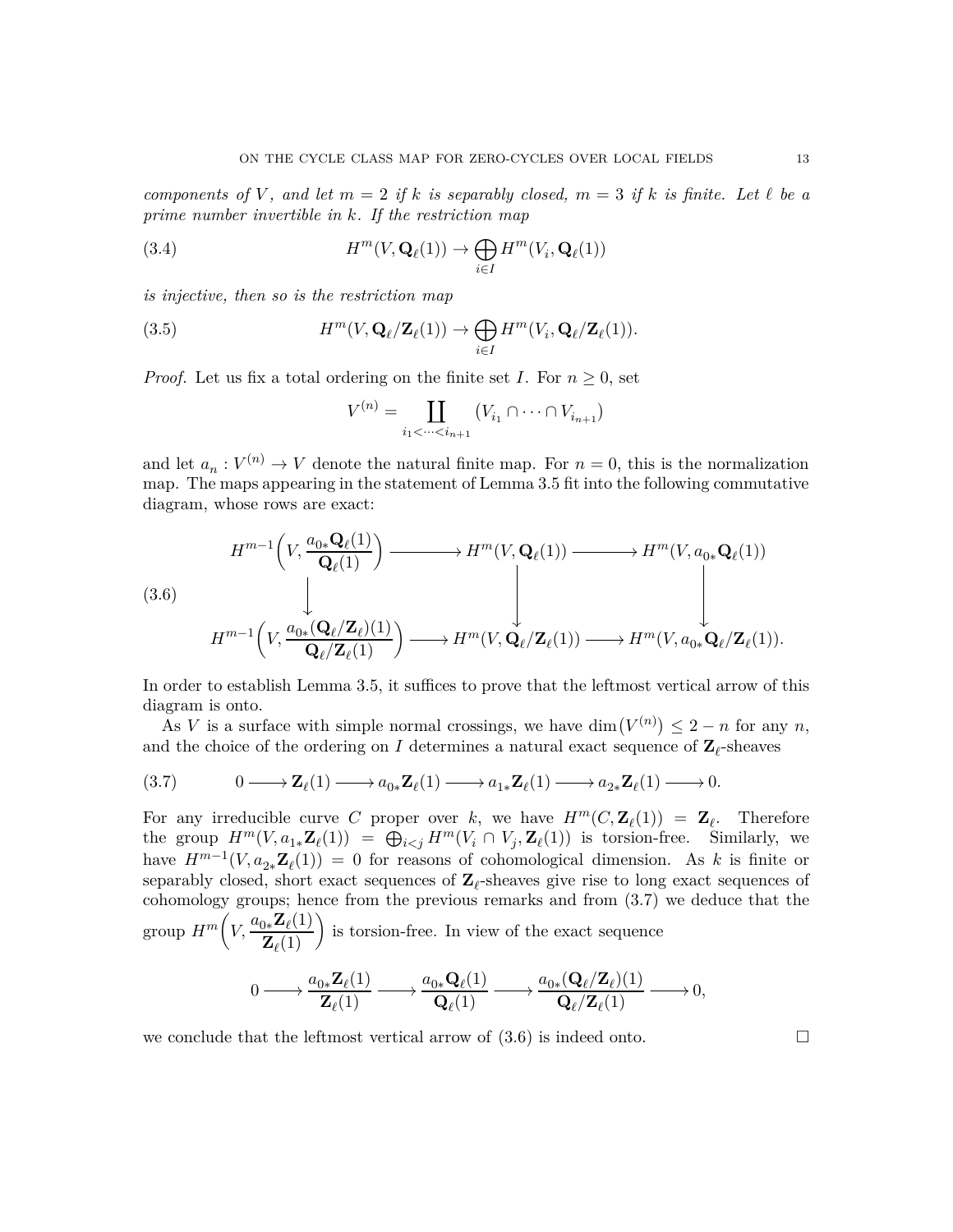3.3. **Two lemmas on cohomology with rational coefficients.** In the next two lemmas, we study the kernel of  $(3.4)$  when k is a finite field. Following Tate [\[Tat94,](#page-36-8) p. 72], we say that an endomorphism  $\varphi$  of a finite-dimensional vector space is *partially semisimple* if the map Ker( $\varphi$  - 1)  $\rightarrow$  Coker( $\varphi$  - 1) induced by the identity is bijective (equivalently, if 1 is not a multiple root of the minimal polynomial of  $\varphi$ ).

<span id="page-13-1"></span>**Lemma 3.6.** *Let V be a proper variety with simple normal crossings over a finite field k. Denote by*  $(V_i)_{i \in I}$  the family of irreducible components of V. Let  $\ell$  be a prime number *invertible in k*. If the Frobenius endomorphism of  $H^2(\bar{V}_i, \mathbf{Q}_\ell(1))$  is partially semisimple for *all*  $i \in I$ *, the restriction map* 

$$
H^1(k, H^2(\bar V, \mathbf{Q}_{\ell}(1))) \longrightarrow \bigoplus_{i \in I} H^1(k, H^2(\bar V_i, \mathbf{Q}_{\ell}(1)))
$$

*is injective.*

*Proof.* As *k* is finite, we may consider the weights of Frobenius acting on  $H^2(\bar{V}, \mathbf{Q}_\ell(1))$ and on  $M = \bigoplus_{i \in I} H^2(\bar{V}_i, \mathbf{Q}_\ell(1))$ . Let  $r : H^2(\bar{V}, \mathbf{Q}_\ell(1)) \to M$  denote the restriction map. According to the Mayer–Vietoris spectral sequence associated with the finite covering  $V = \bigcup_{i \in I} V_i$  and to Deligne's theorem [\[Del80,](#page-33-13) Théorème 1], the weights of Ker(*r*) are  $\leq -1$ . Therefore  $H^1(k, \text{Ker}(r)) = 0$  and hence the map  $H^1(k, H^2(\bar{V}, \mathbf{Q}_\ell(1))) \to H^1(k, \text{Im}(r))$ induced by  $r$  is injective. On the other hand, since the Frobenius endomorphism acts partially semisimply on  $M$ , it also acts partially semisimply on  $\text{Im}(r)$ . We may thus identify the groups  $H^i(k, \text{Im}(r))$  and  $H^i(k, M)$  for  $i = 0$  with the same groups for  $i = 1$ . As  $H^0(k, \text{Im}(r))$  injects into  $H^0(k, M)$ , it follows that  $H^1(k, \text{Im}(r))$  injects into  $H^1(k, M)$ .  $\Box$ 

<span id="page-13-0"></span>**Lemma 3.7.** With the notation of [§2,](#page-3-1) assume that  $d = 2$ , that k is finite, and that *the Albanese variety of X has potentially good reduction. Then the restriction map*  $H^3(\bar{A}, \mathbf{Q}_{\ell}(1)) \to \bigoplus_{i \in I} H^3(\bar{A}_i, \mathbf{Q}_{\ell}(1))$  *is injective.* 

*Proof.* Let  $R<sup>nr</sup>$  denote the strict henselization of  $R$ , let  $K<sup>nr</sup>$  denote its quotient field and let  $\mathscr{X}^{\text{nr}} = \mathscr{X} \otimes_R R^{\text{nr}}$ . The local invariant cycle theorem holds for  $H^2(\bar{X}, \mathbf{Q}_\ell)$ , according to Rapoport and Zink [\[RZ82,](#page-35-14) Satz 2.13]. As a consequence, by Lemma [3.4,](#page-11-0) we have an exact sequence of finite-dimensional vector spaces endowed with an action of Frobenius

<span id="page-13-2"></span>
$$
(3.8) \tH^3_{\tilde{A}}(\mathscr{X}^{\mathrm{nr}}, \mathbf{Q}_{\ell}(1)) \longrightarrow H^3(\bar{A}, \mathbf{Q}_{\ell}(1)) \longrightarrow H^0(K^{\mathrm{nr}}, H^3(\bar{X}, \mathbf{Q}_{\ell}(1))).
$$

Let  $T$  denote the  $\ell$ -adic Tate module, with rational coefficients, of the Albanese variety of *X*. Let  $L^{\text{nr}}/K^{\text{nr}}$  be a finite field extension over which this abelian variety acquires good reduction. The vector space  $H^3(\bar{X}, \mathbf{Q}_\ell(2))$  is canonically isomorphic to T, since both spaces are canonically dual to  $H^1(\bar{X}, \mathbf{Q}_\ell)$ . As the Albanese variety of X has good reduction over  $L^{\text{nr}}$ , we know, by Weil, that the action of Frobenius on  $H^0(L^{\text{nr}}, T)$ , and therefore also on the subspace  $H^0(K^{\text{nr}}, T)$ , is pure of weight −1 (see [\[Gro72,](#page-34-8) Exp. I, §6.4]). It follows that  $H^0(K^{\text{nr}}, H^3(\bar{X}, \mathbf{Q}_\ell(1)))$  is pure of weight 1. On the other hand, the vector space  $H^3_{\bar{A}}(\mathscr{X}^{\text{nr}}, \mathbf{Q}_{\ell}(1))$  is dual to  $H^3(\bar{A}, \mathbf{Q}_{\ell}(2))$  (see Proposition [2.6\)](#page-6-0), so that its weights are positive, by [\[Del80,](#page-33-13) Théorème 1]. We conclude, thanks to [\(3.8\)](#page-13-2), that  $H^3(\bar{A}, \mathbf{Q}_\ell(1))$  has positive weights (and is in fact pure of weight 1). Now, as in the proof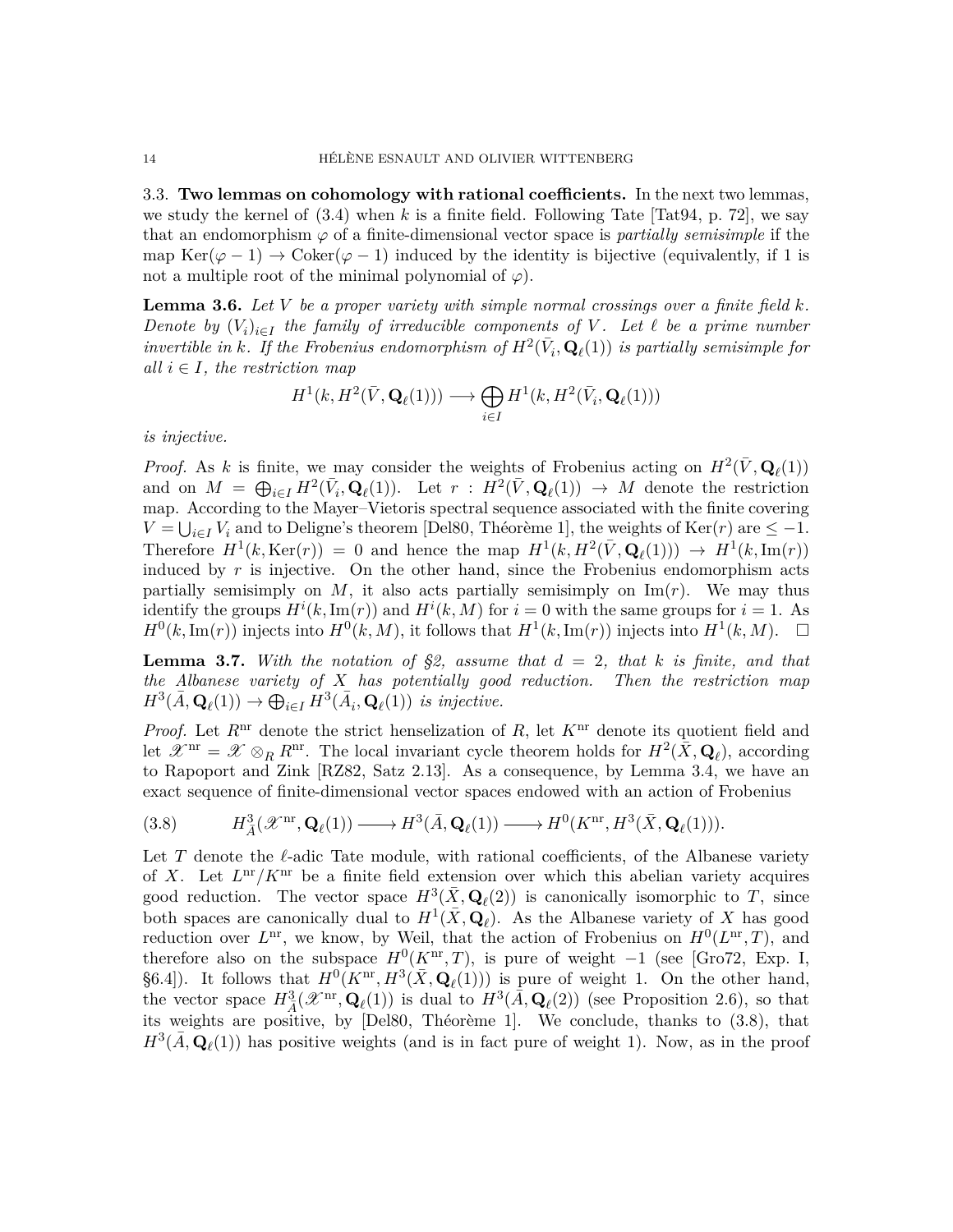of Lemma [3.6,](#page-13-1) the Mayer–Vietoris spectral sequence and [\[Del80\]](#page-33-13) imply together that the kernel of the restriction map  $H^3(\bar{A}, \mathbf{Q}_\ell(1)) \to \bigoplus_{i \in I} H^3(\bar{A}_i, \mathbf{Q}_\ell(1))$  has weights  $\leq 0$ . Hence the lemma.  $\square$ 

3.4. **Proof of Theorem [3.1.](#page-10-0)** Let us assume the hypotheses of Theorem [3.1](#page-10-0) are satisfied. For  $i \in I$ , the Frobenius endomorphism of  $H^2(\bar{A}_i, \mathbf{Q}_\ell(1))$  is partially semisimple since the Tate conjecture holds for the surface  $A_i$  (see [\[Tat94,](#page-36-8) Proposition 2.6], which may be applied thanks to [\[Kle71,](#page-34-9) Théorème 4.6]). It thus follows from Lemma [3.6,](#page-13-1) Lemma [3.7,](#page-13-0) and from the Hochschild–Serre spectral sequence, that the restriction map

<span id="page-14-2"></span>(3.9) 
$$
H^3(A, \mathbf{Q}_{\ell}(1)) \longrightarrow \bigoplus_{i \in I} H^3(A_i, \mathbf{Q}_{\ell}(1))
$$

is injective.

<span id="page-14-1"></span>**Lemma 3.8.** For all  $i \in I$ , the subgroup of  $H^3(A_i, \mathbf{Q}_\ell/\mathbf{Z}_\ell(1))$  denoted  $\text{CH}_1(A_i)^\perp$  in [\(2.2\)](#page-4-2) *vanishes.*

*Proof.* As  $A_i$  is a surface over a finite field satisfying the Tate conjecture, the cycle class map  $\text{CH}_1(A_i) \widehat{\otimes} \mathbf{Z}_{\ell} \rightarrow H^2(A_i, \mathbf{Z}_{\ell}(1))$  is surjective (see [\[Tat94,](#page-36-8) Proposition 4.3]). On the other hand, the cup-product pairing  $H^3(A_i, \mathbf{Q}_\ell/\mathbf{Z}_\ell(1)) \times H^2(A_i, \mathbf{Z}_\ell(1)) \to \mathbf{Q}_\ell/\mathbf{Z}_\ell$  is perfect (see [§2.1\)](#page-6-2). The lemma follows.  $\square$ 

Putting together Lemma [3.5,](#page-11-2) Lemma [3.8](#page-14-1) and the injectivity of [\(3.9\)](#page-14-2), we deduce that the natural map

<span id="page-14-3"></span>(3.10) 
$$
H^3(A, \mathbf{Q}_{\ell}/\mathbf{Z}_{\ell}(1)) \longrightarrow \bigoplus_{i \in I} \frac{H^3(A_i, \mathbf{Q}_{\ell}/\mathbf{Z}_{\ell}(1))}{\mathrm{CH}_1(A_i)^{\perp}}
$$

is injective. In view of the localization exact sequence

$$
(3.11) \tH2(X, \mathbf{Q}_{\ell}/\mathbf{Z}_{\ell}(1)) \longrightarrow HA3(\mathscr{X}, \mathbf{Q}_{\ell}/\mathbf{Z}_{\ell}(1)) \longrightarrow H3(A, \mathbf{Q}_{\ell}/\mathbf{Z}_{\ell}(1)),
$$

the injectivity of  $(3.10)$  implies, in turn, the exactness of the complex  $(2.2)$ . Applying Theorem [2.2](#page-4-0) then concludes the proof.

<span id="page-14-0"></span>4. SURFACES WITH  $H^2(X, \mathscr{O}_X) = 0$  over *K* with  $K = \mathbf{C}((t))$  or  $[K: \mathbf{Q}_p^{\text{nr}}] < \infty$ 

If *V* is a finite type scheme over a separably closed or finite field, we say that  $H^2(V, \mathbf{Q}_\ell(1))$ is *algebraic* if the natural injection  $Pic(V) \widehat{\otimes} \mathbf{Q}_{\ell} \hookrightarrow H^2(V, \mathbf{Q}_{\ell}(1))$  is an isomorphism. Recall that when *V* is smooth and projective (or proper) over an algebraically closed field of characteristic 0, this condition is equivalent to  $H^2(V, \mathcal{O}_V) = 0$ , by Hodge theory.

In a series of papers originating with the work of Bloch [\[Blo74\]](#page-33-1), K-theoretic methods were applied to the study of torsion cycles of codimension 2 on smooth projective varieties defined over various types of fields. By combining a result stemming from this series, namely, a theorem of Colliot-Thélène and Raskind [\[CTR85,](#page-33-8) Theorem 3.13], with the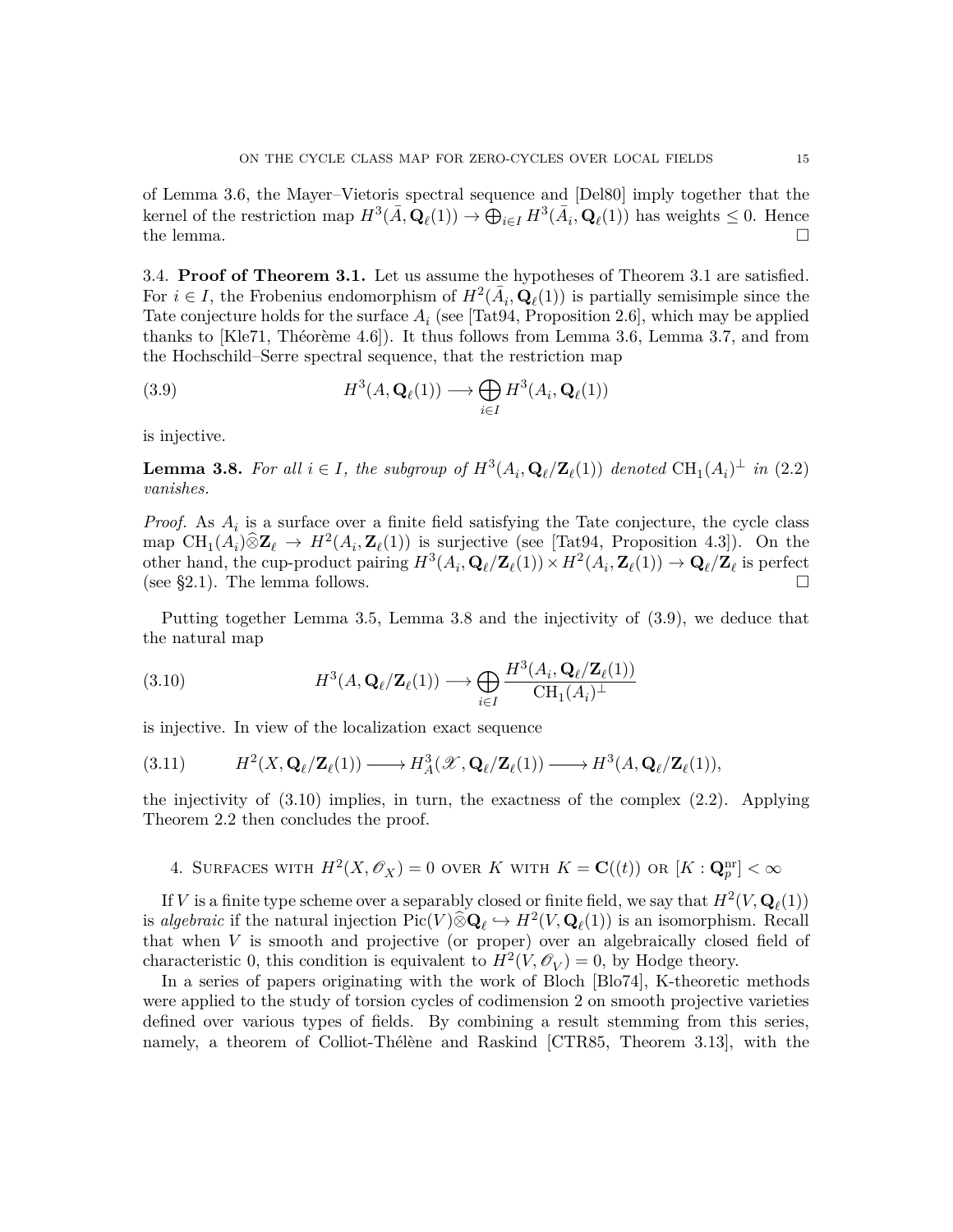finiteness theorem of Saito and Sato [\[SS10,](#page-36-0) Theorem 9.7] and with Roitman's theorem, it is not hard to deduce<sup>[1](#page-15-3)</sup> the following statement.

<span id="page-15-0"></span>**Theorem 4.1.** With the notation of  $\S$ 2, assume that  $d = 2$ , that  $k$  is separably closed, and that the reduced special fiber  $A_{\text{red}}$  of  $\mathscr X$  has simple normal crossings. If  $H^2(\bar X, \mathbf{Q}_\ell(1))$ *is algebraic, then the cycle class map*  $\text{CH}_0(X) \hat{\otimes} \mathbb{Z}_\ell \to H^{2d}(X, \mathbb{Z}_\ell(d))$  *is injective. If in addition*  $H^1(\bar{X}, \mathbf{Z}/\ell\mathbf{Z}) = 0$ , then the group  $A_0(X)$  *is divisible by*  $\ell$ *.* 

In this section, we give a new proof of Theorem [4.1,](#page-15-0) based on the criterion established in [§2.](#page-3-1) The argument proceeds by an analysis of the special fiber of the model  $\mathscr X$  and is thus quite different from the K-theoretic approach alluded to above. We hope that it may shed some light on the problem at hand, especially in the higher-dimensional case, where codimension 2 cycles are no longer relevant for the study of zero-cycles.

The general strategy for the proof of Theorem [4.1](#page-15-0) follows the same lines as that for the proof of Theorem [3.1.](#page-10-0) Two new difficulties arise, however. First, as is clear from the statements of Theorems [2.1](#page-3-0) and [2.2,](#page-4-0) the relevant restriction map is no longer  $H^3(A, \mathbf{Q}_\ell(1)) \to \bigoplus_{i \in I} H^3(A_i, \mathbf{Q}_\ell(1)),$  where *A* is a surface with simple normal crossings over a finite field, but  $H^2(A, \mathbf{Q}_\ell(1)) \to \bigoplus_{i \in I} H^2(A_i, \mathbf{Q}_\ell(1)),$  where *A* is now defined over a separably closed field. In contrast with the situation of [§3,](#page-9-0) the latter map need not be injective, even if the Albanese variety of *X* is trivial. The second difficulty is that the groups denoted  $\text{CH}_1(A_i)^{\perp}$  in [\(2.1\)](#page-4-1), contrary to the groups denoted  $\text{CH}_1(A_i)^{\perp}$ in [\(2.2\)](#page-4-2), need not vanish. This phenomenon is related to the defect of unimodularity of the intersection pairing on  $NS(A_i)$ . We prove in [§4.1](#page-16-2) that both of these difficulties disappear when  $H^2(\bar{X}, \mathbf{Q}_\ell(1))$  is algebraic. We refer the reader to §[§5–](#page-19-1)[6](#page-25-1) for results in two situations in which  $H^2(\bar{X}, \mathbf{Q}_\ell(1))$  has a nontrivial transcendental quotient.

<span id="page-15-2"></span>**Example 4.2.** Theorem [4.1](#page-15-0) applies to the surface considered in Example [2.9](#page-8-2) when  $n \leq 3$ . More generally, if *X* is a (geometrically) rational surface over  $K = \mathbf{C}((t))$ , then  $A_0(X)$  has finite exponent (being killed by the degree of any extension of *K* over which *X* becomes rational), and is divisible according to Theorem [4.1,](#page-15-0) so that  $A_0(X) = 0$ . Thus we recover in this case the conclusion of [\[CT83,](#page-33-6) Theorem A (iv)].

<span id="page-15-1"></span>**Remark 4.3.** Theorem [4.1](#page-15-0) may be reinterpreted as a statement about the unramified cohomology of *X*. Let us assume that its hypotheses are satisfied and, for simplicity, that *K* has characteristic 0 and that  $H^1(\bar{X}, \mathbf{Z}/\ell \mathbf{Z}) = 0$ . The group  $A_0(X)$  is then divisible by  $\ell$  if and only if the unramified cohomology group  $H^3_{\text{nr}}(X, \mathbf{Q}_\ell/\mathbf{Z}_\ell(2))$  vanishes. Indeed, according to [\[CTV12,](#page-33-16) Théorème 8.7], we have an exact sequence

$$
0 \longrightarrow A_0(X) \longrightarrow H^0(K, A_0(\bar{X})) \longrightarrow H^3_{{\mathrm{nr}}}(X, \mathbf{Q}/\mathbf{Z}(2)) \longrightarrow 0
$$

<span id="page-15-3"></span><sup>1</sup>Strictly speaking, the reference [\[CTR85,](#page-33-8) Theorem 3.13] can only be applied when *K* has characteristic 0 and  $H^1(\bar{X}, \mathbf{Q}/\mathbf{Z}) = 0$ . It is nevertheless possible to show, even though we do not do it here, that variants of the arguments contained in *loc. cit.* are sufficient to deduce Theorem [4.1](#page-15-0) in full generality by K-theoretic methods, the main point being that the finiteness result [\[SS10,](#page-36-0) Theorem 9.7] implies the surjectivity of the natural map from the  $\ell$ -primary torsion subgroup of  $A_0(X)$  to  $A_0(X)\widehat{\otimes} \mathbf{Z}_{\ell}$ .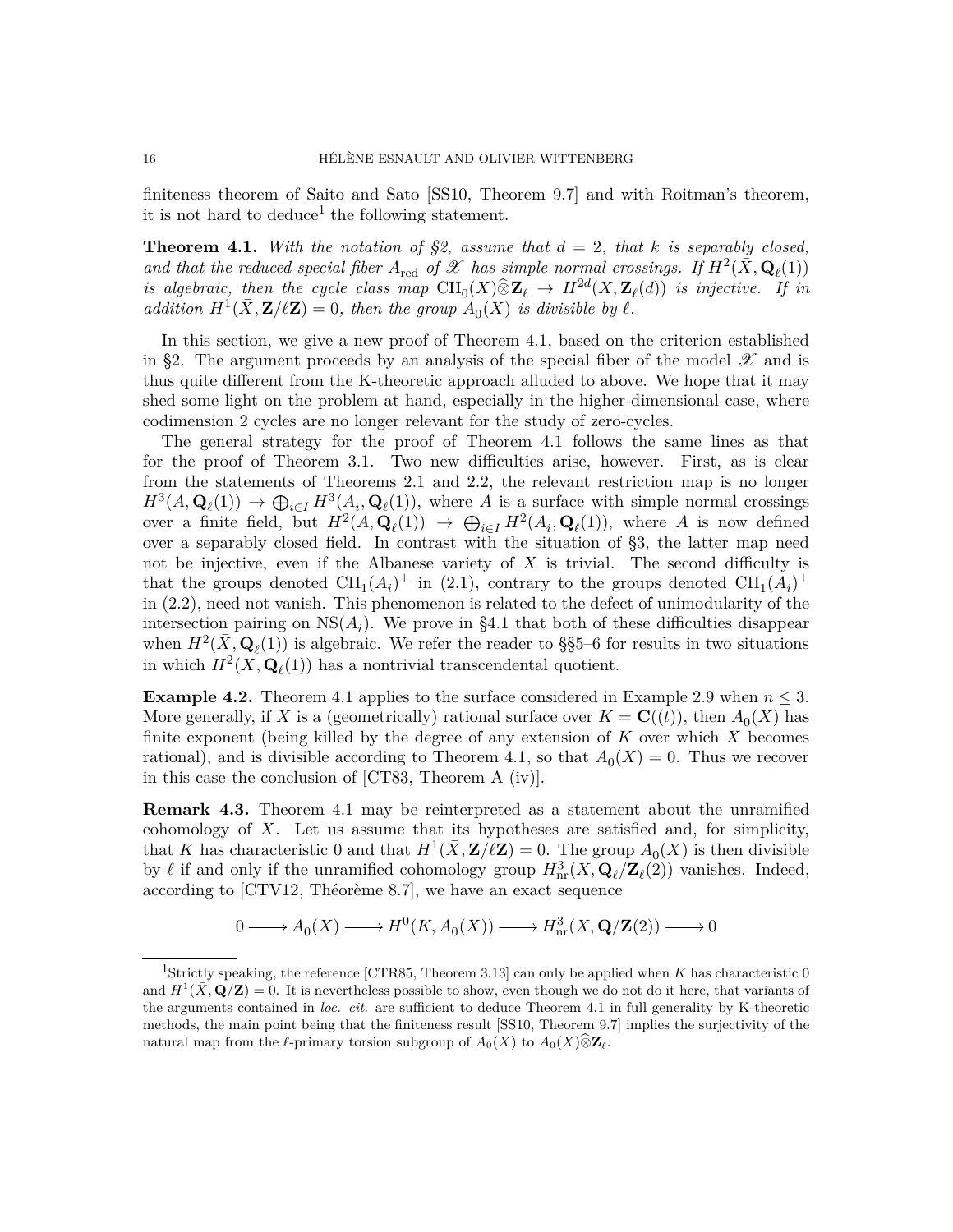(noting that  $H^3_{\text{nr}}(\bar{X}, \mathbf{Q}/\mathbf{Z}(2)) = 0$  as X is a surface), and Roitman's theorem implies that  $A_0(\bar{X})$ , and therefore also  $H^0(K, A_0(\bar{X}))$ , is a **Q**-vector space.

<span id="page-16-2"></span>4.1. Algebraicity of  $H^2$ , specialization, and normalization. We keep the notation introduced at the beginning of [§2,](#page-3-1) and assume henceforth that *k* is separably closed. The goal of [§4.1](#page-16-2) is to establish the following three lemmas.

<span id="page-16-0"></span>**Lemma 4.4.** *If*  $H^2(\bar{X}, \mathbf{Q}_\ell(1))$  *is algebraic, then*  $H^2(A, \mathbf{Q}_\ell(1))$  *is algebraic.* 

<span id="page-16-1"></span>**Lemma 4.5.** *Assume*  $d = 2$  *and*  $A_i$  *is smooth for every*  $i \in I$ *. If*  $H^2(A, \mathbf{Q}_\ell(1))$  *is algebraic, then*  $H^2(A_i, \mathbf{Q}_\ell(1))$  *is algebraic for all*  $i \in I$ *.* 

<span id="page-16-3"></span>**Lemma 4.6.** *Let*  $\pi : W \to V$  *be a surjective morphism between proper schemes over a* separably closed field  $k$ . Let  $\ell$  be a prime number invertible in  $k$ *.* If  $H^2(V, \mathbf{Q}_{\ell}(1))$  is  $algebraic, the map \pi^*: H^2(V, \mathbf{Q}_\ell(1)) \to H^2(W, \mathbf{Q}_\ell(1))$  *is injective.* 

Lemma [4.6](#page-16-3) will be applied to  $V = A_{\text{red}}$  and to the normalization morphism  $\pi : W \to V$ .

The statement of Lemma [4.5](#page-16-1) fails when  $d > 2$ , as shown by the example of  $\mathbf{P}_R^3$  blown up along a smooth quartic surface contained in the special fiber (in this example  $H^2(A, \mathbf{Q}_\ell(1))$ is algebraic by Lemma [4.4\)](#page-16-0).

We note that when *k* has characteristic 0, Lemmas [4.4](#page-16-0) and [4.5](#page-16-1) may be rephrased in terms of Hodge theory and are then straightforward consequences of Kollár's torsion-freeness theorem [\[Kol86\]](#page-35-15) (see also [\[DJ74\]](#page-33-17), [\[Ste77,](#page-36-9) Theorem 2.11]) or of the Clemens–Schmid exact sequence (see [\[Per77,](#page-35-16) Theorem 2.7.5]). Similarly, when *k* has characteristic 0, the reduction to finite fields which appears in the proof of Lemma [4.6](#page-16-3) could be replaced with a reduction to  $k = \mathbf{C}$  and the use of Hodge theory.

For lack of an adequate reference, we start with a proof of the local invariant cycle theorem for  $H^{2d-1}$  over an arbitrary strictly henselian excellent discrete valuation ring.

<span id="page-16-4"></span>**Lemma 4.7.** *The specialization map*  $H^{2d-1}(A, \mathbf{Q}_\ell) \to H^0(K, H^{2d-1}(\bar{X}, \mathbf{Q}_\ell))$  *is surjective.* 

*Proof.* For simplicity we assume that  $A_{\text{red}}$  has simple normal crossings. The general case follows thanks to de Jong's theorem [\[dJ96\]](#page-33-15) and a trace argument. Fix an embedding  $\mathscr{X}$   $\hookrightarrow$  **P**<sup>*N*</sup><sub>*R*</sub> for some *N* and let  $\mathscr{Y}$  denote the intersection of  $\mathscr{X}$  with *d* − 1 degree *M* hypersurfaces of  $\mathbf{P}_R^N$  which lift general hypersurfaces of  $\mathbf{P}_k^N$ . By the Bertini theorem, if  $M \gg 0$ , the scheme  $\mathscr Y$  is irreducible, regular, flat over  $R$ , of dimension 2 (see Lemma [A.3\)](#page-31-0). Let  $B = \mathscr{Y} \otimes_R k$  and  $\overline{Y} = \mathscr{Y} \otimes_R \overline{K}$ . The specialization maps fit into a commutative diagram

(4.1)  
\n
$$
H^1(A, \mathbf{Q}_{\ell}(1)) \longrightarrow H^0(K, H^1(\bar{X}, \mathbf{Q}_{\ell}(1)))
$$
\n
$$
H^1(B, \mathbf{Q}_{\ell}(1)) \longrightarrow H^0(K, H^1(\bar{Y}, \mathbf{Q}_{\ell}(1)))
$$
\n
$$
\downarrow
$$
\n
$$
H^{2d-1}(A, \mathbf{Q}_{\ell}(d)) \longrightarrow H^0(K, H^{2d-1}(\bar{X}, \mathbf{Q}_{\ell}(d)))
$$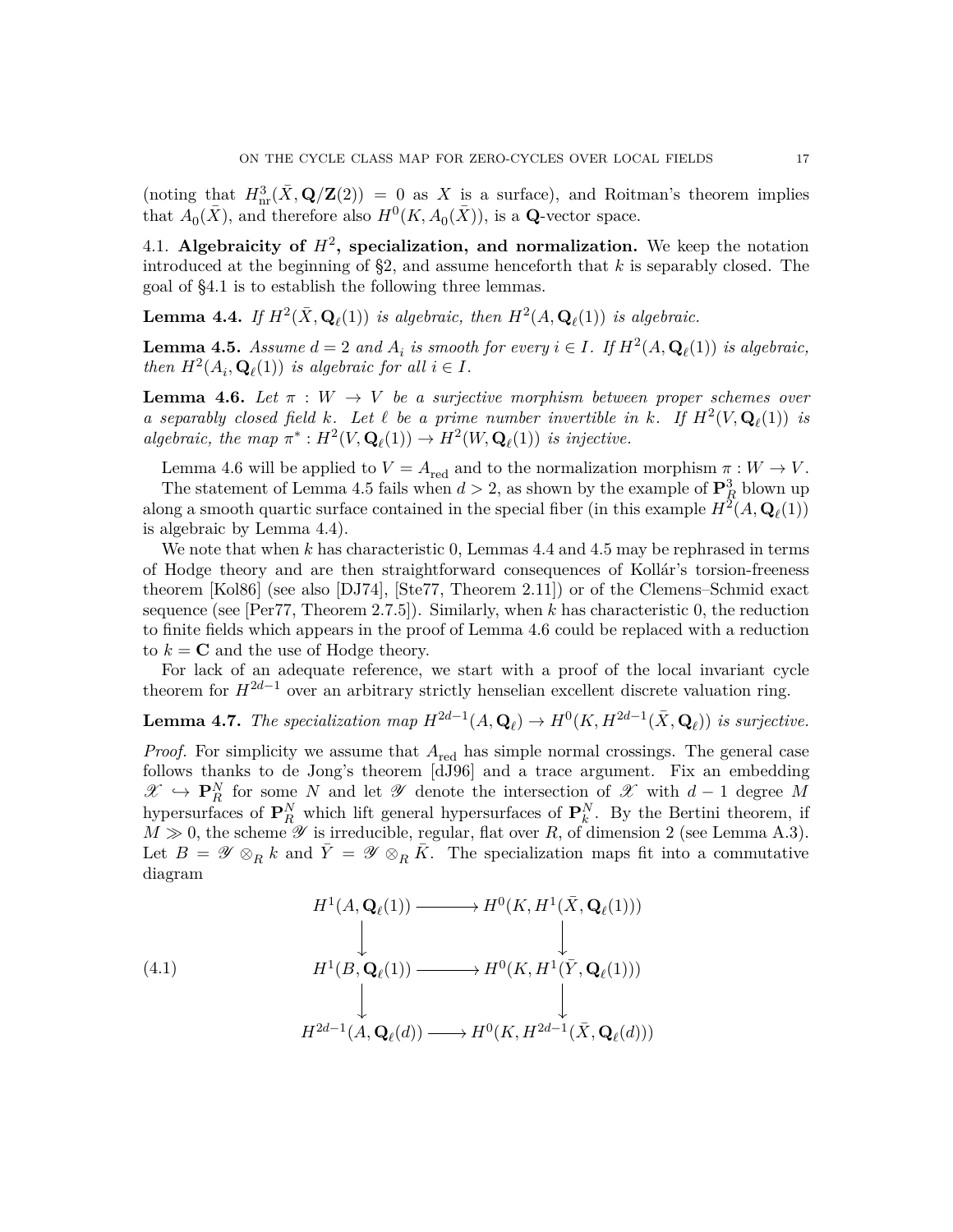where the vertical arrows are the restriction maps and the Gysin maps associated with the embedding  $\mathscr{Y} \hookrightarrow \mathscr{X}$ . By the Hard Lefschetz theorem, the composition of the two right-hand side vertical arrows is an isomorphism. It follows that the surjectivity of the middle horizontal arrow implies that of the bottom horizontal arrow. In other words, we may replace A and X with B and Y and thus assume  $d = 1$ . In this case, the complex [\(3.3\)](#page-11-3) for  $m = 2$  identifies, up to a twist, with the complex

$$
\bigoplus_{i\in I}{\bf Q}_{\ell}\longrightarrow \bigoplus_{i\in I}{\bf Q}_{\ell}\longrightarrow {\bf Q}_{\ell}
$$

whose first arrow is given by the intersection matrix of the reduced special fiber  $A_{\text{red}}$ , and whose second arrow maps the *i*th basis vector to the multiplicity of *A<sup>i</sup>* in *A*. This complex is well known to be exact (see, *e.g.*, [\[Sil94,](#page-36-10) Chapter III, Remark 8.2.3]). Applying Lemma [3.4](#page-11-0) now concludes the proof.

*Proof of Lemma [4.4.](#page-16-0)* By Lemma [4.7](#page-16-4) and Lemma [3.4,](#page-11-0) we have an exact sequence

<span id="page-17-0"></span>(4.2) 
$$
H_A^2(\mathscr{X}, \mathbf{Q}_{\ell}(1)) \longrightarrow H^2(\mathscr{X}, \mathbf{Q}_{\ell}(1)) \longrightarrow H^0(K, H^2(\bar{X}, \mathbf{Q}_{\ell}(1))).
$$

We have  $H_A^2(\mathscr{X}, \mathbf{Q}_\ell(1)) = \bigoplus_{i \in I} \mathbf{Q}_\ell$  (see Remark [2.3](#page-4-3) (i)) and the first arrow of [\(4.2\)](#page-17-0) maps the *i*th basis vector to  $c(\mathcal{O}_{\mathcal{X}}(A_i))$ , where *c* denotes the natural map

$$
c: \mathrm{Pic}(\mathscr{X}) \widehat{\otimes} \mathbf{Q}_{\ell} \to H^2(\mathscr{X}, \mathbf{Q}_{\ell}(1)).
$$

Thus  $c(\text{Pic}(\mathcal{X})\widehat{\otimes} \mathbf{Q}_\ell)$  contains the image of  $H^2_A(\mathcal{X}, \mathbf{Q}_\ell(1))$ . On the other hand, as  $H^2(\bar{X}, \mathbf{Q}_\ell(1))$  is algebraic and X is regular, Lemma [4.8](#page-17-1) below implies that  $c(\text{Pic}(\mathscr{X})\widehat{\otimes} \mathbf{Q}_\ell)$ surjects onto  $H^0(K, H^2(\bar{X}, \mathbf{Q}_\ell(1)))$ . Hence *c* is surjective. By the proper base change theorem, we conclude that  $H^2(A, \mathbf{Q}_\ell(1))$  is algebraic.

<span id="page-17-1"></span>**Lemma 4.8.** *For any variety X smooth and proper over a field K, the natural map*  $Pic(X)\widehat{\otimes} \mathbf{Q}_{\ell} \to H^0(K,Pic(\bar{X})\widetilde{\otimes} \mathbf{Q}_{\ell})$  *is onto.* 

*Proof.* We have  $Pic(\bar{X})\hat{\otimes}\mathbf{Q}_{\ell} = NS(\bar{X})\hat{\otimes}\mathbf{Q}_{\ell} = NS(\bar{X})\otimes_{\mathbf{Z}}\mathbf{Q}_{\ell}$  as  $Pic^{0}(\bar{X})$  is divisible and  $NS(X)$  is finitely generated. It follows that the natural map  $Div(X) \otimes_{\mathbf{Z}} \mathbf{Q}_{\ell} \to Pic(X) \widehat{\otimes} \mathbf{Q}_{\ell}$ is surjective. On the other hand, any surjective map between discrete Galois modules which are **Q**-vector spaces induces a surjection on Galois invariants. Therefore  $Div(X) \otimes_{\mathbf{Z}} \mathbf{Q}_{\ell}$ , and thus also  $Pic(X) \otimes_{\mathbf{Z}} \mathbf{Q}_{\ell}$ , surjects onto  $H^0(K, Pic(\bar{X})\hat{\otimes}\mathbf{Q}_{\ell}$ ).  $\qquad \qquad \Box$ 

*Proof of Lemma* [4.5.](#page-16-1) Fix  $i \in I$  and set  $E = A_i$  and  $F = \bigcup_{j \in I \setminus \{i\}} A_j$ . Note that *E* is a smooth and proper surface. Let  $\alpha \in H^2(E, \mathbf{Q}_\ell(1))$  be orthogonal to  $NS(E) \otimes_{\mathbf{Z}} \mathbf{Q}_\ell$  with respect to the cup-product pairing. As  $\alpha$  is in particular orthogonal to the classes of the irreducible curves contained in  $E \cap F$ , the Mayer–Vietoris exact sequence

(4.3) 
$$
H^2(A, \mathbf{Q}_{\ell}(1)) \longrightarrow H^2(E, \mathbf{Q}_{\ell}(1)) \oplus H^2(F, \mathbf{Q}_{\ell}(1)) \longrightarrow H^2(E \cap F, \mathbf{Q}_{\ell}(1))
$$

shows that  $\alpha$  is the restriction of an element of  $H^2(A, \mathbf{Q}_\ell(1))$ . Assuming that  $H^2(A, \mathbf{Q}_\ell(1))$ is algebraic, it follows that  $\alpha \in \text{NS}(E) \otimes_{\mathbf{Z}} \mathbf{Q}_{\ell}$ . On the other hand, the pairing on NS(*E*) ⊗**<sup>Z</sup> Q***<sup>ℓ</sup>* induced by cup-product is non-degenerate (see [\[Kle71,](#page-34-9) Théorème 4.6]).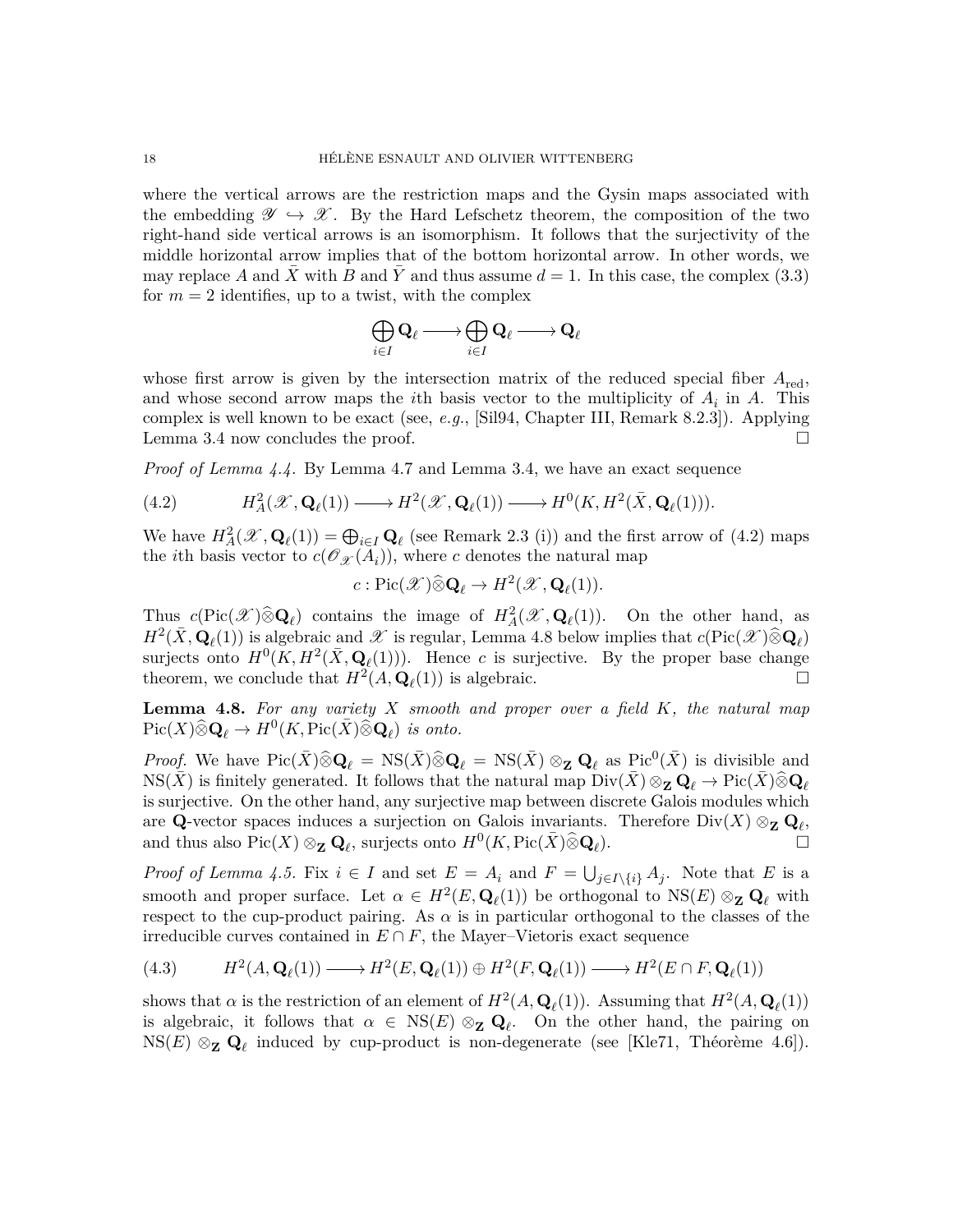Hence  $\alpha = 0$ . We have thus shown that the orthogonal subspace to  $NS(E) \otimes_{\mathbf{Z}} \mathbf{Q}_{\ell}$  in  $H^2(E, \mathbf{Q}_\ell(1))$  is trivial, in other words  $H^2(E, \mathbf{Q}_\ell(1))$  is algebraic.

*Proof of Lemma [4.6.](#page-16-3)* Let us choose a finitely generated  $\mathbf{Z}[1/\ell]$ -subalgebra  $R_0 \subset k$  such that  $\pi: W \to V$  descends to a surjective morphism  $\pi_0: W_0 \to V_0$  between proper  $R_0$ -schemes. Let  $f: V_0 \to \text{Spec}(R_0)$  denote the structure morphism of  $V_0$  and let *C* be the cone of the natural morphism  $\mathbf{Q}_{\ell}(1) \to R\pi_{0*}\mathbf{Q}_{\ell}(1)$ . As the group  $NS(V)$  is finitely generated (see [\[Kle71,](#page-34-9) Théorème 5.1]), we may assume, after enlarging  $R_0$ , that every element of  $NS(V)$ is represented by the inverse image, on  $V$ , of a line bundle on  $V_0$ . Enlarging  $R_0$  again allows us to assume, in addition, that the constructible  $\mathbf{Q}_{\ell}$ -sheaves appearing in the exact sequence

<span id="page-18-1"></span>(4.4) 
$$
R^1f_*C \longrightarrow R^2f_*\mathbf{Q}_\ell(1) \longrightarrow R^2f_*\left(R\pi_{0*}\mathbf{Q}_\ell(1)\right)
$$

are lisse (see [\[Mil80,](#page-35-7) Chapter VI, Theorem 2.1], [\[FK88,](#page-33-9) Chapter I, §12, Proposition 12.10]).

According to [\[Del80,](#page-33-13) Théorème 1], for any  $i \geq 0$ , the *i*th cohomology sheaf of C is mixed of weights  $\leq i-2$ . Moreover, as  $\pi_0$  is surjective, the complex *C* is concentrated in non-negative degrees. Thus *C* is a mixed complex of weights  $\leq -2$  in the sense of [\[Del80,](#page-33-13) Définition 6.2.2]. It follows that the  $\mathbf{Q}_{\ell}$ -sheaf  $R^1 f_* C$  is mixed of negative weights (see *loc. cit.*, Variante 6.2.3). On the other hand, our hypotheses imply that the global sections of the  $\mathbf{Q}_{\ell}$ -sheaf  $R^2 f_* \mathbf{Q}_{\ell}(1)$  generate its geometric generic stalk. Being a lisse sheaf, it must then be constant, and therefore, punctually pure of weight 0. As a result, the first map of [\(4.4\)](#page-18-1) must vanish, and the second map is an injection. In particular it induces an injection on the geometric generic stalks.

4.2. **Proof of Theorem [4.1.](#page-15-0)** We now assume the hypotheses of Theorem [4.1](#page-15-0) are satisfied. Lemma [4.4](#page-16-0) and Lemma [4.5](#page-16-1) imply that  $H^2(A_i, \mathbf{Q}_\ell(1))$  is algebraic for all  $i \in I$ . In particular, we have  $\text{CH}_1(A_i) \widehat{\otimes} \mathbf{Z}_{\ell} = \text{Pic}(A_i) \widehat{\otimes} \mathbf{Z}_{\ell} = H^2(A_i, \mathbf{Z}_{\ell}(1))$  for any *i*, since the cokernel of the natural injection  $Pic(A_i) \widehat{\otimes} \mathbf{Z}_{\ell} \hookrightarrow H^2(A_i, \mathbf{Z}_{\ell}(1))$  is torsion-free. It follows that the group denoted  $\text{CH}_1(A_i)^{\perp}$  in [\(2.1\)](#page-4-1) vanishes for all  $i \in I$ , as the cup-product pairing

$$
H^2(A_i, \mathbf{Q}_{\ell}/\mathbf{Z}_{\ell}(1)) \times H^2(A_i, \mathbf{Z}_{\ell}(1)) \to \mathbf{Q}_{\ell}/\mathbf{Z}_{\ell}
$$

is a perfect pairing. On the other hand, Lemma [4.4](#page-16-0) enables us to apply Lemma [4.6](#page-16-3) and Lemma [3.5](#page-11-2) to  $V = A$  and  $W = \coprod_{i \in I} A_i$ . From all of this, we deduce that the natural map

(4.5) 
$$
H^2(A, \mathbf{Q}_{\ell}/\mathbf{Z}_{\ell}(1)) \longrightarrow \bigoplus_{i \in I} \frac{H^2(A_i, \mathbf{Q}_{\ell}/\mathbf{Z}_{\ell}(1))}{\mathrm{CH}_1(A_i)^{\perp}}
$$

is injective, and hence, by the localization exact sequence, that the complex [\(2.1\)](#page-4-1) is exact. Theorem [4.1](#page-15-0) now results from Theorem [2.1](#page-3-0) and from Remark [2.3](#page-4-3) (iii).

<span id="page-18-0"></span>4.3. **A remark on the cycle class map for** 1**-cycles on the special fiber.** In the proofs of Theorem [3.1](#page-10-0) and Theorem [4.1,](#page-15-0) we have shown the exactness of the complexes [\(2.1\)](#page-4-1)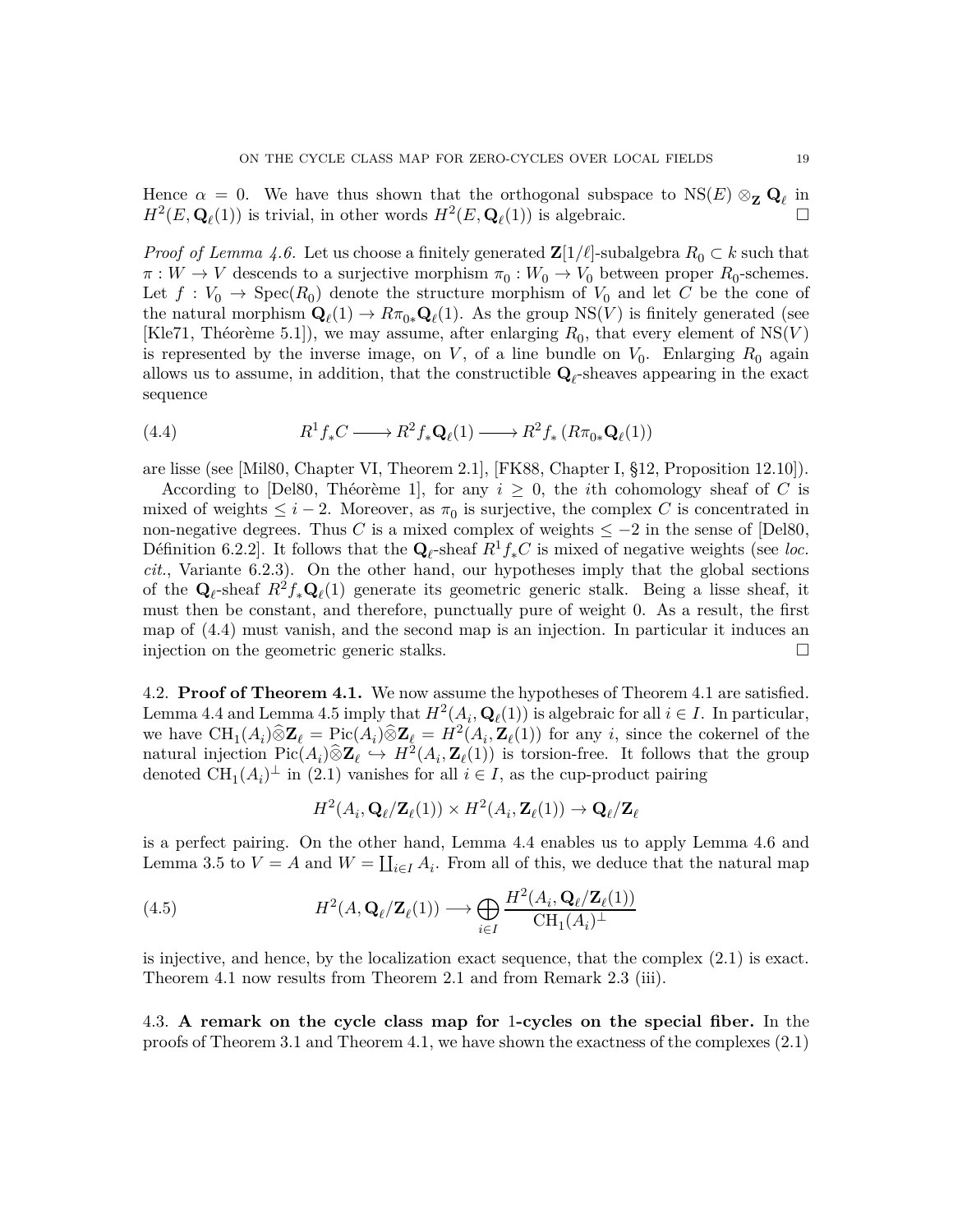and [\(2.2\)](#page-4-2) by establishing a stronger property, namely the injectivity of the natural map

<span id="page-19-2"></span>(4.6) 
$$
H^{m}(A, \mathbf{Q}_{\ell}/\mathbf{Z}_{\ell}(1)) \longrightarrow \bigoplus_{i \in I} \frac{H^{m}(A_i, \mathbf{Q}_{\ell}/\mathbf{Z}_{\ell}(1))}{\mathrm{CH}_1(A_i)^{\perp}},
$$

where  $m = 2$  if k is separably closed and  $m = 3$  if k is finite. By arguments similar to those of [§2.2,](#page-7-3) the injectivity of [\(4.6\)](#page-19-2) is equivalent to the surjectivity of the *ℓ*-adic cycle class map

<span id="page-19-3"></span>(4.7) 
$$
\psi_{1,A}: \text{CH}_1(A)\widehat{\otimes} \mathbf{Z}_{\ell} \to H^{2d}_A(\mathscr{X}, \mathbf{Z}_{\ell}(d))
$$

for 1-cycles on *A*.

We remark that outside the scope of Theorems [3.1](#page-10-0) and [4.1,](#page-15-0) these two equivalent conditions very often fail. A trivial example is given by any surface over  $\mathbf{C}((t))$  with positive geometric genus and good reduction. More generally, analysing the group  $H_A^{2d}(\mathcal{X}, \mathbf{Q}_\ell(d))$ with the help of the Mayer–Vietoris spectral sequence yields the following lemma.

<span id="page-19-4"></span>**Lemma 4.9.** With the notation of [§2,](#page-3-1) assume that  $d = 2$ , that k is separably closed, and *that the reduced special fiber*  $A_{\text{red}}$  *of*  $\mathscr X$  *has simple normal crossings. If the map* [\(4.7\)](#page-19-3) *is surjective, then*  $H^2(A, \mathbf{Q}_\ell(1))$  *is algebraic. In particular, if*  $k = \mathbf{C}$  *and at least one of the surfaces A<sup>i</sup> has positive geometric genus, then* [\(4.7\)](#page-19-3) *cannot be surjective.*

This lemma applies in particular to the situation considered in Example [2.8,](#page-8-1) in which we have shown the injectivity of the cycle class map  $\psi_{0,X} : \text{CH}_0(X) \hat{\otimes} \mathbb{Z}_\ell \to H^4(X, \mathbb{Z}_\ell(2))$ for a certain isotrivial *K*3 surface *X* over **C**((*t*)): the map  $\psi_{1,A}$  fails to be surjective in this example. A larger source of examples of this kind is given by *K*3 surfaces with semistable reduction over  $\mathbf{C}((t))$ . For such a surface, if A denotes the special fiber of a semistable model, we have  $H^2(A, \mathcal{O}_A) \neq 0$  by [\[DJ74\]](#page-33-17), so that  $H^2(A, \mathbf{Q}_\ell(1))$  is not algebraic. Thus, by Lemma [4.9,](#page-19-4) the map  $\psi_{1,A}$  is *never* surjective in the case of a semistable *K*3 surface over  $\mathbf{C}((t))$ . We shall prove in [§5](#page-19-1) that  $\psi_{0,X}$  is nonetheless injective for these surfaces.

### 5. Semistable *K*3 surfaces

<span id="page-19-1"></span>As a first step towards the study of surfaces with nonzero geometric genus over strictly local fields, we consider, in this section, semistable *K*3 surfaces, and prove:

# <span id="page-19-0"></span>**Theorem 5.1.** *For any semistable K*3 *surface X over* **C**((*t*))*, the group*  $A_0(X)$  *is divisible.*

The proof is based on the criterion established in [§2](#page-3-1) and on the results of Kulikov, Persson, Pinkham, and of Miranda and Morrison about degenerations of analytic *K*3 surfaces over the punctured unit disk (see [\[Kul77\]](#page-35-3), [\[PP81\]](#page-35-4), [\[MM83\]](#page-35-5)). It is only in order to use these results that we need the semistability assumption. Theorem [5.1](#page-19-0) and Example [2.8](#page-8-1) suggest that  $A_0(X)$  may in fact be divisible for all  $K3$  surfaces  $X$  over  $\mathbf{C}((t))$ . Similarly, one might hope that  $A_0(X)$  is divisible by  $\ell$  for any  $K3$  surface X over the maximal unramified extension of a *p*-adic field, and any  $\ell \neq p$ .

Before we start the proof of Theorem [5.1,](#page-19-0) let us recall the results we shall need on degenerations of analytic *K*3 surfaces, and set up the relevant terminology. We say that a variety over  $\mathbf{C}((t))$  is *semistable* if it admits a proper regular model over  $\mathbf{C}[[t]]$  whose special fiber is reduced with local normal crossings (we do not require simple normal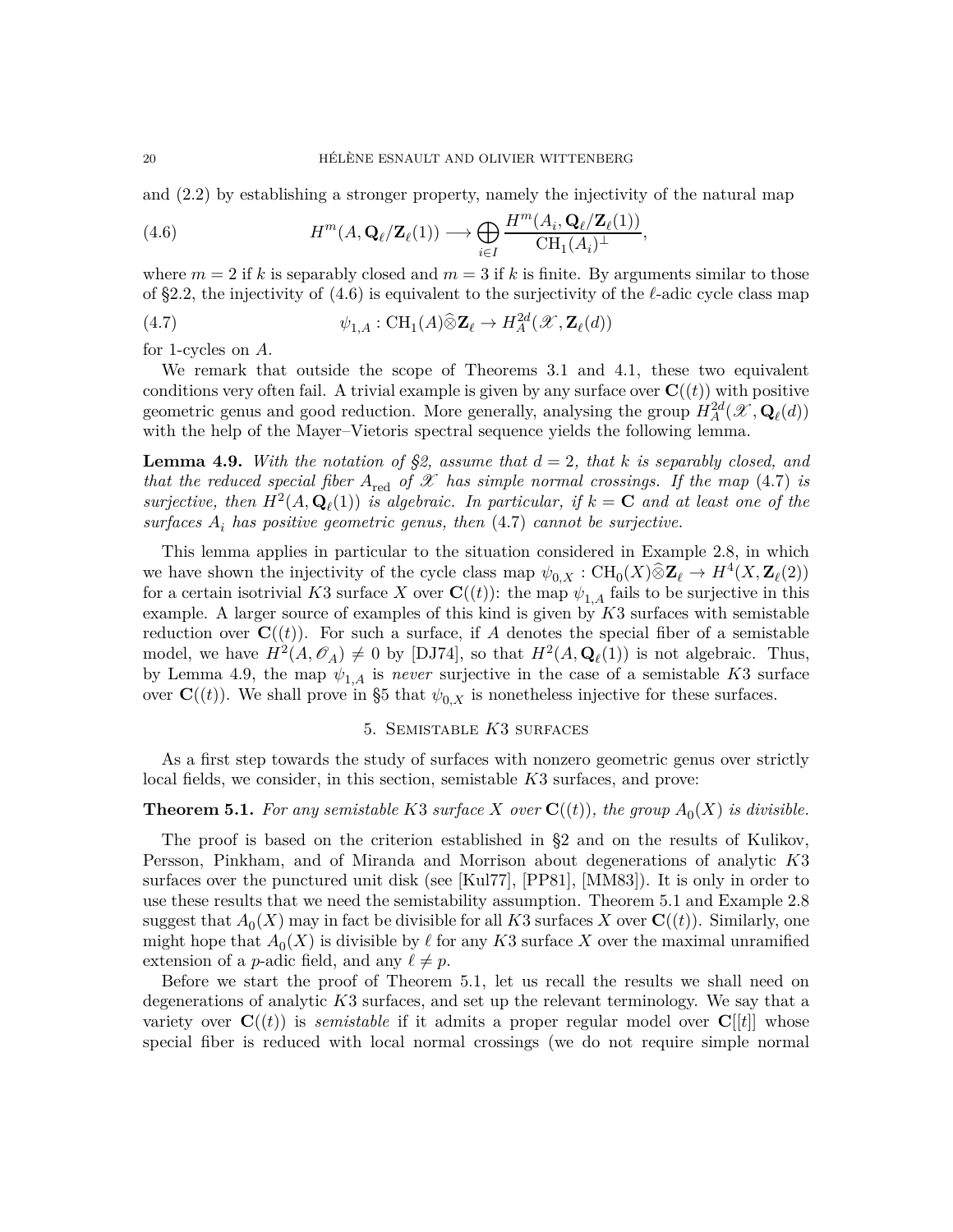crossings). Let  $\Delta \subset \mathbf{C}$  denote the unit disk and  $\Delta^* = \Delta \setminus \{0\}$ . A *degeneration* is a proper, flat, holomorphic map  $\pi : \mathscr{X} \to \Delta$ , where  $\mathscr{X}$  is a complex analytic manifold, such that the complex analytic space  $\pi^{-1}(t)$  is a connected manifold for every  $t \neq 0$ . The degeneration  $\pi$  is *semistable* if  $\pi^{-1}(0)$  is a reduced divisor with local normal crossings. A *model* of  $\pi : \mathscr{X} \to \Delta$  is a degeneration  $\pi' : \mathscr{X}' \to \Delta$  such that the complex analytic manifolds  $\pi^{-1}(\Delta^*)$  and  $\pi'^{-1}(\Delta^*)$  are isomorphic over  $\Delta^*$ . A *degeneration of K3 surfaces* is a degeneration whose fibers above ∆<sup>∗</sup> are *K*3 surfaces. It is *Kulikov* if it is semistable and  $\mathscr X$  has trivial canonical bundle.

<span id="page-20-1"></span>**Theorem 5.2** (Kulikov [\[Kul77\]](#page-35-3), Persson–Pinkham [\[PP81\]](#page-35-4)). Let  $\pi : \mathcal{X} \to \Delta$  be a *semistable degeneration of K*3 *surfaces.* If the irreducible components of  $\mathcal{X}_0 = \pi^{-1}(0)$ *are algebraic, then π admits a Kulikov model.*

Note that the hypothesis "the irreducible components of  $\mathscr{X}_0$  are algebraic" is preserved when passing from a semistable model to another one (see [\[Per77,](#page-35-16) Lemma 3.1.1]).

Let  $(A_i)_{i \in I}$  denote the family of irreducible components of  $\mathscr{X}_0$ . Let  $D \subset \mathscr{X}_0$  denote the singular locus of  $\mathscr{X}_0$ . Let  $\Gamma_0 = I$ , let  $\Gamma_1$  denote the set of irreducible components of *D*, and let  $\Gamma_2$  be the set of triple points, *i.e.*, the singular locus of *D*. The three sets  $\Gamma_0$ ,  $\Gamma_1$ , Γ<sup>2</sup> may be organized into a semi-simplicial set Γ, in such a way that *x* is a face of *y* if and only if  $y \text{ }\subset x$ . Such a semi-simplicial set  $\Gamma$  is often referred to as *the dual graph of*  $\mathscr{X}_0$  in the literature. We write  $|Γ|$  for the geometric realization of Γ.

For  $i \in I$ , let  $A'_i$  denote the normalization of  $A_i$ , let  $\nu_i : A'_i \to \mathcal{X}_0$  denote the canonical map, and set  $D_i = \nu_i^{-1}(D)$ .

An *anticanonical pair* is a pair (*S, C*) consisting of a smooth proper surface *S* and a reduced, connected, nodal, singular curve *C* on *S*, such that  $\omega_S \simeq \mathscr{O}_S(-C)$ . The curve *C* is either an irreducible nodal rational curve with a unique singular point, or a union of smooth rational curves forming a polygon. If  $\pi : \mathscr{X} \to \Delta$  is a Kulikov degeneration of *K*3 surfaces such that the irreducible components of  $\mathscr{X}_0$  are algebraic, then one of the following three possibilities must occur:

- (I)  $\mathscr{X}_0$  is a smooth *K*3 surface;
- (II)  $\mathscr{X}_0$  is a chain of elliptic ruled surfaces, meeting along disjoint sections, with rational surfaces on either end;
- (III)  $\mathscr{X}_0$  is a union of rational surfaces,  $(A'_i, D_i)$  is an anticanonical pair for every  $i \in I$ , and  $|\Gamma|$  is homeomorphic to the (2-dimensional) sphere

(see [\[FM83,](#page-34-10) p. 26–29], where on page 27, line 5, one should twist the Čech complex with orientation line bundles in case  $\mathscr{X}_0$  is not a simple normal crossings divisor). We say that  $\pi$ is a degeneration of type I, II, or III accordingly. Finally, a type III degeneration of *K*3 surfaces is *in minus-one-form* if for every  $i \in I$ , every smooth (resp. singular) irreducible component of  $D_i$  has self-intersection  $-1$  (resp. 1) on  $A'_i$ .

<span id="page-20-0"></span>**Theorem 5.3** (Miranda–Morrison [\[MM83\]](#page-35-5))**.** *Any type III degeneration of K*3 *surfaces admits a type III model which is in minus-one-form.*

To some extent, Theorem [5.3](#page-20-0) reduces the study of  $K3$  surfaces over  $\mathbf{C}((t))$  with semistable reduction of type III to that of non-negatively curved triangulations of the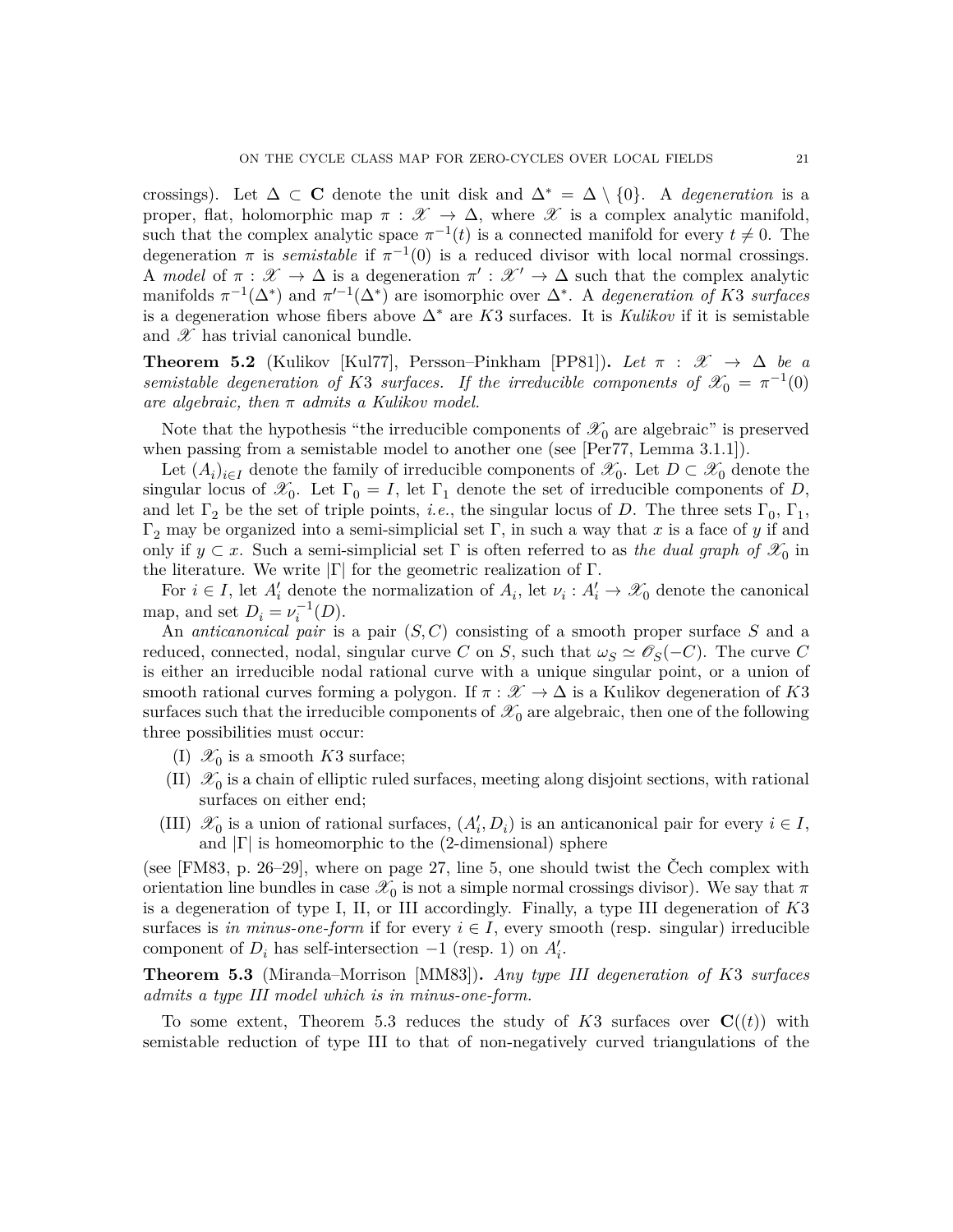sphere. This, in turn, quickly leads to unsolved problems in combinatorics (see [\[FM83,](#page-34-10) p. 22], [\[Laz08\]](#page-35-17)). It turns out that for the proof of Theorem [5.1,](#page-19-0) one can get by with a simple global combinatorial input, namely the well-known fact that the sphere cannot be tiled with hexagons only.

*Proof of Theorem [5.1.](#page-19-0)* Given a degeneration  $\pi : \mathscr{X} \to \Delta$ , we shall consider the complex of singular cohomology groups

<span id="page-21-0"></span>(5.1) 
$$
H^1(X, \mathbf{Q}/\mathbf{Z}(1)) \longrightarrow H^2_A(\mathscr{X}, \mathbf{Q}/\mathbf{Z}(1)) \longrightarrow \bigoplus_{i \in I} \frac{H^2(A_i, \mathbf{Q}/\mathbf{Z}(1))}{\mathrm{CH}_1(A_i)^{\perp}}
$$

modelled on [\(2.1\)](#page-4-1), where  $X = \mathscr{X} \setminus \mathscr{X}_0$  and  $A = \mathscr{X}_0$ , and where for any compact complex analytic manifold V, we denote by  $\text{CH}_1(V)^{\perp}$  the subgroup of  $H^2(V, \mathbf{Q}/\mathbf{Z}(1))$  consisting of those classes whose restriction to  $H^2(Z, \mathbf{Q}/\mathbf{Z}(1))$  vanishes for all irreducible closed analytic subsets  $Z \subset V$  of dimension 1.

<span id="page-21-1"></span>**Proposition 5.4.** *Let*  $\pi : \mathcal{X} \to \Delta$  *be a Kulikov degeneration of K3 surfaces. Assume the irreducible components of*  $\mathcal{X}_0$  *are algebraic. Assume, moreover, that if*  $\pi$  *is a degeneration of type III, then it is in minus-one-form. Then the complex* [\(5.1\)](#page-21-0) *is exact.*

Let us postpone the proof of Proposition [5.4,](#page-21-1) and instead deduce Theorem [5.1](#page-19-0) from it. To this end, we first remark that the homology group of [\(5.1\)](#page-21-0) is invariant under blow-ups with smooth centers.

<span id="page-21-3"></span>**Lemma 5.5.** *Let*  $\pi : \mathscr{X} \to \Delta$  *be a degeneration. Let*  $\tilde{\pi} : \widetilde{\mathscr{X}} \to \Delta$  *be the degeneration obtained by blowing up*  $\mathscr X$  *along a smooth complex analytic closed subspace of*  $\mathscr X_0$ *. The homology groups of the complexes* [\(5.1\)](#page-21-0) *associated with*  $\pi$  *and with*  $\tilde{\pi}$  *are isomorphic.* 

*Proof.* Since any irreducible closed analytic subset of *A* of dimension 1 is contained in *A<sup>i</sup>* for some *i*, the natural map  $H^2(A, \mathbf{Q}/\mathbf{Z}(1))/\mathrm{CH}_1(A)^{\perp} \to \bigoplus_{i \in I} H^2(A_i, \mathbf{Q}/\mathbf{Z}(1))/\mathrm{CH}_1(A_i)^{\perp}$ is injective. As a consequence, the complex [\(5.1\)](#page-21-0) has the same homology group as the complex

<span id="page-21-2"></span>(5.2) 
$$
H^1(X, \mathbf{Q}/\mathbf{Z}(1)) \longrightarrow H^2_A(\mathcal{X}, \mathbf{Q}/\mathbf{Z}(1)) \longrightarrow \frac{H^2(A, \mathbf{Q}/\mathbf{Z}(1))}{\mathrm{CH}_1(A)^{\perp}}.
$$

There is a natural morphism from the complex [\(5.2\)](#page-21-2) to the analogous complex for the degeneration ˜*π*. A diagram chase now implies the lemma, thanks to the following remarks. First, as  $\mathscr X$  is a manifold, the exceptional divisor  $E \subset \widetilde{\mathscr X}_0$  is a projective bundle over the center of the blow-up  $L \subset \mathcal{X}_0$ . Therefore, for any irreducible closed analytic subset  $Z \subset A$ of dimension 1, there exists an irreducible closed analytic subset  $\tilde{Z} \subset \tilde{A}$  of dimension 1 which maps birationally to *Z*. It follows that the pull-back map

(5.3) 
$$
\frac{H^2(A, \mathbf{Q}/\mathbf{Z}(1))}{\mathrm{CH}_1(A)^{\perp}} \longrightarrow \frac{H^2(\tilde{A}, \mathbf{Q}/\mathbf{Z}(1))}{\mathrm{CH}_1(\tilde{A})^{\perp}}
$$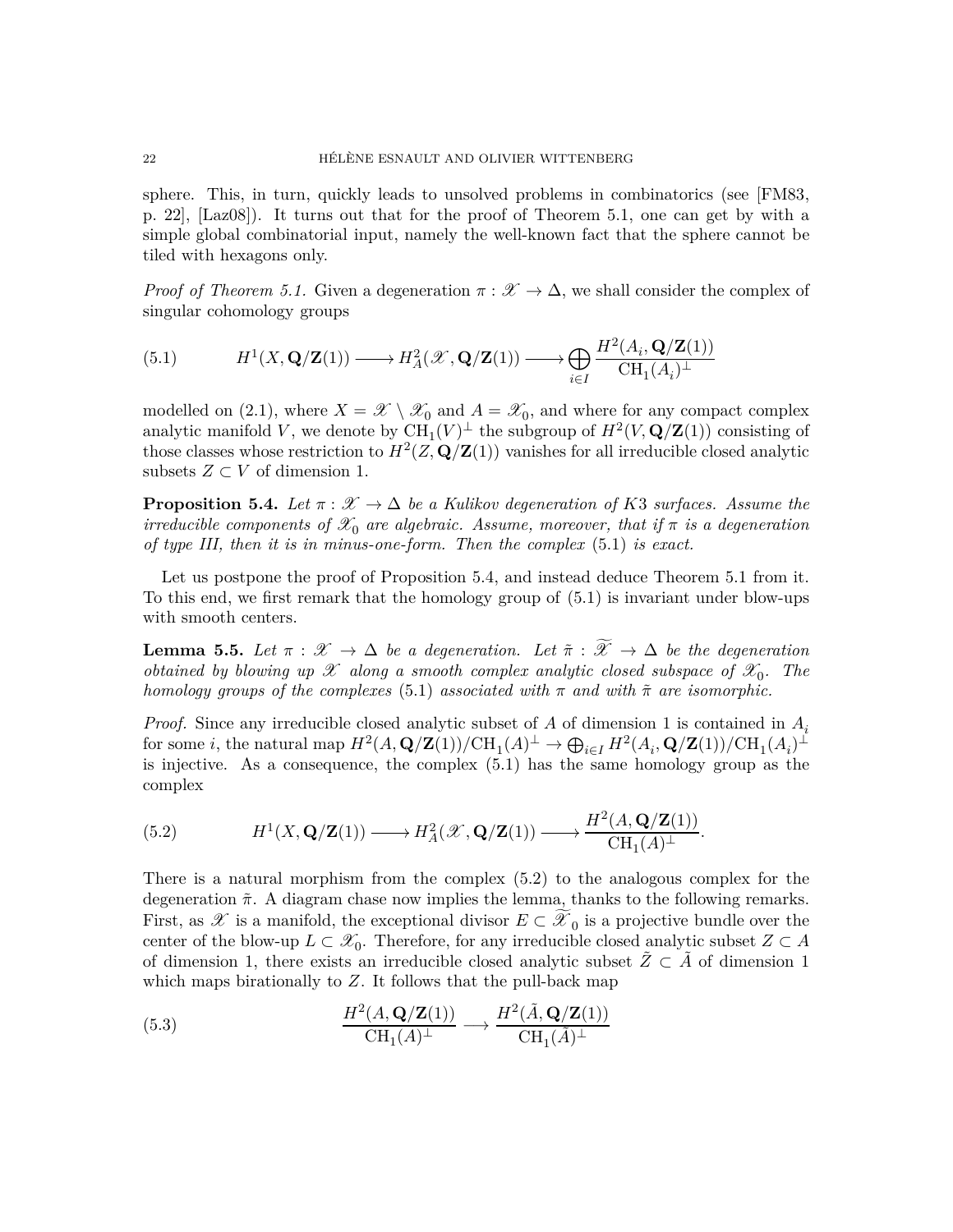is injective. Secondly, the first Chern class of  $\mathscr{O}_{\widetilde{\mathscr{X}}}(E)$  and the pull-back map induce a canonical decomposition canonical decomposition

(5.4) 
$$
H_{\tilde{A}}^2(\widetilde{\mathscr{X}}, \mathbf{Q}/\mathbf{Z}(1)) = H_A^2(\mathscr{X}, \mathbf{Q}/\mathbf{Z}(1)) \oplus \mathbf{Q}/\mathbf{Z},
$$

and if  $\tilde{Z} \subset E$  denotes a line contained in a fiber of the projective bundle  $E \to L$ , then  $\deg\left(\mathscr{O}_{\widetilde{\mathscr{X}}}(E)|_{\widetilde{Z}}\right)$  $=-1.$ 

Using Lemma [5.5,](#page-21-3) we now check that Proposition [5.4](#page-21-1) implies the validity of Theorem [5.1](#page-19-0) for *K*3 surfaces defined over the function field of a complex curve.

<span id="page-22-0"></span>**Lemma 5.6.** *Assume Proposition* [5.4](#page-21-1) *holds.* Let  $f: Y \rightarrow B$  be a morphism between *smooth complex proper algebraic varieties, where B is a curve and the generic fiber of f is a K*3 *surface.* Let  $b \in B$ *.* Let  $K \simeq \mathbf{C}((t))$  *denote the completion of*  $\mathbf{C}(B)$  *at b, and let*  $Y_{\hat{\eta}} = Y \times_B \text{Spec}(K)$ *. If the fiber*  $Y_b$  *is a reduced divisor with local normal crossings, then the group*  $A_0(Y_{\hat{\eta}})$  *is divisible.* 

*Proof.* Let  $\Delta \subset B$  be a small disk around *b*. Denote by  $\pi : \mathscr{X} \to \Delta$  the restriction of *f* to  $f^{-1}(\Delta)$ . By Theorem [5.2](#page-20-1) and Theorem [5.3,](#page-20-0) there exists a model  $\pi': \mathscr{X}' \to \Delta$ of  $\pi$  satisfying the following properties:  $\pi'$  is Kulikov, the irreducible components of  $\mathscr{X}'_0$ are algebraic, and if  $\pi'$  is of type III, then it is in minus-one-form. Accordingly, by Proposition [5.4,](#page-21-1) the complex [\(5.1\)](#page-21-0) associated with  $\pi'$  is exact. Let Y' denote the complex analytic manifold obtained by gluing  $\mathscr{X}'$  with  $Y \setminus Y_b$  along  $\mathscr{X}' \setminus \mathscr{X}'_0 = \mathscr{X} \setminus \mathscr{X}_0$ . By the weak factorization theorem for bimeromorphic maps between compact complex analytic manifolds [\[AKMW02,](#page-33-18) Theorem  $0.3.1$ ] applied to *Y* and *Y'*, and by Lemma [5.5,](#page-21-3) the exactness of the complex  $(5.1)$  associated with  $\pi'$  implies the exactness of the corresponding complex for  $\pi$ . The latter coincides, term by term, with the complex  $(2.1)$  associated with the regular model  $Y \times_B \text{Spec}(\widehat{\mathscr{O}_{B,b}})$  of  $Y_{\hat{\eta}}$ . Applying Theorem [2.1](#page-3-0) now concludes the proof (see Remark [2.3](#page-4-3) (iii)).

We finally deduce Theorem [5.1](#page-19-0) from Proposition [5.4](#page-21-1) in full generality. Let *X* be a semistable *K*3 surface over  $\mathbf{C}((t))$ . Let X be a proper regular semistable model of X over **C**[[*t*]]. By a standard spreading out argument (see [\[MN15,](#page-35-18) Proposition 5.1.2]), one can find a smooth complex algebraic curve *B*, a smooth complex algebraic variety *Y* , a point  $b \in B$  and a proper flat morphism  $f: Y \to B$  such that the special fiber of X is isomorphic to  $Y_b$  and such that the generic fiber of  $f$  is a  $K3$  surface. After compactifying and resolving singularities, one may assume that  $B$  is proper. Let us fix a  $C$ -linear isomorphism between the completion of  $\mathcal{O}_{B,b}$  and  $\mathbf{C}[[t]]$ . Let  $Y_{\hat{\eta}} = Y \times_B \text{Spec}(\mathbf{C}((t)))$ . By Lemma [5.6,](#page-22-0) the group  $A_0(Y_{\hat{\eta}})$  is divisible. It follows, by Remark [2.3](#page-4-3) (iv), that  $A_0(X)$  is divisible as well, thus completing the proof.

It remains to establish Proposition [5.4.](#page-21-1) Let  $\pi : \mathcal{X} \to \Delta$  be as in its statement. According to Remark [2.3](#page-4-3) (ii) (which also applies in this context), the exactness of  $(5.1)$  is equivalent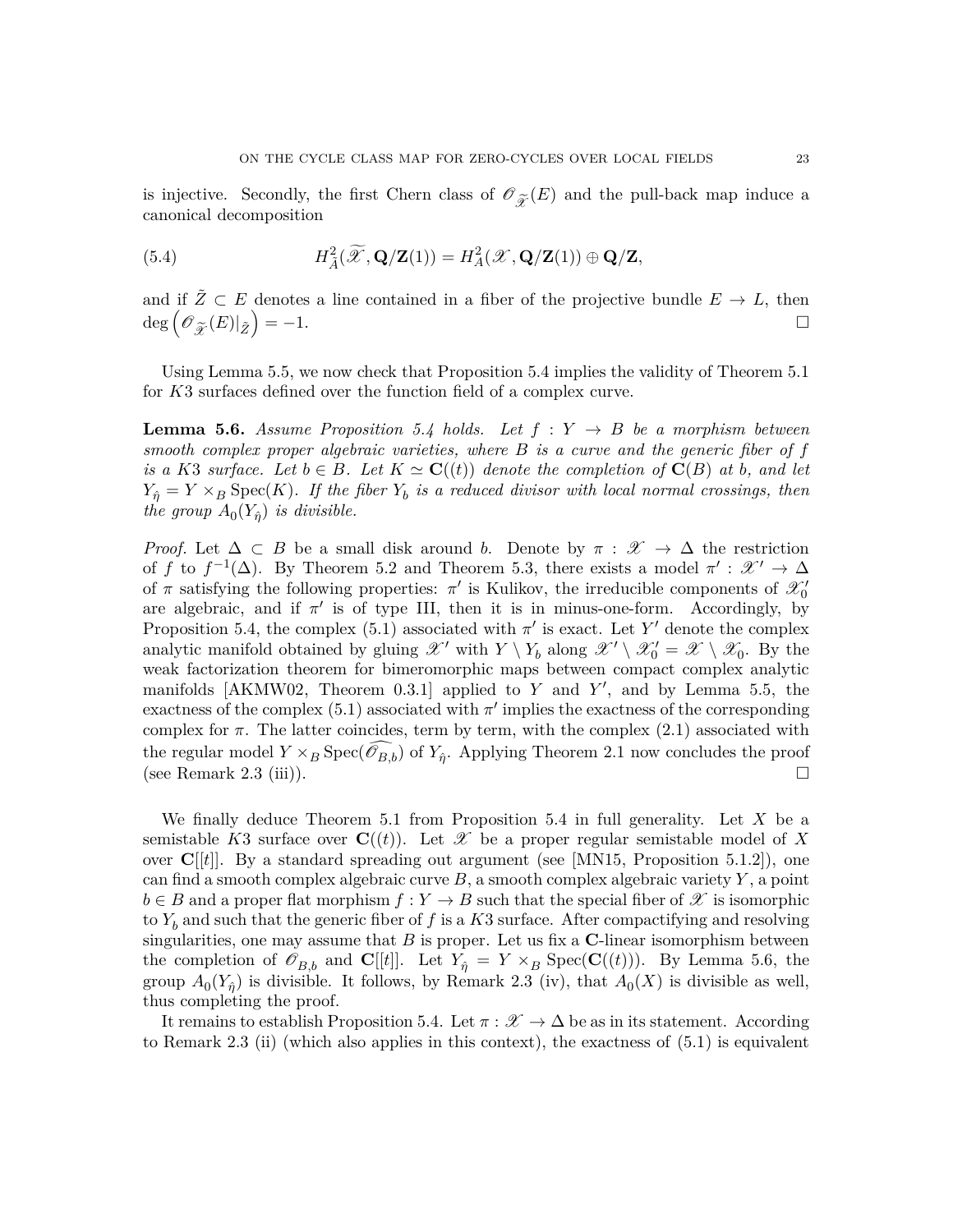to that of the complex

(5.5) 
$$
\mathbf{Q}/\mathbf{Z} \longrightarrow (\mathbf{Q}/\mathbf{Z})^I \longrightarrow \bigoplus_{i \in I} \frac{H^2(A_i, \mathbf{Q}/\mathbf{Z}(1))}{\mathrm{CH}_1(A_i)^\perp},
$$

where the first map is the diagonal inclusion and where  $\delta$  is as described in Remark [2.3.](#page-4-3) We shall denote by  $\delta_i : (\mathbf{Q}/\mathbf{Z})^I \to H^2(A_i, \mathbf{Q}/\mathbf{Z}(1))/\text{CH}_1(A_i)^\perp$  the composition of  $\delta$  with the projection onto the *i*th summand.

Let us fix  $\lambda = (\lambda_i)_{i \in I} \in (\mathbf{Q}/\mathbf{Z})^I$  such that  $\delta(\lambda) = 0$ , and show that all  $\lambda_i$ 's are equal. If *A* is irreducible, there is nothing to prove. Otherwise  $\pi$  is of type II or of type III.

Suppose  $\pi$  is a degeneration of type II, and number the irreducible components of the special fiber  $I = \{0, \ldots, n\}$  in such a way that  $A_i \cap A_j \neq \emptyset$  if and only if  $|i - j| \leq 1$ . Thus  $A_0$  and  $A_n$  are rational surfaces, and  $A_i$ , for  $i \in \{1, ..., n-1\}$ , is an elliptic ruled surface, *i.e.*, a smooth surface ruled over an elliptic curve.

Let  $C_i = A_i \cap A_{i+1}$  for  $i \in \{0, \ldots, n-1\}$ . As the canonical bundle of X is trivial, the adjunction formula implies that  $C_{i-1} + C_i$  is an anticanonical divisor on  $A_i$  for any  $i \in \{1, \ldots, n-1\}$ , and that  $C_0$  (resp.  $C_{n-1}$ ) is an anticanonical divisor on  $A_0$  (resp. on  $A_n$ ). On the other hand, the self-intersection number  $(K_{A_i}^2)$  vanishes, by [\[Har77,](#page-34-11) Chapter V, Corollary 2.11], and the curves  $C_{i-1}$  and  $C_i$  are disjoint. Therefore  $(C_{i-1}^2)_{A_i} + (C_i^2)_{A_i} = 0$ for any  $i \in \{1, \ldots, n-1\}$ . (The subscript indicates that the intersection number is computed on  $A_i$ .) Now, by the triple point formula [\[Per77,](#page-35-16) Corollary 2.4.2], we have  $(C_{i-1}^2)_{A_i} + (C_{i-1}^2)_{A_{i-1}} = 0$  for all  $i \in \{1, ..., n\}$ ; hence, in the end, we see that  $(C_i^2)_{A_i}$  does not depend on *i*, and in particular

<span id="page-23-0"></span>(5.6) 
$$
(K_{A_0}^2)_{A_0} = (C_0^2)_{A_0} = (C_{n-1}^2)_{A_{n-1}} = -(C_{n-1}^2)_{A_n} = -(K_{A_n}^2)_{A_n}.
$$

The self-intersection number of the canonical divisor of a (smooth, proper) minimal rational surface being either 8 or 9, we deduce from  $(5.6)$  that the two surfaces  $A_0$  and  $A_n$  cannot both be minimal.

After possibly renumbering the  $A_i$ 's, we may assume that  $A_0$  is not minimal. Let  $E \subset A_0$ be an exceptional curve. The hypothesis that  $\delta_0(\lambda) = 0$  implies that  $(C_0 \cdot E)_{A_0} \otimes (\lambda_1 - \lambda_0)$ vanishes as an element of  $Q/Z$ . On the other hand, since  $C_0$  is an anticanonical curve on  $A_0$  and *E* is exceptional, we have  $(C_0 \cdot E)_{A_0} = 1$ . Hence  $\lambda_0 = \lambda_1$ . For  $i \in \{1, \ldots, n-1\}$ , the hypothesis that  $\delta_i(\lambda) = 0$  amounts to the equality

(5.7) 
$$
(C_{i-1} \cdot F)_{A_i} \otimes (\lambda_{i-1} - \lambda_i) + (C_i \cdot F)_{A_i} \otimes (\lambda_{i+1} - \lambda_i) = 0 \in \mathbf{Q}/\mathbf{Z}
$$

for any divisor *F* on  $A_i$ . Letting *F* be a fiber of the ruling, we conclude that if  $\lambda_i = \lambda_{i-1}$ , then  $\lambda_{i+1} = \lambda_i$ . Thus, by induction, all  $\lambda_i$ 's are equal.

Suppose now  $\pi$  is a degeneration of type III, in minus-one-form. For  $i \in I$ , the surface  $A_i$ is rational and  $(A'_i, D_i)$  forms an anticanonical pair. Let  $\gamma_i$  denote the set of irreducible components of *D<sup>i</sup>* .

**Definition 5.7.** Let  $i \in I$ . We say that  $j \in I$  is a *neighbour of*  $i$  if  $i \neq j$  and  $A_i \cap A_j \neq \emptyset$ . We say that  $C, C' \in \gamma_i$  are *adjacent* if  $C \neq C'$  and  $C \cap C' \neq \emptyset$ . We say that *i* is *consonant* if  $\lambda_i = \lambda_j$  for every neighbour *j* of *i*.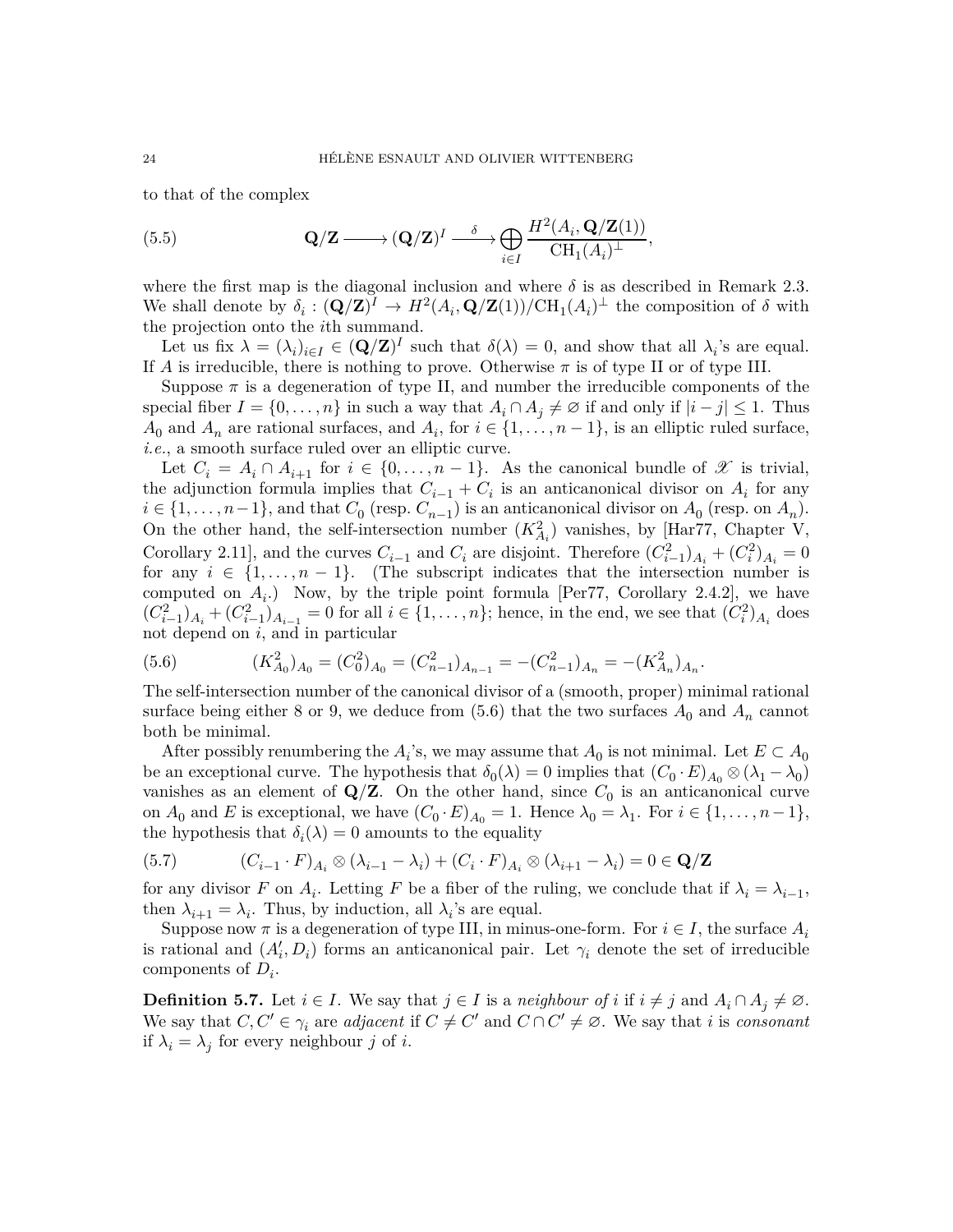For  $i \in I$  and  $C \in \gamma_i$ , we let  $\mu_C = \lambda_j - \lambda_i$  if there exists a (necessarily unique)  $j \in I \setminus \{i\}$ such that  $\nu_i(C) \subset A_i \cap A_j$ . Otherwise we let  $\mu_C = 0$ . Note that the hypothesis  $\delta_i(\lambda) = 0$ implies

<span id="page-24-0"></span>(5.8) 
$$
\sum_{C \in \gamma_i} (C \cdot F)_{A'_i} \otimes \mu_C = 0 \in \mathbf{Q}/\mathbf{Z}
$$

for any divisor  $F$  on  $A'_i$ .

<span id="page-24-2"></span>**Lemma 5.8.** *Let*  $i \in I$ *. If there exist adjacent*  $C, C' \in \gamma_i$  *such that*  $\mu_C = \mu_{C'} = 0$ *, then i is consonant.*

*Proof.* As the curve  $D_i$  is a (necessarily reducible) polygon, we may write  $\gamma_i = \{C_1, \ldots, C_n\}$ for some  $n \geq 2$ , in such a way that  $C_i$  and  $C_j$  are adjacent if and only if  $j - i = \pm 1 \mod n$ . Assume  $\mu_{C_1} = \mu_{C_2} = 0$ . Applying [\(5.8\)](#page-24-0) successively with  $F = C_j$  for all  $j \in \{2, \ldots, n-1\}$ , we find that  $\mu_{C_i} = 0$  for all  $j \in \{1, \ldots, n\}$ . In other words *i* is consonant.

Our goal is to prove that all  $i \in I$  are consonant. Lemma [5.9](#page-24-1) below reduces this to showing the existence of at least one consonant  $i \in I$ .

<span id="page-24-1"></span>**Lemma 5.9.** Let  $i \in I$ . If i is consonant, then so is every neighbour of i.

*Proof.* Let  $j \in I$  be a neighbour of *i*. Choose a  $C \in \gamma_j$  such that  $\nu_j(C) \subset A_i \cap A_j$ . If *i* is the only neighbour of *j*, then *j* is consonant. Otherwise, we may further choose a  $C' \in \gamma_j$ adjacent to *C*. As *i* is consonant, we have  $\mu_C = 0$ . In order to show that *j* is consonant, it suffices to check that  $\mu_{C'} = 0$ , by Lemma [5.8.](#page-24-2) Now if  $\nu_j(C')$  is contained in the singular locus of  $A_j$ , then  $\mu_{C'} = 0$  by definition. Otherwise, there exists a unique neighbour *k* of *j* such that  $\nu_j(C') \subset A_j \cap A_k$ . We then have  $\nu_j(C \cap C') \subset A_i \cap A_k$ , so that either  $k = i$ , or  $k$ is a neighbour of *i*. As *i* is consonant, in both cases we obtain  $\lambda_k = \lambda_i$ . Hence  $\lambda_j = \lambda_k$ , or in other words  $\mu_{C'} = 0$ , which completes the proof.

The following lemma summarizes well-known facts on anticanonical pairs which we shall need to establish the existence of a consonant  $i \in I$ .

<span id="page-24-3"></span>**Lemma 5.10.** *Let*  $(S, C)$  *be an anticanonical pair. Let*  $C_1, \ldots, C_n$  *denote the irreducible components of C. Assume S is a rational surface. If*  $n \geq 2$ *, assume*  $(C_i^2) = -1$  *for all i*; *if*  $n = 1$ *, assume*  $(C_1^2) = 1$ *. Then*  $n \leq 6$ *. If moreover*  $n < 6$ *, then for every*  $i \in \{1, \ldots, n\}$ *, there exists an exceptional curve*  $E \subset S$  *such that*  $(C_i \cdot E) = 1$  *and*  $(C_j \cdot E) = 0$  *for all*  $j \neq i$ *.* 

*Proof.* After renumbering the *C*<sub>*i*</sub>'s we may assume that  $C_i \cap C_{i+1} \neq \emptyset$  for all *i*. Suppose that  $n > 6$  and let  $F = C_1 + 2C_2 + 2C_3 - C_4 - 2C_5 - 2C_6$ . Then  $(D^2) > 0$ ,  $(F^2) > 0$ and  $(D \cdot F) = 0$ , which contradicts the Hodge index theorem. The second assertion relies on the classification of rational surfaces endowed with an anticanonical cycle of length at most 5 [\[Loo81,](#page-35-19) Theorem  $(1.1)$ ], see [\[MM83,](#page-35-5) Lemma  $(11.5)$ ], [\[Fri83,](#page-34-12) p. 107–108].

Let  $n_i$  denote the number of irreducible components of  $D_i$ . Since  $|\Gamma|$  is homeomorphic to the sphere, Euler's formula may be written as

(5.9) 
$$
\sum_{i \in I} (6 - n_i) = 12
$$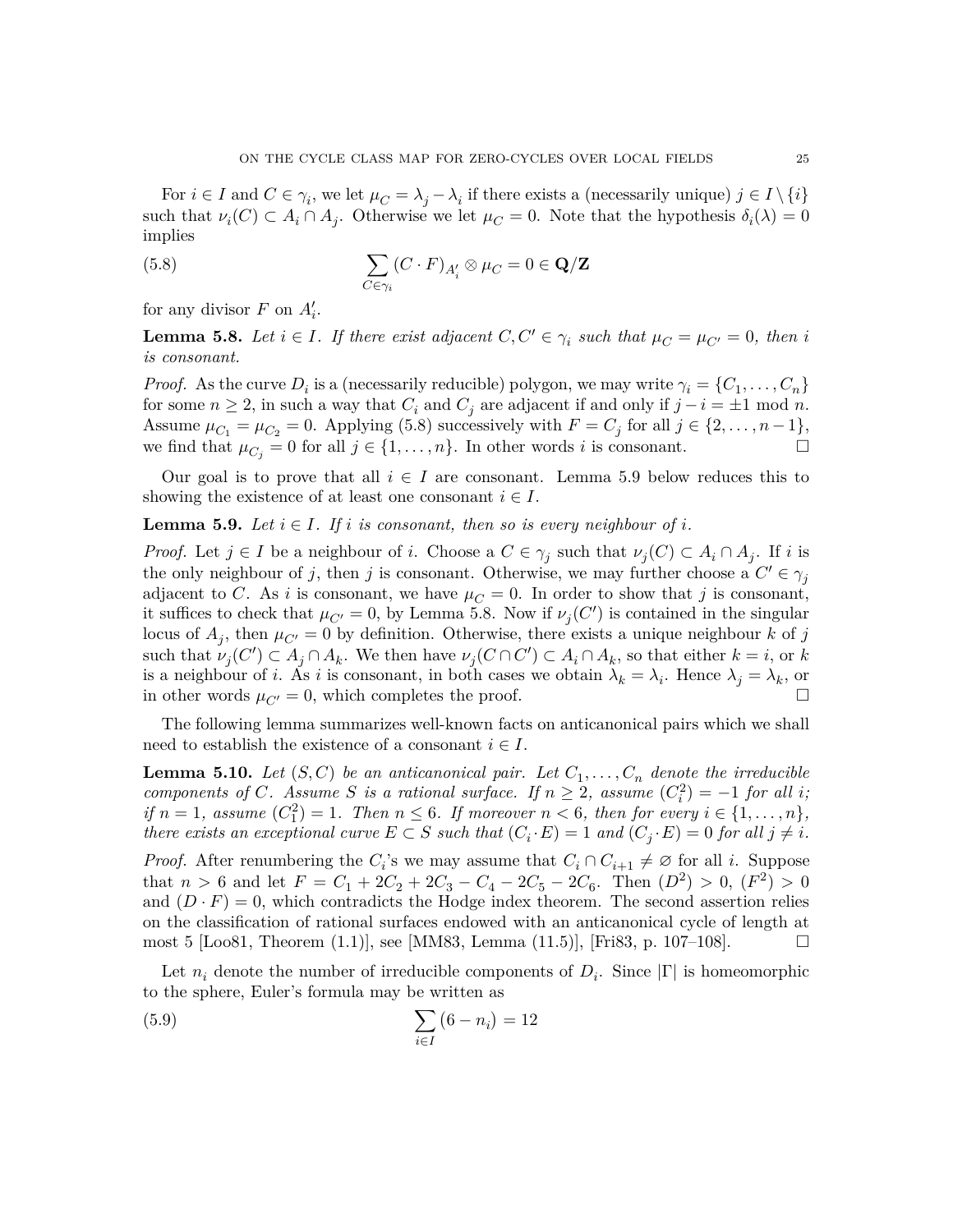(see [\[FM83,](#page-34-10) p. 21]). On the other hand, as  $\mathcal{X}_0$  is in minus-one-form, Lemma [5.10](#page-24-3) implies that  $n_i \leq 6$  for all *i*. We conclude that  $n_i < 6$  for at least one *i*. Let us fix such an  $i \in I$ . For each  $C \in \gamma_i$ , there exists, according to Lemma [5.10,](#page-24-3) an exceptional curve  $E \subset A'_i$  such that  $(C \cdot E) = 1$  and  $(C' \cdot E) = 0$  for all  $C' \in \gamma_i \setminus \{C\}$ . Applying [\(5.8\)](#page-24-0) with  $F = E$ , we deduce that  $\mu_C = 0$ . Thus  $\mu_C = 0$  for all  $C \in \gamma_i$ , which means that *i* is consonant. By Lemma [5.9,](#page-24-1) it follows that every element of *I* is consonant, in other words all  $\lambda_i$ 's are equal, and the proofs of Proposition [5.4](#page-21-1) and of Theorem [5.1](#page-19-0) are complete.  $\Box$ 

### 6. Homologically trivial zero-cycles need not be divisible

<span id="page-25-1"></span>We finally provide a counterexample to the injectivity of the cycle class map

$$
\operatorname{CH}_0(X)\widehat{\otimes}\mathbf{Z}_{\ell}\to H^{2d}(X,\mathbf{Z}_{\ell}(d))
$$

when X is a smooth projective surface over  $\mathbf{C}((t))$  or over the maximal unramified extension of a *p*-adic field. Thus, Theorem [4.1](#page-15-0) does not extend to surfaces with a possibly nontrivial transcendental quotient of  $H^2(\bar{X}, \mathbf{Q}_\ell(1))$ , despite the case of semistable  $\bar{K}3$  surfaces treated in [§5](#page-19-1) and despite the fact that over *p*-adic fields, Theorem [3.1](#page-10-0) applies to surfaces of arbitrary geometric genus.

<span id="page-25-0"></span>**Theorem 6.1.** *There exists a simply connected smooth projective surface*  $X$  *over*  $C((t))$ *,* with semistable reduction, such that  $A_0(X)/2A_0(X) = \mathbb{Z}/2\mathbb{Z}$ .

*Similarly, for infinitely many prime numbers p, there exists a simply connected smooth projective surface X over the maximal unramified extension of a p-adic field, with semistable reduction, such that*  $A_0(X)/2A_0(X) = \mathbb{Z}/2\mathbb{Z}$ *.* 

For any *X* as in the statement of Theorem [6.1,](#page-25-0) the kernels of the cycle class maps  $\text{CH}_0(X) \hat{\otimes} \mathbf{Z}_2 \to H^4(X, \mathbf{Z}_2(2))$  and  $\text{CH}_0(X)/2\text{CH}_0(X) \to H^4(X, \mathbf{Z}/2\mathbf{Z})$  both have order 2 (see Remark  $2.3$  (iii)).

The surfaces constructed in Theorem [6.1](#page-25-0) have Kodaira dimension 1 and geometric genus 3. They degenerate into the union of two simply connected surfaces of Kodaira dimension 1 and geometric genus 1, which meet transversally along an elliptic curve, with a 2-torsion normal bundle. The nonzero element of  $A_0(X)/2A_0(X)$  is represented by the difference of any two rational points of *X* which specialize to distinct irreducible components of the special fiber.

6.1. **An elliptic surface.** We start by constructing the irreducible components of the desired special fiber.

<span id="page-25-2"></span>**Proposition 6.2.** *Let k be an algebraically closed field of characteristic* 0*. There exists a simply connected smooth projective surface V over k, endowed with a pencil*  $f: V \to \mathbf{P}_k^1$ *of curves of genus* 1*, such that*

- (1) *the fiber*  $f^{-1}(0)$  *has multiplicity* 2 *and its underlying reduced scheme is smooth*;
- (2) *all other fibers have multiplicity* 1*;*
- (3) any divisor on *V* has degree divisible by 4 on the fibers of  $f$ ;
- (4) *the total space of the Jacobian fibration of f is a K*3 *surface.*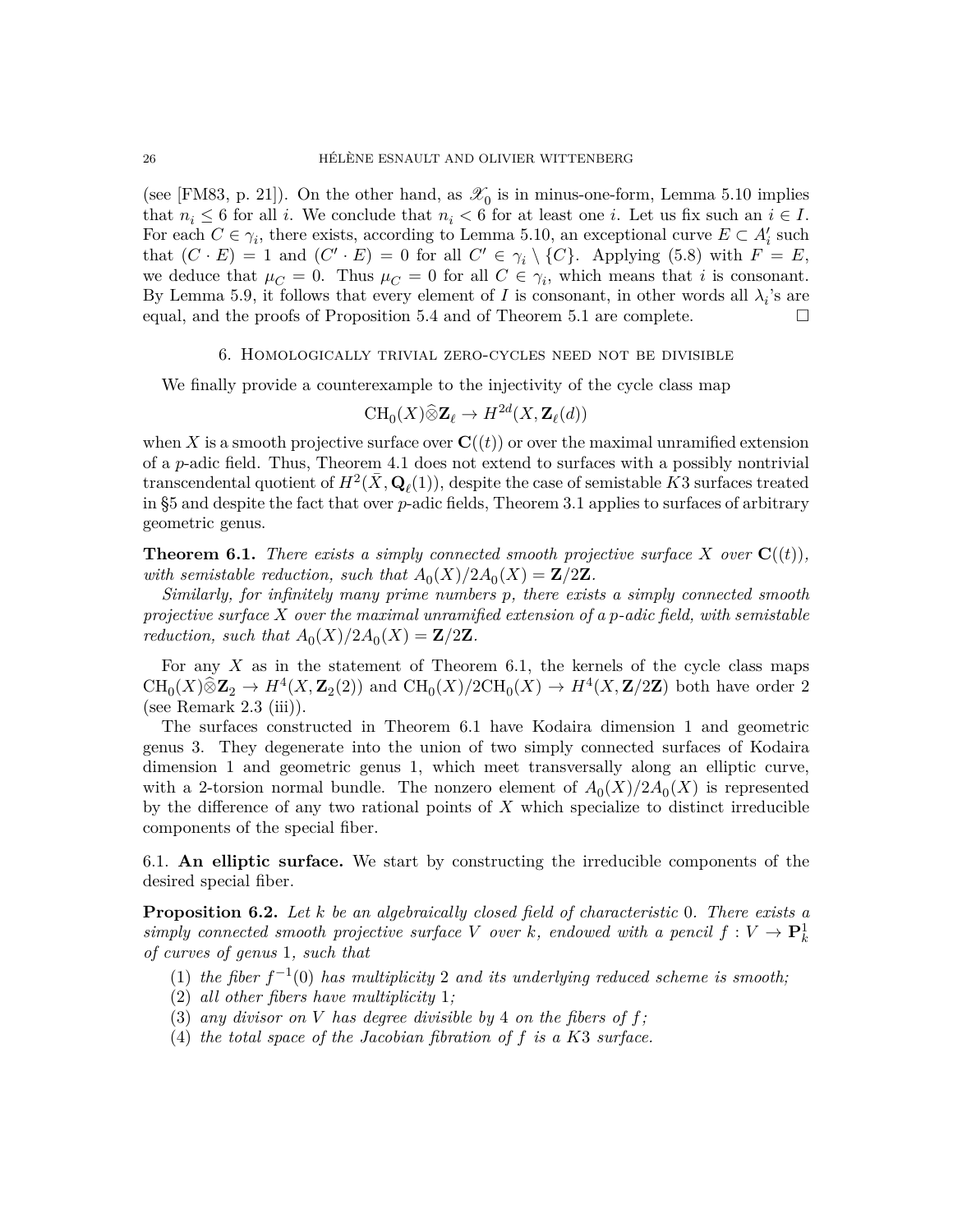By "pencil of curves of genus 1" we mean a morphism whose generic fiber is a geometrically irreducible curve of genus 1. Before proving Proposition [6.2,](#page-25-2) let us recall a sufficient condition for an elliptic surface to be simply connected.

<span id="page-26-2"></span>**Lemma 6.3** ([\[GS85,](#page-34-13) §2, Theorem 1])**.** *Let V be a smooth projective surface endowed with a pencil*  $f: V \to \mathbf{P}^1_k$  *of curves of genus* 1*, over an algebraically closed field*  $k$  *of characteristic* 0*. Assume that f has at most one multiple fiber, and at least one fiber whose underlying reduced scheme is not smooth. Then V is simply connected.*

*Proof of Proposition [6.2.](#page-25-2)* We shall construct *V* using Ogg–Shafarevich theory. Let *E* be a *K*3 surface over *k* with a pencil of elliptic curves  $p: E \to \mathbf{P}_k^1$  (a section of *p* is understood to be chosen). After a change of coordinates, we may assume that  $p^{-1}(0)$  is smooth. Let  $E_{\eta}$ denote the generic fiber of  $p$ . The smooth locus  $\mathscr E$  of  $p$  identifies with the Néron model of  $E_{\eta}$  and thus has a natural group scheme structure over  $P_k^1$ . Let  $K = k(P^1)$ . It is well known that the Leray spectral sequence for the inclusion of the generic point of  $\mathbf{P}_k^1$  gives rise to an exact sequence of étale cohomology groups

<span id="page-26-1"></span>(6.1) 
$$
0 \longrightarrow H^{1}(\mathbf{P}_{k}^{1}, \mathscr{E}) \longrightarrow H^{1}(K, E_{\eta}) \longrightarrow \bigoplus_{m \in \mathbf{P}_{k}^{1}} H^{1}(K_{m}, E_{\eta}) \longrightarrow 0,
$$

where  $\mathbf{P}_k^{1(1)}$  denotes the set of codimension 1 points of  $\mathbf{P}_k^1$  and  $K_m$  stands for the completion of *K* at *m* (see [\[CD89,](#page-33-19) Proposition 5.4.3 and Corollary 5.4.6]). Moreover, there are isomorphisms

<span id="page-26-0"></span>(6.2) 
$$
H^1(\mathbf{P}_k^1, \mathscr{E}) = \text{Br}(E) \simeq (\mathbf{Q}/\mathbf{Z})^{b_2 - \rho},
$$

where  $b_2 = 22$  and  $\rho$  denotes the Picard number of *E* (see *op. cit.*, Theorem 5.4.3, noting that  $H^3(E, \mathbf{Z}_\ell)$  is torsion-free since *E* is a simply connected surface).

As *E* is a *K*3 surface, we have  $b_2 - \rho > 0$ , so that  $H^1(\mathbf{P}_k^1, \mathscr{E})$  contains elements of any order, by [\(6.2\)](#page-26-0). We fix an  $\alpha \in H^1(\mathbf{P}_k^1, \mathscr{E})$  of order 4.

Recall that for any closed point  $m \in \mathbf{P}_k^1$  of good reduction for  $E_\eta$ , there is an isomorphism  $H^1(K_m, E_\eta) \simeq (\mathbf{Q}/\mathbf{Z})^2$  (see *op. cit.*, Theorem 5.4.1). On the other hand, according to [\(6.2\)](#page-26-0), the group  $H^1(\mathbf{P}_k^1, \mathscr{E})$  is divisible. In view of [\(6.1\)](#page-26-1), it follows that there exists an element  $\beta \in H^1(K, E_\eta)$  of order 2, whose image in  $H^1(K_0, E_\eta)$  has order 2, and whose image in  $H^1(K_m, E_\eta)$  vanishes for all closed points  $m \in \mathbf{P}_k^1 \setminus \{0\}$ .

Let  $\gamma = \alpha + \beta$ . We have now constructed a class  $\gamma \in H^1(K, E_\eta)$  of order 4, whose image in  $H^1(K_0, E_\eta)$  has order 2, and whose image in  $H^1(K_m, E_\eta)$  vanishes for all  $m \neq 0$ . It remains to be checked that the minimal proper regular model  $f: V \to \mathbf{P}_k^1$  of the torsor  $V_\eta$ under  $E_{\eta}$  classified by  $\gamma$  satisfies the conclusion of Proposition [6.2.](#page-25-2) Condition (4) holds by construction, and (1) follows from the fact that the image of  $\gamma$  in  $H^1(K_0, E_\eta)$  has order 2 while  $p^{-1}(0)$  is smooth (see *op. cit.*, Theorem 5.3.1 and Proposition 5.4.2). Condition (2) is equivalent to the vanishing of the image of  $\gamma$  in  $H^1(K_m, E_\eta)$  for  $m \neq 0$ . The genus 1 curve  $V_n$  has period 4, therefore its index is a multiple of 4 (see [\[LT58,](#page-35-20) Proposition 5]; it is in fact equal to 4, by [\[Ogg62,](#page-35-21) Corollary 3]), which implies (3). Finally we need to prove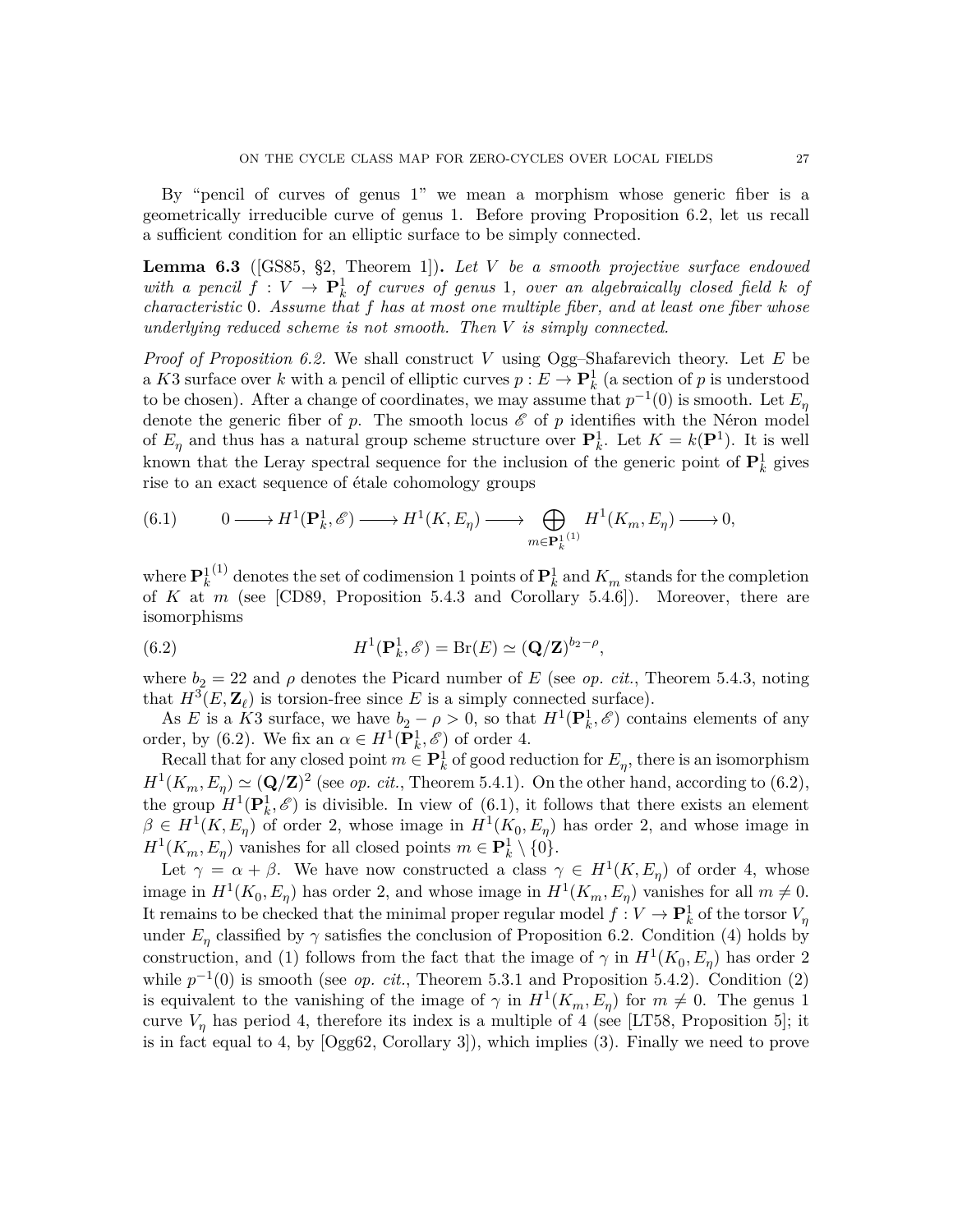that *V* is simply connected. As *E* is simply connected, the morphism *p* cannot be smooth, and hence *f* has at least one fiber whose underlying reduced scheme is not smooth, by [\[CD89,](#page-33-19) Theorem 5.3.1]. Thus Lemma [6.3](#page-26-2) applies.  $\square$ 

<span id="page-27-0"></span>6.2. **Persson's construction in mixed characteristic.** Let *V* be the surface given by Proposition [6.2.](#page-25-2) As *V* is simply connected and the class of a fiber of f in  $Pic(V)$  is divisible by 2, we may consider, for a general  $t \in \mathbf{P}^1(k) \setminus \{0\}$ , the double cover of *V* branched along  $f^{-1}(t)$ . This is a smooth projective surface over *k*. Persson [\[Per77,](#page-35-16) Appendix 1, II] shows that when one lets *t* specialize to 0, this double cover degenerates, with a regular total space, to the union of two copies of *V* glued along the elliptic curve  $f^{-1}(0)_{\text{red}}$ . In order to construct the surface *S* of Theorem [6.1](#page-25-0) over the maximal unramified extension of a *p*-adic field, we shall need to adapt Persson's construction to the mixed characteristic setting.

Let *t* denote the coordinate of  $P^1_Z$ , so that  $A^1_Z = \text{Spec}(\mathbf{Z}[t])$ . Assume we are given a discrete valuation ring *R* of characteristic 0 and residue characteristic  $\neq$  2, a uniformizer  $\pi$ of *R*, an irreducible regular scheme  $\mathscr V$  and a proper and flat morphism  $\mathscr V \to \mathbf{P}_R^1$  such that the divisor of the rational function *g* on  $\mathscr V$  obtained by pulling back  $(t - \pi)/t$  may be written as  $D-2D'$  where *D* is a regular scheme and *D'* is smooth over *R*. We then consider  $\mathscr{O}_{\mathscr{V}} \oplus \mathscr{O}_{\mathscr{V}}(-D')$  as an  $\mathscr{O}_{\mathscr{V}}$ -algebra with product  $(a \oplus b)(c \oplus d) = (ac + gbd) \oplus (ad + bc)$ , and let  $\mathscr X$  denote the corresponding finite flat  $\mathscr V$ -scheme of degree 2. The following lemma summarizes the properties of  $\mathscr X$ . Its proof is elementary and is left to the reader.

<span id="page-27-1"></span>**Lemma 6.4.** *The scheme*  $\mathscr X$  *is irreducible, regular, and it is proper and flat over*  $R$ *. Letting k and K respectively denote the residue field and the quotient field of R, its fibers are described as follows.*

(1) *The generic fiber*  $X = \mathscr{X} \otimes_R K$  *is a double cover of*  $V = \mathscr{V} \otimes_R K$  *branched only along the fiber of*  $V \to \mathbf{P}^1_K$  *above*  $\pi \in \mathbf{P}^1(K)$ *. It fits into a commutative square* 



*in which the map*  $\mathbf{P}^1_K \to \mathbf{P}^1_K$  *is a double cover branched along*  $\{0, \pi\}$ *. The left-hand side vertical map is smooth above* 0 *and the square is cartesian above*  $\mathbf{P}^1_K \setminus \{0\}$ .

(2) *The special fiber*  $A = \mathcal{X} \otimes_R k$  *is the scheme obtained by gluing two copies of*  $\mathcal{Y} \otimes_R k$ *along the closed subscheme*  $D' \otimes_R k$  *(see* [\[Ana73,](#page-33-20) §1.1]*). If*  $\mathscr{V} \otimes_R k$  *is smooth, then A has simple normal crossings.*

6.3. **Proof of Theorem [6.1.](#page-25-0)** We are now in a position to prove the first statement of Theorem [6.1.](#page-25-0) Let  $R = \mathbf{C}[[t]]$  and  $K = \mathbf{C}((t))$ . Let  $f: V \to \mathbf{P}_{\mathbf{C}}^1$  be the surface given by Proposition [6.2](#page-25-2) applied to  $k = \mathbf{C}$ . Let  $\mathcal{X}$  denote the *R*-scheme associated in [§6.2](#page-27-0) to  $V = V \otimes_{\mathbf{C}} R$  and to the morphism  $V \to \mathbf{P}_{R}^{1}$  deduced from *f* by base change. According to Lemma [6.4,](#page-27-1) the generic fiber  $X = \mathscr{X} \otimes_R K$  is a smooth projective surface over *K*. By Lemma [6.3](#page-26-2) and Lemma [6.4](#page-27-1) (1), it is simply connected. As  $\mathscr X$  is regular, the quotient of  $A_0(X)$  by its maximal divisible subgroup can be read off of  $A = \mathscr{X} \otimes_R k$ , thanks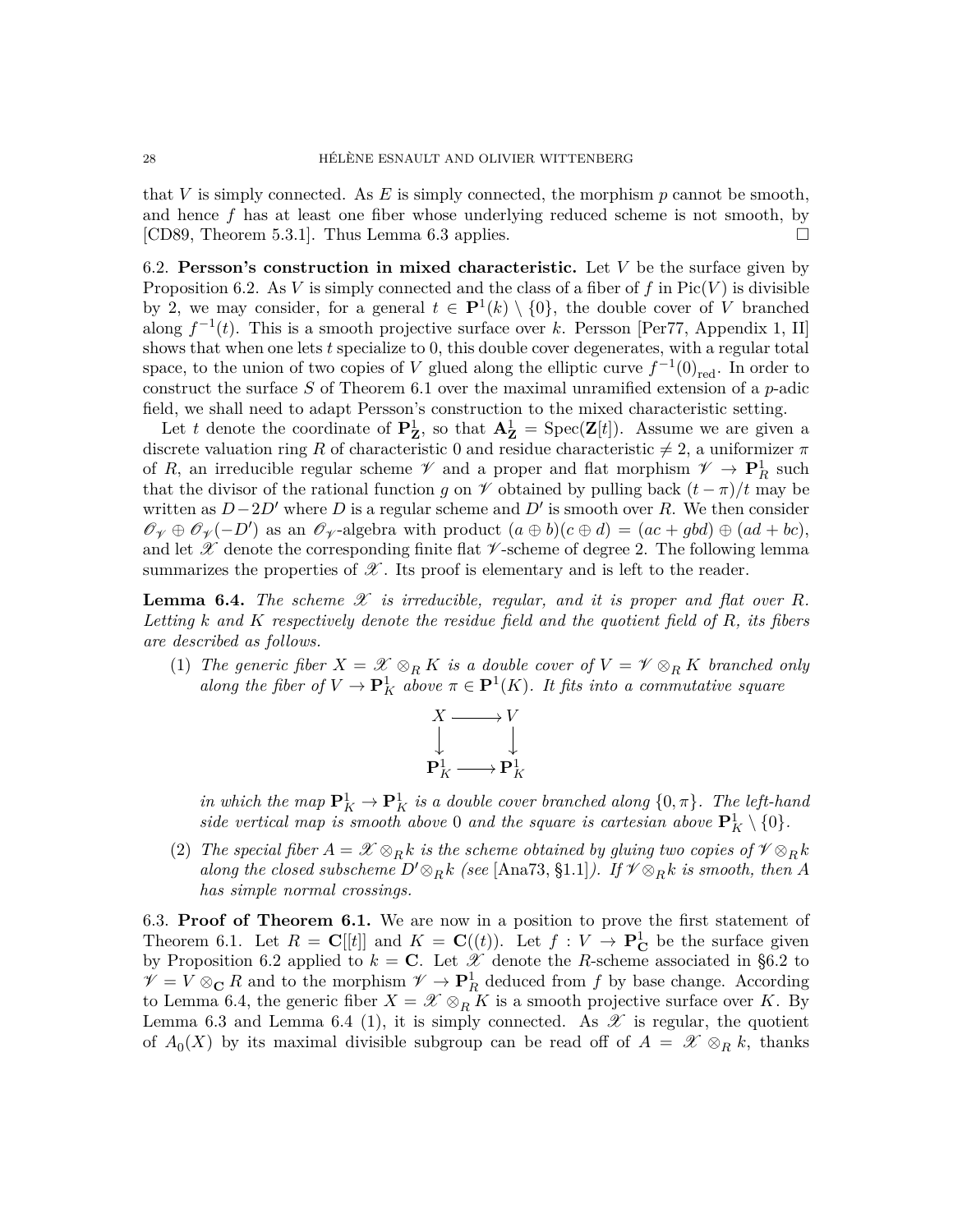to Theorem [2.1.](#page-3-0) By Lemma [6.4](#page-27-1) (2), the variety *A* is reduced and has two irreducible components, which are both isomorphic to *V* and which meet transversally along  $f^{-1}(0)_{red}$ . Moreover, the properties of *V* imply that the intersection number  $(C \cdot f^{-1}(0)_{red})$  is even for any curve  $C$  lying on  $V$ . We are thus in the situation considered in Example [2.4](#page-5-1) (iii); we conclude that  $A_0(X)/2A_0(X) = \mathbb{Z}/2\mathbb{Z}$ .

Let us turn to the second part of Theorem [6.1.](#page-25-0) Proposition [6.2](#page-25-2) applied to  $k = \mathbf{Q}$  yields a simply connected smooth projective surface *V* defined over some number field  $F \subset \mathbf{Q}$ , and a pencil  $f: V \to \mathbf{P}_F^1$  of curves of genus 1 satisfying the properties (1)–(4) which appear in its statement. We may extend  $V$  and  $f$  to a scheme  $\mathscr V$  and a proper and flat morphism  $f_{\mathscr{O}}: \mathscr{V} \to \mathbf{P}_{\mathscr{O}}^1$  over the ring of *S*-integers  $\mathscr{O}$  of *F* for a large enough finite set *S* of places of *F*, and apply the construction of [§6.2](#page-27-0) to the morphism deduced from  $f_{\mathcal{O}}$  by an extension of scalars from  $\mathscr O$  to the localization of  $\mathscr O$  at any maximal ideal. This produces, for all but finitely many places  $v$  of  $F$ , a smooth projective surface  $X$  over  $F$  and a regular proper model of  $X \otimes_F F_v^{\text{nr}}$  over  $\mathcal{O}_v^{\text{nr}}$  (where  $F_v^{\text{nr}}$  denotes the maximal unramified extension of the completion of *F* at *v* and  $\mathscr{O}_v^{\text{nr}}$  is its ring of integers, with residue field  $\bar{\mathbf{F}}_v$ ) whose special fiber is the union of two copies of  $\mathscr{V} \otimes_{\mathscr{O}} \bar{\mathbf{F}}_v$  glued along a smooth elliptic curve. According to Lemma [6.3](#page-26-2) and to Lemma [6.4](#page-27-1) (1), the surface *X* is simply connected.

In order to conclude as before by an application of Theorem [2.1](#page-3-0) and Example [2.4](#page-5-1) (iii), we must ensure that property (3) of Proposition [6.2](#page-25-2) still holds for the pencil

<span id="page-28-1"></span>(6.3) 
$$
f_{\mathbf{\bar{F}}_v}: \mathscr{V} \otimes_{\mathscr{O}} \mathbf{\bar{F}}_v \to \mathbf{P}_{\mathbf{\bar{F}}_v}^1
$$

obtained by reducing  $f_{\mathscr{O}}$  modulo *v*. To this end we need to incorporate into the proof of Proposition [6.2](#page-25-2) some control over the reduction of the 2-torsion classes in the Brauer group of the total space of the Jacobian fibration of *f*.

Let  $p: E \to \mathbf{P}_{F}^1$  denote the elliptic *K*3 surface chosen at the beginning of the proof of Proposition [6.2.](#page-25-2) If *v* is a place of *F* of good reduction for *E*, we let  $E_{\mathbf{\bar{F}}_v}$  denote the surface over  $\bar{\mathbf{F}}_v$  obtained by reducing  $E$ .

<span id="page-28-0"></span>**Lemma 6.5.** *There exists an*  $\alpha \in \text{Br}(E \otimes_F \bar{\mathbf{Q}})$  *of order* 4 *whose image in*  $\text{Br}(E_{\bar{\mathbf{F}}_v})$  *has order* 4 *for infinitely many places v of F.*

*Proof.* As the group  $\text{Br}(E \otimes_F \bar{\mathbf{Q}})$  is divisible, it suffices to exhibit an  $\alpha' \in \text{Br}(E \otimes_F \bar{\mathbf{Q}})$ of order 2 whose image in  $Br(E_{\bar{\mathbf{F}}v})$  is nonzero for infinitely many places *v*. If such an  $\alpha'$ did not exist, the specialization map  ${}_2\text{Br}(E\otimes_F\bar{\mathbf{Q}}) \to {}_2\text{Br}(E_{\bar{\mathbf{F}}_v})$  between the corresponding 2-torsion subgroups would have to vanish identically for all but finitely many places  $v$ , since <sub>2</sub>Br( $E \otimes_F \bar{\mathbf{Q}}$ ) is finite. Now this map is surjective as it is a quotient of the specialization isomorphism  $H^2(E \otimes_F \bar{\mathbf{Q}}, \mathbf{Z}/2\mathbf{Z}) \longrightarrow H^2(E_{\bar{\mathbf{F}}_v}, \mathbf{Z}/2\mathbf{Z})$ . Therefore we would have  ${}_{2}Br(E_{\bar{\mathbf{F}}v}) = 0$  for all but finitely many places *v*. As  $E_{\bar{\mathbf{F}}v}$  is a K3 surface, this, in turn, would imply that the Picard number of  $E_{\bar{\mathbf{F}}_v}$  is equal to 22 for all but finitely many places  $v$  of  $F$  (see  $(6.2)$ , which is valid in positive characteristic as well when restricted to the prime to  $p$  torsion). But this is well known to be impossible (see [\[BZ09,](#page-33-21) Theorem 0.1] for a stronger result).  $\square$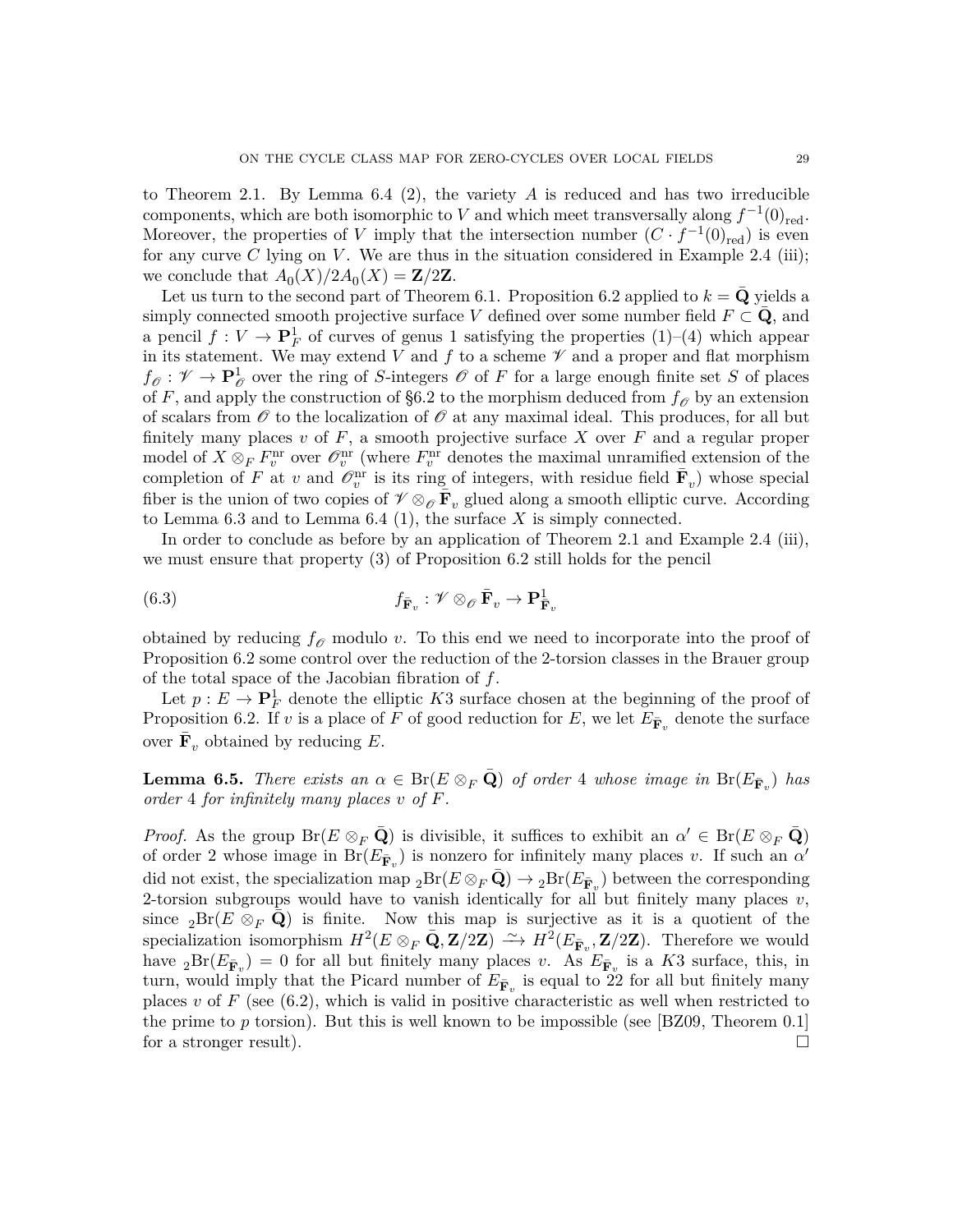Recall that the surface  $V \otimes_F \mathbf{Q}$  was obtained, in the proof of Proposition [6.2,](#page-25-2) as the minimal proper regular model, over  $\mathbf{P}_{\mathbf{Q}}^1$ , of the torsor under  $E_\eta$  classified by a certain element  $\gamma = \alpha + \beta$  in the corresponding Galois cohomology group, where  $\alpha$  was an arbitrary class of order 4 in  $Br(E \otimes_F \mathbf{Q})$ . Let us now run the proof of Proposition [6.2](#page-25-2) with the class  $\alpha$ given by Lemma [6.5](#page-28-0) instead of an arbitrary  $\alpha$  of order 4. As  $\beta$  has order 2, the conclusion of Lemma [6.5](#page-28-0) ensures that the reduction of  $\gamma$  modulo *v* has order 4 for infinitely many places *v* of F. In other words, for the surface V obtained by this procedure, the pencil  $(6.3)$ does satisfy property (3) of Proposition [6.2](#page-25-2) for infinitely many places *v*. Thus the proof of Theorem [6.1](#page-25-0) is complete.

**Remark 6.6.** The degeneration  $\mathscr{X} \to \text{Spec}(\mathbf{C}[[t]])$  constructed in the proof of Theorem [6.1](#page-25-0) is a counterexample to [\[Per77,](#page-35-16) Proposition 2.5.7].

6.4. **A new example over a** *p***-adic field.** Let  $X$  be the surface given by Theorem [6.1](#page-25-0) over the maximal unramified extension  $K$  of a *p*-adic field, for some  $p > 2$ . There exist a *p*-adic field  $K_0$  contained in  $K$ , a surface  $X_0$  over  $K_0$ , and a zero-cycle  $z_0$  on  $X_0$ , such that  $X = X_0 \otimes_{K_0} K$  and the image of  $z_0$  in  $A_0(X)/2A_0(X)$  is nonzero. We can moreover assume that  $X_0(K_0) \neq \emptyset$ , since  $X(K) \neq \emptyset$ . The cycle class of  $z_0$  belongs to the kernel of the natural map  $H^4(X_0, \mathbf{Z}/2\mathbf{Z}) \to H^4(X, \mathbf{Z}/2\mathbf{Z})$ . After replacing  $K_0$  with a larger *p*-adic field contained in  $K$ , we may assume that the cycle class of  $z_0$  itself vanishes, in view of the fact that  $H^4(X, \mathbf{Z}/2\mathbf{Z}) = \varinjlim_{K \to \infty} H^4(X_0 \otimes_{K_0} K_1, \mathbf{Z}/2\mathbf{Z})$  where the direct limit ranges over<br>all finite subextensions  $K, /K$ , of  $K/K$ , (see Mil80, Chapter III, Lemma 1.16l) all finite subextensions  $K_1/K_0$  of  $K/K_0$  (see [\[Mil80,](#page-35-7) Chapter III, Lemma 1.16]).

We thus obtain an example of a smooth projective surface *X*<sup>0</sup> defined over a *p*-adic field  $K_0$ , with  $X_0(K_0) \neq \emptyset$ , such that the cycle class map

(6.4) 
$$
\mathrm{CH}_0(X_0)/n\mathrm{CH}_0(X_0) \to H^4(X_0, \mathbf{Z}/n\mathbf{Z}(2))
$$

fails to be injective for some integer  $n > 1$ . Another example of such a surface was given by Parimala and Suresh [\[PS95,](#page-35-1)  $\S$ 8]. Contrary to the example of *loc. cit.*, the surface  $X_0$  is simply connected and the kernel of the cycle class map remains nontrivial over the maximal unramified extension of  $K_0$ .

<span id="page-29-0"></span>**Remark 6.7.** On the other hand, the defect of injectivity of the cycle class map with *integral* coefficients does not descend from *X* to  $X_0$ . In fact, it follows from Theorem [3.1](#page-10-0) that the cycle class map  $\text{CH}_0(X_0) \widehat{\otimes} \mathbb{Z}_{\ell} \to H^4(X_0, \mathbb{Z}_{\ell}(2))$  is injective for any  $\ell \neq p$ . To verify this claim, recall that  $X_0$  admits a proper regular model whose special fiber has simple normal crossings and is the union of two copies of a surface  $V_0$  carrying a pencil  $f_0$  of curves of genus 1; moreover, the total space of the Jacobian fibration of  $f$  is a  $K3$  surface  $E_0$ . The Tate conjecture holds for  $E_0$  (see [\[ASD73\]](#page-33-22)). With the help of the correspondences between  $E_0$  and  $V_0$  defined in [\[BKL76,](#page-33-23) Proof of Prop. 4], one deduces that it also holds for  $V_0$ . Thus all of the hypotheses of Theorem [3.1](#page-10-0) are satisfied.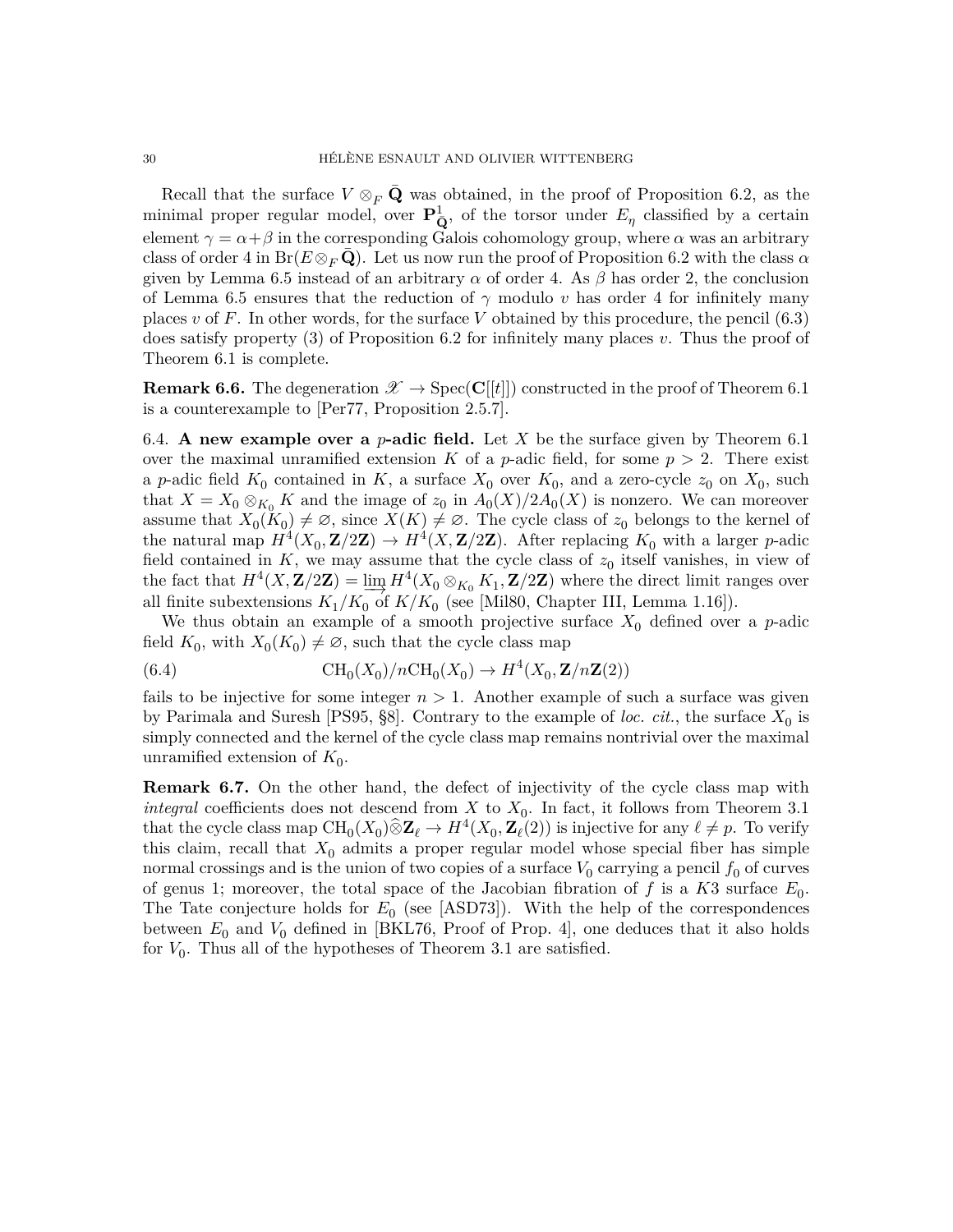## <span id="page-30-0"></span>Appendix A. The structure of algebraic 1-cycles for regular schemes over a strictly henselian discrete valuation ring

#### by Spencer Bloch

This appendix gives a simpler proof (without use of blowups) of Theorem 1.16 in [\[SS10\]](#page-36-0) which is used in the paper of Hélène Esnault and Olivier Wittenberg. I am indebted to them for suggestions and corrections and also for showing me drafts of their paper and providing me with references [\[GLL13\]](#page-34-14) and [\[SS10\]](#page-36-0).

Let  $T = \text{Spec}(\Lambda)$ , where  $\Lambda$  is a strictly henselian excellent discrete valuation ring with quotient field *K* of characteristic 0 and separably closed residue field  $k = \Lambda/\pi\Lambda$ . Let X be a regular scheme, flat and projective over *T* with fibre dimension *d*. Let

$$
(A.1) \t\t A := \mathscr{X} \times_T \text{Spec} k
$$

be the closed fibre. Let  $\text{CH}_1(\mathscr{X})$  be the Chow group of algebraic 1-cycles on  $\mathscr{X}$ . Let  $F := \bigoplus_i \mathbf{Z} \cdot A_i$  be the free abelian group on the irreducible components  $A_i$  of  $A$ . We have a map [\[Ful98,](#page-34-3) §20.1]

(A.2) 
$$
\deg: \operatorname{CH}_1(\mathscr{X}) \to F^{\vee} = \operatorname{Hom}(F, \mathbf{Z}); \quad z \mapsto \{A_i \mapsto \deg(z \cdot A_i)\}.
$$

Define

(A.3) 
$$
CH_1(\mathcal{X})^0 := \ker(\deg) \subset CH_1(\mathcal{X}).
$$

<span id="page-30-1"></span>**Theorem A.1** ([\[SS10\]](#page-36-0), Theorem 1.16). Let notation be as above, and suppose given  $n \geq 2$ *with*  $1/n \in k$ *. Then the cycle map yields an isomorphism* 

(A.4) 
$$
\mathrm{CH}_1(\mathscr{X})/n\mathrm{CH}_1(\mathscr{X}) \cong H^{2d}_{\acute{e}t}(\mathscr{X}, \mu_n^{\otimes d}).
$$

**Lemma A.2.** With notation as above,  $\text{CH}_1(\mathcal{X})^0$  is divisible prime to the characteristic *of the residue field k.*

*Proof of theorem.* Let  $p = \text{char}(k)$ . Since k is assumed to be separably closed, given *i*, we can find  $x \in A_i$  a *k*-point not lying in any other  $A_j$  ([\[Gro67,](#page-34-15) 17.15.10(iii))]. Since  $\mathcal{X}$ is regular, we can find an irreducible closed subscheme  $\mathscr{V} \subset \mathscr{X}$  of dimension 1 meeting  $A_i$  transversally at *x*. Since  $\Lambda$  is strictly henselian,  $\mathscr V$  is local, meeting *A* only at *x*. We have  $V \cdot A_i = 1$  and  $V \cdot A_j = 0$ ,  $j \neq i$ . It follows that deg :  $\text{CH}_1(\mathscr{X})/n\text{CH}_1(\mathscr{X}) \rightarrow$  $Hom(F, \mathbf{Z}/n\mathbf{Z})$ , and assuming the lemma, this map is an isomorphism. On the other hand, by base change, writing  $A = \bigcup_i A_i$  we have

<span id="page-30-2"></span>(A.5) 
$$
H_{\text{\'et}}^{2d}(\mathscr{X}, \mu_n^{\otimes d}) \cong H_{\text{\'et}}^{2d}(A, \mu_n^{\otimes d}) \cong \text{Hom}(F, \mathbf{Z}/n\mathbf{Z}).
$$
  
The assertion of the theorem follows.

*Proof of Lemma.* By an application of the Gabber–de Jong theorem on alterations [\[Ill,](#page-34-16) Theorem 1.4 and a trace argument, we may assume that the reduced special fiber  $A_{\text{red}}$  is a simple normal crossings divisor on  $\mathscr X$ .

Suppose first the fibre dimension  $d = 1$  so  $\mathscr X$  is a curve over *T*. In this case,  $\text{CH}_1(\mathscr{X})=\text{Pic}(\mathscr{X})$  and the assertion of the lemma follows from the Kummer sequence

(A.6) 
$$
\operatorname{Pic}(\mathscr{X}) \xrightarrow{n} \operatorname{Pic}(\mathscr{X}) \to H^2(\mathscr{X}, \mu_n)
$$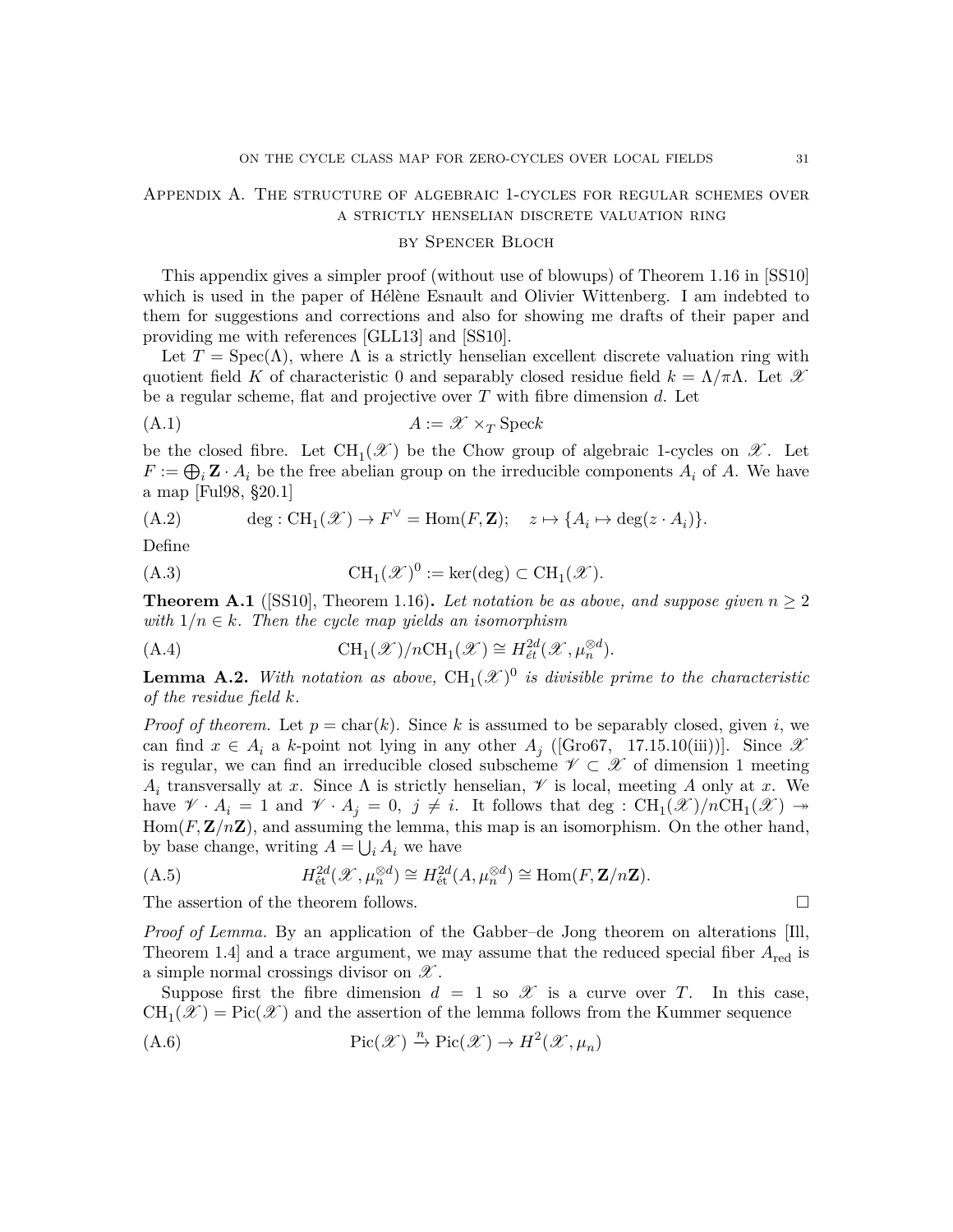together with [\(A.5\)](#page-30-2) above.

Now take  $d \geq 2$ . Let  $Z = \sum c_{\mu} Z_{\mu}$  be a 1-cycle on  $\mathscr X$  such that the  $Z_{\mu}$  are integral schemes and  $\deg(Z \cdot A_i) = 0$  for all *i*. By an elementary moving lemma, we can assume none of the  $Z_\mu$  are supported on *A*. Indeed, assuming  $Z_\mu \subset A$ , we take intersections of hypersurface sections to construct an irreducible closed subscheme  $\mathscr{Y} \subset \mathscr{X}$  of dimension 2 such that  $Z_\mu \subset \mathscr{Y} \cap A$  and  $\mathscr{Y}$  meets the irreducible components of A transversally at the generic point of  $Z_\mu$ . In particular,  $\mathscr Y$  is normal at the generic point of  $Z_\mu$  so we can find a function *g* in the function field of  $\mathscr Y$  which has multiplicity 1 along  $Z_\mu$  and is a unit at every other component of  $\mathscr{Y} \cap A$ . The cycle  $-(g)_{\mathscr{Y}} + Z_{\mu}$  is then rationally equivalent to  $Z_{\mu}$  and has no component on *A*.

A more serious moving lemma([\[GLL13\]](#page-34-14), Theorem 2.3) permits us to assume that the  $Z_{\mu}$  do not meet the higher strata of the fibre *A*, i.e. for all  $\mu$  and all  $i \neq j$  we have  $Z_{\mu} \cap A_i \cap A_j = \varnothing.$ 

Let  $S_{\mu} \to Z_{\mu}$  be the normalization. Because  $\Lambda$  is excellent,  $S_{\mu}$  is finite over *T* [\[Gro65,](#page-34-17) Prop. (7.8.6)]. Thus for  $N \gg 0$  we can find a closed immersion  $\xi : \coprod S_{\mu} \hookrightarrow \mathbf{P}_T^N$  of schemes over *T*. In this way, we can build a diagram

$$
\begin{array}{ccc}\n\coprod S_{\mu} & \xrightarrow{\iota} & \mathscr{X} \times_{T} \mathbf{P}_{T}^{N} \\
\downarrow & & \downarrow \qquad & \downarrow \qquad \text{pr}_{\mathscr{X}} \downarrow \\
\coprod Z_{\mu} & \longrightarrow & \mathscr{X} \\
\downarrow & & \downarrow \qquad \qquad \downarrow \\
T & \longrightarrow & T\n\end{array}
$$

The map *ι* is a closed immersion of regular schemes. Let  $I \subset \mathscr{O}_{\mathscr{X} \times_T \mathbf{P}_T^N}$  be the corresponding ideal. Fix a very ample line bundle  $\mathscr{O}_{\mathscr{X}\times_T\mathbf{P}_T^N}(1)$ . We denote by  $\mathscr{O}_{A_{\text{red}}\times_k\mathbf{P}_k^N}(1)$  its restriction to  $A_{\text{red}} \times_k \mathbf{P}_k^N$ .

We consider complete intersections

$$
\mathscr{C} = \mathscr{C}(\sigma_1, \dots, \sigma_{d+N-1}) \subset \mathscr{X} \times_T \mathbf{P}_T^N
$$

defined by sections  $\sigma_i \in \Gamma(\mathcal{X} \times_T \mathbf{P}_T^N, I\mathcal{O}(M))$  for  $M \gg 0$ .

<span id="page-31-0"></span>**Lemma A.3.** *There are sections*  $\sigma_1, \ldots, \sigma_{d+N-1}$  *such that*  $\mathscr C$  *is regular of relative dimension* 1 *over T*, and meets all faces of the normal crossings divisor  $A_{red} \times_k \mathbf{P}_k^N$  transversally.

*Proof.* By assumption, the  $S_\mu$  are regular of dimension 1 and they meet the  $(d+N)$ dimensional reduced closed fibre  $A_{\text{red}} \times_k \mathbf{P}_k^N$  at a finite set of regular points  $q_{\mu,i}$ . Because *T* is henselian, there is one connected component  $S_{\mu,i}$  for each closed point  $q_{\mu,i}$ . The residue fields of the  $q_{\mu,i}$  may be inseparable over *k*. These intersections may not be transverse, but the tangent spaces

<span id="page-31-1"></span>
$$
(A.8) \t t_{S_{\mu,i} \cap (A_{\mathrm{red}} \times_k \mathbf{P}_k^N), q_{\mu,i}} \subset t_{A_{\mathrm{red}} \times_k \mathbf{P}_k^N, q_{\mu,i}}
$$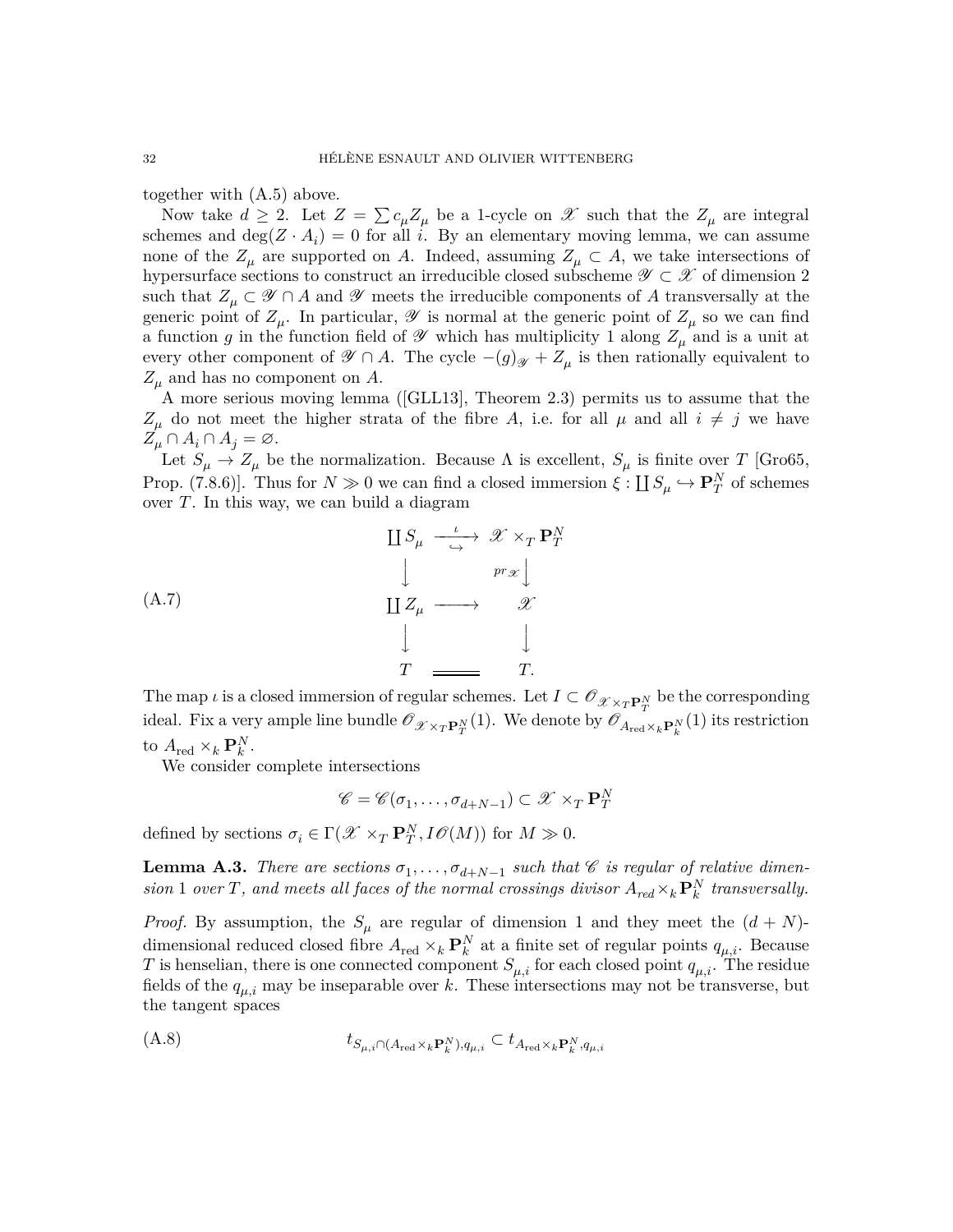have dimension  $\leq 1$ . Set  $\overline{I} = \text{Im}(I \to \mathscr{O}_{A_{\text{red}}\times_k\mathbf{P}_k^N})$ . For  $M \gg 0$  we can, by general position arguments, arrange the following conditions to hold:

(i) The restriction

$$
\Gamma(I\otimes_{\mathscr{O}_{\mathscr{X}\times_T\mathbf{P}_K^N}} \mathscr{O}_{\mathscr{X}\times_T\mathbf{P}_K^N}(M))\to \Gamma(\bar{I}\otimes_{\mathscr{O}_{A_{\mathrm{red}}\times_k\mathbf{P}_k^N}} \mathscr{O}_{A_{\mathrm{red}}\times_k\mathbf{P}_k^N}(M))
$$

is surjective.

(ii) There exist  $\sigma_1, \ldots, \sigma_{d+N-1} \in \Gamma(I \otimes_{\mathcal{O}_{\mathscr{X} \times_T \mathbf{P}_K^N}} \mathcal{O}_{\mathscr{X} \times_T \mathbf{P}_K^N}(M))$  such that the subscheme  $\overline{\mathscr{C}} \subset A_{\text{red}} \times_k \mathbf{P}_k^N$  defined by  $(\overline{\sigma}_1, \ldots, \overline{\sigma}_{d+N-1})$  meets all the faces of the normal crossings divisor  $A_{\text{red}} \times_k \mathbf{P}_k^N$  transversally<sup>[2](#page-32-1)</sup>. Then one has an inclusion of tangent spaces

$$
t_{S_{\mu,i}\cap (A_{\mathrm{red}}\times \mathbf{P}_k^N),q_{\mu,i}}\subset t_{\overline{\mathscr{C}},q_{\mu,i}},
$$

where the lefthand side is as in [\(A.8\)](#page-31-1), and dim  $t_{\overline{\mathscr{C}}, q_{\mu,i}} = 1$ .

(iii) The intersections of  $\overline{\mathscr{C}} \cap (A_{i,\text{red}} \times \mathbf{P}_k^N)$  with the top dimensional strata are irreducible (they are smooth by [\[KA79\]](#page-34-18), Theorem 7 and connected by [\[Jou83\]](#page-34-19), Theorem 6.10 and [\[Gro66\]](#page-34-20), Proposition 15.5.9).

The subscheme  $\mathscr{C} \subset \mathscr{X} \times_T \mathbf{P}_T^N$  defined by  $(\sigma_1, \ldots, \sigma_{d+N-1})$  then satisfies the conditions of Lemma [A.3.](#page-31-0)  $\Box$ 

Let  $f: \mathscr{C} \to \mathscr{X}$  denote the projection  $\mathscr{X} \times_T \mathbf{P}_T^n \to \mathbf{P}_T^n$  restricted to  $\mathscr{C}$ . By construction, the irreducible components  $B_i$  of the special fibre  $B \subset \mathscr{C}$  are the pullbacks  $B_i = f^* A_i$ . It follows that the cycle  $S := \sum c_{\mu} S_{\mu}$  satisfies

(A.9) 
$$
S \cdot B_i = S \cdot f^* A_i = f_* S \cdot A_i = Z \cdot A_i = 0.
$$

We conclude from the case  $d = 1$  that the cycle S on  $\mathscr C$  is divisible prime to char(k), and hence  $Z = f_*S$  is divisible as well.

<span id="page-32-0"></span>**Remark A.4.** The statement of Theorem [A.1](#page-30-1) also holds when the residue field *k* is finite. This is [\[SS10,](#page-36-0) Theorem 1.16] if *A*red has normal crossings, and the general case follows as above by an application of the Gabber–de Jong theorem. When *k* is finite, the arguments of Theorem [A.1](#page-30-1) may be used instead of Step 1 and Step 3 of *loc. cit.*, §8, thus leading to a simpler proof of [\[SS10,](#page-36-0) Theorem 1.16].

<span id="page-32-1"></span><sup>&</sup>lt;sup>2</sup>The referee inquires about the proof of (ii). To simplify we change notation and take  $W$  to be a smooth, projective variety over an infinite field k. Let  $\mathcal{O}_W(1)$  be an ample line bundle and  $J \subset \mathcal{O}_W$  be an ideal such that  $\mathscr{O}_W/J$  is supported on a finite set  $\{q_i\}$  of closed points. The assertion becomes that for  $N \gg 0$ there exists a non-empty open set *U* in the affine space of sections  $\Gamma(W, J(N))$  such that for  $\sigma \in U$  the zero set  $\mathscr{V}(\sigma) \subset W$  is smooth away from the support of  $\mathscr{O}_W/J$  and further, at any point  $q \in \{q_i\}$  with maximal ideal  $\mathfrak{m} \subset \mathcal{O}_{W,q}$  such that  $J_q/(J_q \cap \mathfrak{m}^2) \neq (0)$ , we have that the image of  $\sigma$  in  $J_q/(J_q \cap \mathfrak{m}^2)$  is non-zero. Let  $\pi : W' \to W$  be the blowup of *J*, and let  $\mathscr L$  be the tautological line bundle for *W'*. For  $N \gg 0$ , its twist  $\mathscr{L} \otimes \pi^* \mathscr{O}_W(N)$  is very ample on *W'* and moreover  $\Gamma(W, J(N)) \cong \Gamma(W', \mathscr{L} \otimes \pi^* \mathscr{O}_W(N))$ . The classical Bertini theorem now says that for a non-empty Zariski-open set *U'* of sections *s*, the zero subscheme  $\mathscr{V}(s) \subset W'$  is smooth away from the exceptional divisor (which may be singular). Clearly, for *N* ≫ 0 there is another non-empty open *U*<sup>*''*</sup> of sections with non-zero image in  $J_q/(J_q \cap m^2)$  for all  $q \in \{q_i\}$ . Then we take  $\sigma_1 \in U' \cap U'' \neq \emptyset$ . Repeating this construction yields the necessary  $\sigma_i$ .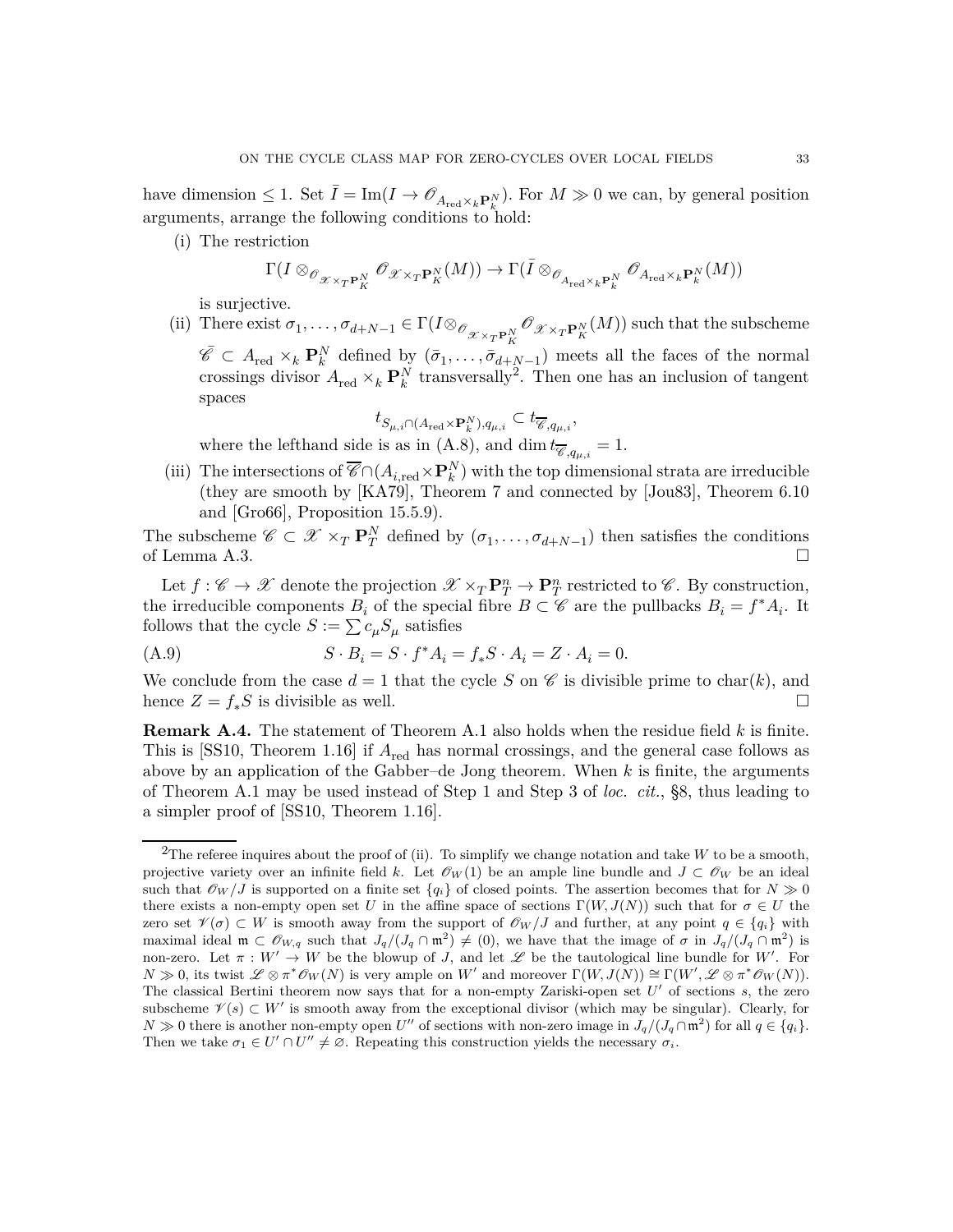#### **REFERENCES**

- <span id="page-33-18"></span>[AKMW02] Dan Abramovich, Kalle Karu, Kenji Matsuki, and Jarosław Włodarczyk, *Torification and factorization of birational maps*, J. Amer. Math. Soc. **15** (2002), no. 3, 531–572.
- <span id="page-33-20"></span>[Ana73] Sivaramakrishna Anantharaman, *Schémas en groupes, espaces homogènes et espaces algébriques sur une base de dimension* 1, Mém. Soc. Math. France **33** (1973), 5–79.
- <span id="page-33-22"></span>[ASD73] Michael Artin and H. P. F. Swinnerton-Dyer, *The Shafarevich-Tate conjecture for pencils of elliptic curves on K*3 *surfaces*, Invent. math. **20** (1973), 249–266.
- <span id="page-33-23"></span>[BKL76] Spencer Bloch, Arnold Kas, and David Lieberman, *Zero cycles on surfaces with p<sup>g</sup>* = 0, Compositio Math. **33** (1976), no. 2, 135–145.
- <span id="page-33-1"></span>[Blo74] Spencer Bloch, *Torsion algebraic cycles, K*2*, and Brauer groups of function fields*, Bull. Amer. Math. Soc. **80** (1974), 941–945.
- <span id="page-33-3"></span>[Blo80] , *Lectures on algebraic cycles*, Duke University Mathematics Series, IV, Duke University Mathematics Department, Durham, N.C., 1980.
- <span id="page-33-4"></span>[Blo81] , *On the Chow groups of certain rational surfaces*, Ann. Sci. École Norm. Sup. (4) **14** (1981), no. 1, 41–59.
- <span id="page-33-21"></span>[BZ09] Fedor A. Bogomolov and Yuri G. Zarhin, *Ordinary reduction of K*3 *surfaces*, Cent. Eur. J. Math. **7** (2009), no. 2, 206–213.
- <span id="page-33-19"></span>[CD89] François R. Cossec and Igor V. Dolgachev, *Enriques surfaces I*, Progress in Mathematics, vol. 76, Birkhäuser Boston Inc., Boston, MA, 1989.
- <span id="page-33-6"></span>[CT83] Jean-Louis Colliot-Thélène, *Hilbert's Theorem 90 for K*2*, with application to the Chow groups of rational surfaces*, Invent. math. **71** (1983), no. 1, 1–20.
- <span id="page-33-2"></span>[CT93] , *Cycles algébriques de torsion et K-théorie algébrique*, Arithmetic algebraic geometry (Trento, 1991), Lecture Notes in Math., vol. 1553, Springer, Berlin, 1993, pp. 1–49.
- <span id="page-33-0"></span>[CT11a] , *Groupe de Chow des zéro-cycles sur les variétés p-adiques (d'après S. Saito, K. Sato et al.)*, Astérisque (2011), no. 339, Exp. No. 1012, vii, 1–30, Séminaire Bourbaki, Vol. 2009/2010.
- <span id="page-33-11"></span>[CT11b] , *Variétés presque rationnelles, leurs points rationnels et leurs dégénérescences*, Arithmetic geometry, Lecture Notes in Math., vol. 2009, Springer, Berlin, 2011, pp. 1–44.
- <span id="page-33-8"></span>[CTR85] Jean-Louis Colliot-Thélène and Wayne Raskind, K2*-cohomology and the second Chow group*, Math. Ann. **270** (1985), no. 2, 165–199.
- <span id="page-33-7"></span>[CTR91] , *Groupe de Chow de codimension deux des variétés définies sur un corps de nombres: un théorème de finitude pour la torsion*, Invent. math. **105** (1991), no. 2, 221–245.
- <span id="page-33-5"></span>[CTS81] Jean-Louis Colliot-Thélène and Jean-Jacques Sansuc, *On the Chow groups of certain rational surfaces: a sequel to a paper of S. Bloch*, Duke Math. J. **48** (1981), no. 2, 421–447.
- <span id="page-33-12"></span>[CTS96] Jean-Louis Colliot-Thélène and Shuji Saito, *Zéro-cycles sur les variétés p-adiques et groupe de Brauer*, Internat. Math. Res. Notices (1996), no. 4, 151–160.
- <span id="page-33-16"></span>[CTV12] Jean-Louis Colliot-Thélène and Claire Voisin, *Cohomologie non ramifiée et conjecture de Hodge entière*, Duke Math. J. **161** (2012), no. 5, 735–801.
- <span id="page-33-14"></span>[Del77] Pierre Deligne, *Cohomologie étale*, Lecture Notes in Mathematics, vol. 569, Springer-Verlag, Berlin, 1977, Séminaire de Géométrie Algébrique du Bois-Marie SGA  $4\frac{1}{2}$ , avec la collaboration de J.-F. Boutot, A. Grothendieck, L. Illusie et J.-L. Verdier.
- <span id="page-33-13"></span>[Del80] , *La conjecture de Weil : II*, Publ. Math. de l'I.H.É.S. (1980), no. 52, 137–252.
- <span id="page-33-17"></span>[DJ74] Philippe Dubois and Pierre Jarraud, *Une propriété de commutation au changement de base des images directes supérieures du faisceau structural*, C. R. Acad. Sci. Paris Sér. A **279** (1974), 745–747.
- <span id="page-33-15"></span>[dJ96] Aise Johan de Jong, *Smoothness, semi-stability and alterations*, Publ. Math. de l'I.H.É.S. (1996), no. 83, 51–93.
- <span id="page-33-10"></span>[ELW15] Hélène Esnault, Marc Levine, and Olivier Wittenberg, *Index of varieties over Henselian fields and Euler characteristic of coherent sheaves*, J. Algebraic Geom. **24** (2015), no. 4, 693–718.
- <span id="page-33-9"></span>[FK88] Eberhard Freitag and Reinhardt Kiehl, *Étale cohomology and the Weil conjecture*, Ergebnisse der Mathematik und ihrer Grenzgebiete, 3. Folge, vol. 13, Springer-Verlag, Berlin, 1988.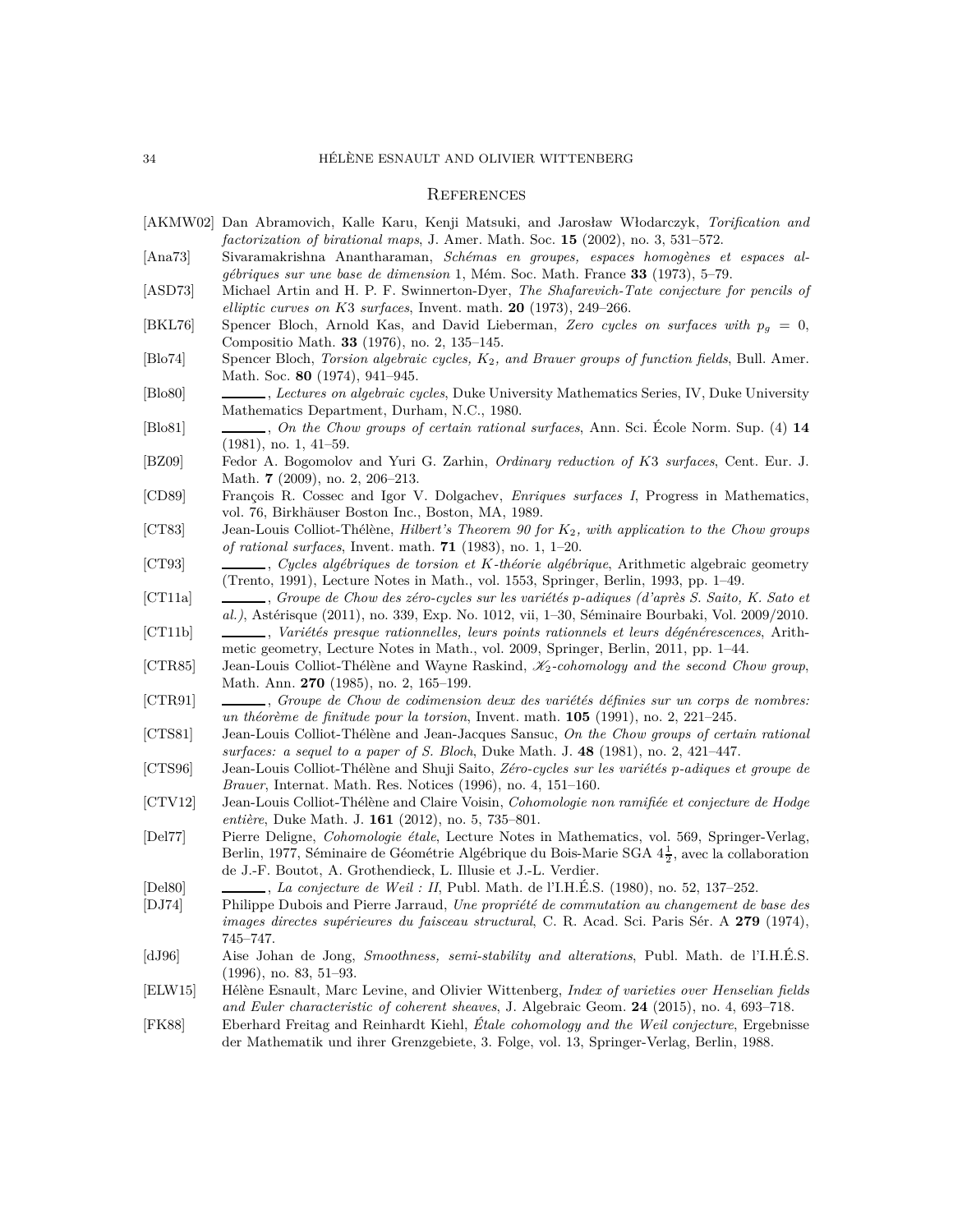- <span id="page-34-10"></span>[FM83] Robert Friedman and David R. Morrison, *The birational geometry of degenerations: an overview*, The birational geometry of degenerations (Cambridge, Mass., 1981), Progr. Math., vol. 29, Birkhäuser Boston, Mass., 1983, pp. 1–32.
- <span id="page-34-12"></span>[Fri83] Robert Friedman, *Global smoothings of varieties with normal crossings*, Ann. of Math. (2) **118** (1983), no. 1, 75–114.
- <span id="page-34-0"></span>[Fuj02] Kazuhiro Fujiwara, *A proof of the absolute purity conjecture (after Gabber)*, Algebraic geometry 2000, Azumino (Hotaka), Adv. Stud. Pure Math., vol. 36, Math. Soc. Japan, Tokyo, 2002, pp. 153–183.
- <span id="page-34-3"></span>[Ful98] William Fulton, *Intersection theory*, second ed., Ergebnisse der Mathematik und ihrer Grenzgebiete, 3. Folge, vol. 2, Springer-Verlag, Berlin, 1998.
- <span id="page-34-14"></span>[GLL13] Ofer Gabber, Qing Liu, and Dino Lorenzini, *The index of an algebraic variety*, Invent. math. **192** (2013), no. 3, 567–626.
- <span id="page-34-5"></span>[GNA90] Francisco Guillén and Vicente Navarro Aznar, *Sur le théorème local des cycles invariants*, Duke Math. J. **61** (1990), no. 1, 133–155.
- <span id="page-34-17"></span>[Gro65] Alexander Grothendieck, *Éléments de géométrie algébrique: IV. Étude locale des schémas et des morphismes de schémas, Seconde partie*, Publ. Math. de l'I.H.É.S. (1965), no. 24.
- <span id="page-34-20"></span>[Gro66] , *Éléments de géométrie algébrique: IV. Étude locale des schémas et des morphismes de schémas, Troisième partie*, Publ. Math. de l'I.H.É.S. (1966), no. 28.
- <span id="page-34-15"></span>[Gro67] , *Éléments de géométrie algébrique: IV. Étude locale des schémas et des morphismes de schémas, Quatrième partie*, Publ. Math. de l'I.H.É.S. (1967), no. 32.
- <span id="page-34-2"></span>[Gro68] , *Le groupe de Brauer III: Exemples et compléments*, Dix Exposés sur la Cohomologie des Schémas, North-Holland, Amsterdam, 1968, pp. 88–188.
- <span id="page-34-8"></span>[Gro72] , *Groupes de monodromie en géométrie algébrique*, Lecture Notes in Mathematics, vol. 288, Springer-Verlag, Berlin, 1972, Séminaire de Géométrie Algébrique du Bois-Marie 1967–1969 (SGA 7 I), dirigé par A. Grothendieck, avec la collaboration de M. Raynaud et D. S. Rim.
- <span id="page-34-1"></span>[Gro73] , *Théorie des topos et cohomologie étale des schémas, Tome 3*, Lecture Notes in Mathematics, vol. 305, Springer-Verlag, Berlin, 1973, Séminaire de Géométrie Algébrique du Bois-Marie 1963–1964 (SGA 4), dirigé par M. Artin, A. Grothendieck et J.-L. Verdier, avec la collaboration de P. Deligne et B. Saint-Donat.
- <span id="page-34-13"></span>[GS85] Rajendra Vasant Gurjar and Anant R. Shastri, *Covering spaces of an elliptic surface*, Compositio Math. **54** (1985), no. 1, 95–104.
- <span id="page-34-11"></span>[Har77] Robin Hartshorne, *Algebraic geometry*, Springer-Verlag, New York, 1977, Graduate Texts in Mathematics, No. 52.
- <span id="page-34-16"></span>[Ill] Luc Illusie, *On Gabber's refined uniformization*, talks at the Univ. Tokyo, Jan. 17, 22, 31, Feb. 7, 2008, available at http://www.math.u-psud.fr/˜illusie/refined\_uniformization3.pdf.
- <span id="page-34-7"></span>[Ill94] , *Autour du théorème de monodromie locale*, Astérisque (1994), no. 223, 9–57, Périodes *p*-adiques (Bures-sur-Yvette, 1988).
- <span id="page-34-6"></span>[Ito05] Tetsushi Ito, *Weight-monodromy conjecture over equal characteristic local fields*, Amer. J. Math. **127** (2005), no. 3, 647–658.
- <span id="page-34-19"></span>[Jou83] Jean-Pierre Jouanolou, *Théorèmes de Bertini et applications*, Progress in Mathematics, vol. 42, Birkhäuser Boston Inc., Boston, MA, 1983.
- <span id="page-34-18"></span>[KA79] Steven Kleiman and Allen Altman, *Bertini theorems for hypersurface sections containing a subscheme*, Comm. Algebra **7** (1979), no. 8, 775–790.
- <span id="page-34-9"></span>[Kle71] Steven Kleiman, *Les théorèmes de finitude pour le foncteur de Picard*, Exp. XIII, Théorie des intersections et théorème de Riemann–Roch, Springer-Verlag, Berlin, 1971, Séminaire de Géométrie Algébrique du Bois-Marie 1966–1967 (SGA 6), Lecture Notes in Mathematics, vol. 225.
- <span id="page-34-4"></span>[Kod63] Kunihiko Kodaira, *On compact analytic surfaces: II*, Ann. of Math. (2) **77** (1963), 563–626.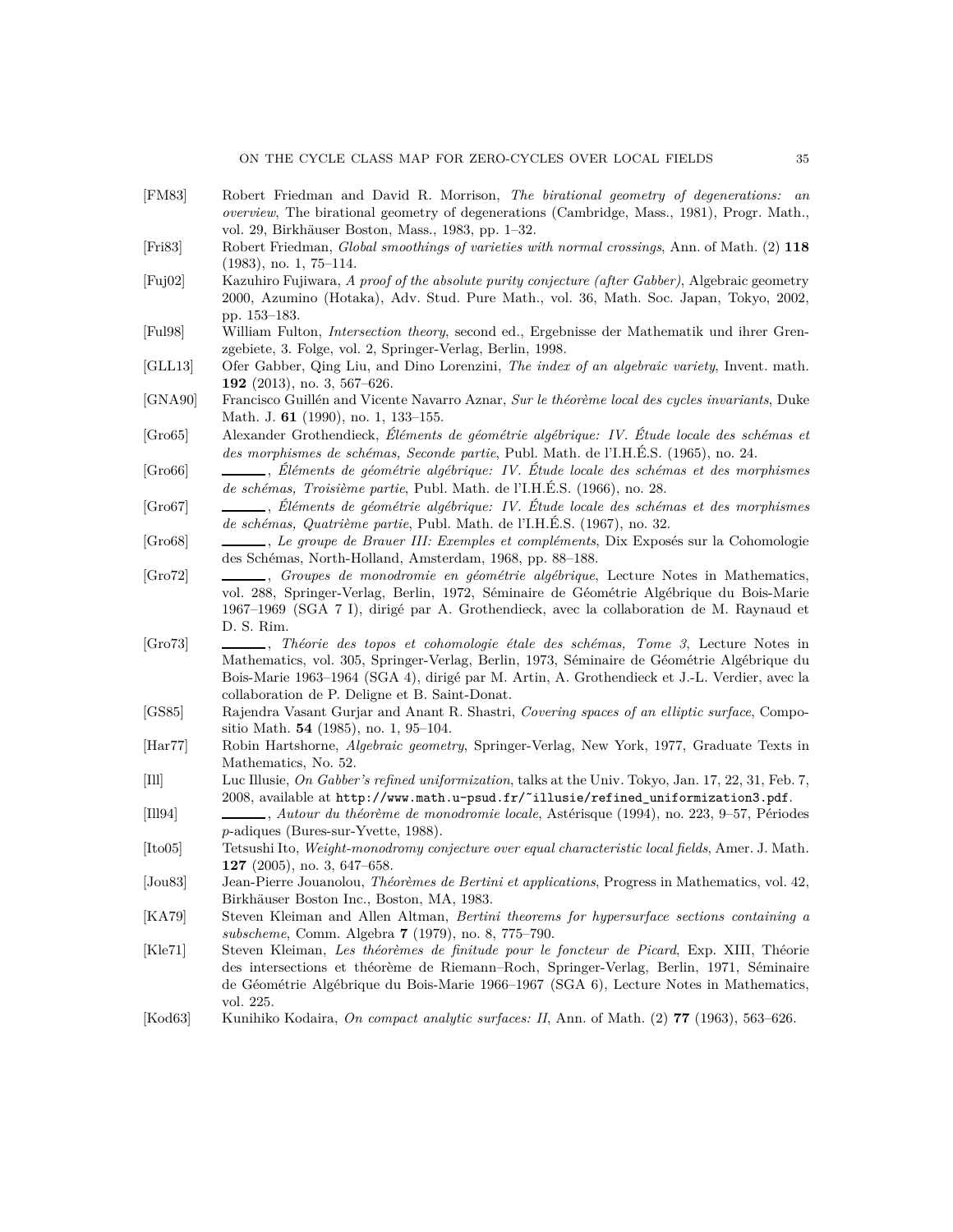- <span id="page-35-15"></span>[Kol86] János Kollár, *Higher direct images of dualizing sheaves I*, Ann. of Math. (2) **123** (1986), no. 1, 11–42.
- <span id="page-35-6"></span>[Kol99] , *Rationally connected varieties over local fields*, Ann. of Math. (2) **150** (1999), no. 1, 357–367.
- <span id="page-35-11"></span>[Kol08] , *Looking for rational curves on cubic hypersurfaces*, Higher-dimensional geometry over finite fields, NATO Sci. Peace Secur. Ser. D Inf. Commun. Secur., vol. 16, IOS, Amsterdam, 2008, Notes by Ulrich Derenthal, pp. 92–122.
- <span id="page-35-0"></span>[KS83] Kazuya Kato and Shuji Saito, *Unramified class field theory of arithmetical surfaces*, Ann. of Math. (2) **118** (1983), no. 2, 241–275.
- <span id="page-35-10"></span>[KS03] János Kollár and Endre Szabó, *Rationally connected varieties over finite fields*, Duke Math. J. **120** (2003), no. 2, 251–267.
- <span id="page-35-3"></span>[Kul77] Viktor S. Kulikov, *Degenerations of K*3 *surfaces and Enriques surfaces*, Izv. Akad. Nauk SSSR Ser. Mat. **41** (1977), no. 5, 1008–1042 (Russian), English translation: Math. USSR-Izv. **11** (1977), no. 5, 957–989.
- <span id="page-35-17"></span>[Laz08] Radu Laza, *Triangulations of the sphere and degenerations of K*3 *surfaces*, preprint, 2008.
- <span id="page-35-2"></span>[Lic69] Stephen Lichtenbaum, *Duality theorems for curves over p-adic fields*, Invent. math. **7** (1969), 120–136.
- <span id="page-35-19"></span>[Loo81] Eduard Looijenga, *Rational surfaces with an anticanonical cycle*, Ann. of Math. (2) **114** (1981), no. 2, 267–322.
- <span id="page-35-20"></span>[LT58] Serge Lang and John Tate, *Principal homogeneous spaces over abelian varieties*, Amer. J. Math. **80** (1958), 659–684.
- <span id="page-35-13"></span>[Man71] Yuri I. Manin, *Le groupe de Brauer-Grothendieck en géométrie diophantienne*, Actes du Congrès International des Mathématiciens (Nice, 1970), Tome 1, Gauthier-Villars, Paris, 1971, pp. 401– 411.
- <span id="page-35-7"></span>[Mil80] James S. Milne, *Étale cohomology*, Princeton Mathematical Series, vol. 33, Princeton University Press, Princeton, N.J., 1980.
- <span id="page-35-9"></span>[Mil06] , *Arithmetic duality theorems*, second ed., BookSurge, LLC, Charleston, SC, 2006.
- <span id="page-35-5"></span>[MM83] Rick Miranda and David R. Morrison, *The minus one theorem*, The birational geometry of degenerations (Cambridge, Mass., 1981), Progr. Math., vol. 29, Birkhäuser Boston, Boston, MA, 1983, pp. 173–259.
- <span id="page-35-18"></span>[MN15] Mircea Mustaţă and Johannes Nicaise, *Weight functions on non-Archimedean analytic spaces and the Kontsevich-Soibelman skeleton*, Algebr. Geom. **2** (2015), no. 3, 365–404.
- <span id="page-35-21"></span>[Ogg62] Andrew P. Ogg, *Cohomology of abelian varieties over function fields*, Ann. of Math. (2) **76** (1962), 185–212.
- <span id="page-35-16"></span>[Per77] Ulf Persson, *On degenerations of algebraic surfaces*, Mem. Amer. Math. Soc. **11** (1977), no. 189,  $xv + 144$ .
- <span id="page-35-4"></span>[PP81] Ulf Persson and Henry Pinkham, *Degeneration of surfaces with trivial canonical bundle*, Ann. of Math. (2) **113** (1981), no. 1, 45–66.
- <span id="page-35-1"></span>[PS95] R. Parimala and V. Suresh, *Zero-cycles on quadric fibrations: finiteness theorems and the cycle map*, Invent. math. **122** (1995), no. 1, 83–117.
- <span id="page-35-12"></span>[PV04] Bjorn Poonen and José Felipe Voloch, *Random Diophantine equations*, Arithmetic of higherdimensional algebraic varieties (Palo Alto, CA, 2002), Progr. Math., vol. 226, Birkhäuser Boston, Boston, MA, 2004, with appendices by Jean-Louis Colliot-Thélène and Nicholas M. Katz, pp. 175–184.
- <span id="page-35-14"></span>[RZ82] Michael Rapoport and Thomas Zink, *Über die lokale Zetafunktion von Shimuravarietäten. Monodromiefiltration und verschwindende Zyklen in ungleicher Charakteristik*, Invent. math. **68** (1982), no. 1, 21–101.
- <span id="page-35-8"></span>[Sai89] Shuji Saito, *A global duality theorem for varieties over global fields*, Algebraic *K*-theory: connections with geometry and topology (Lake Louise, AB, 1987), NATO Adv. Sci. Inst. Ser. C Math. Phys. Sci., vol. 279, Kluwer Acad. Publ., Dordrecht, 1989, pp. 425–444.